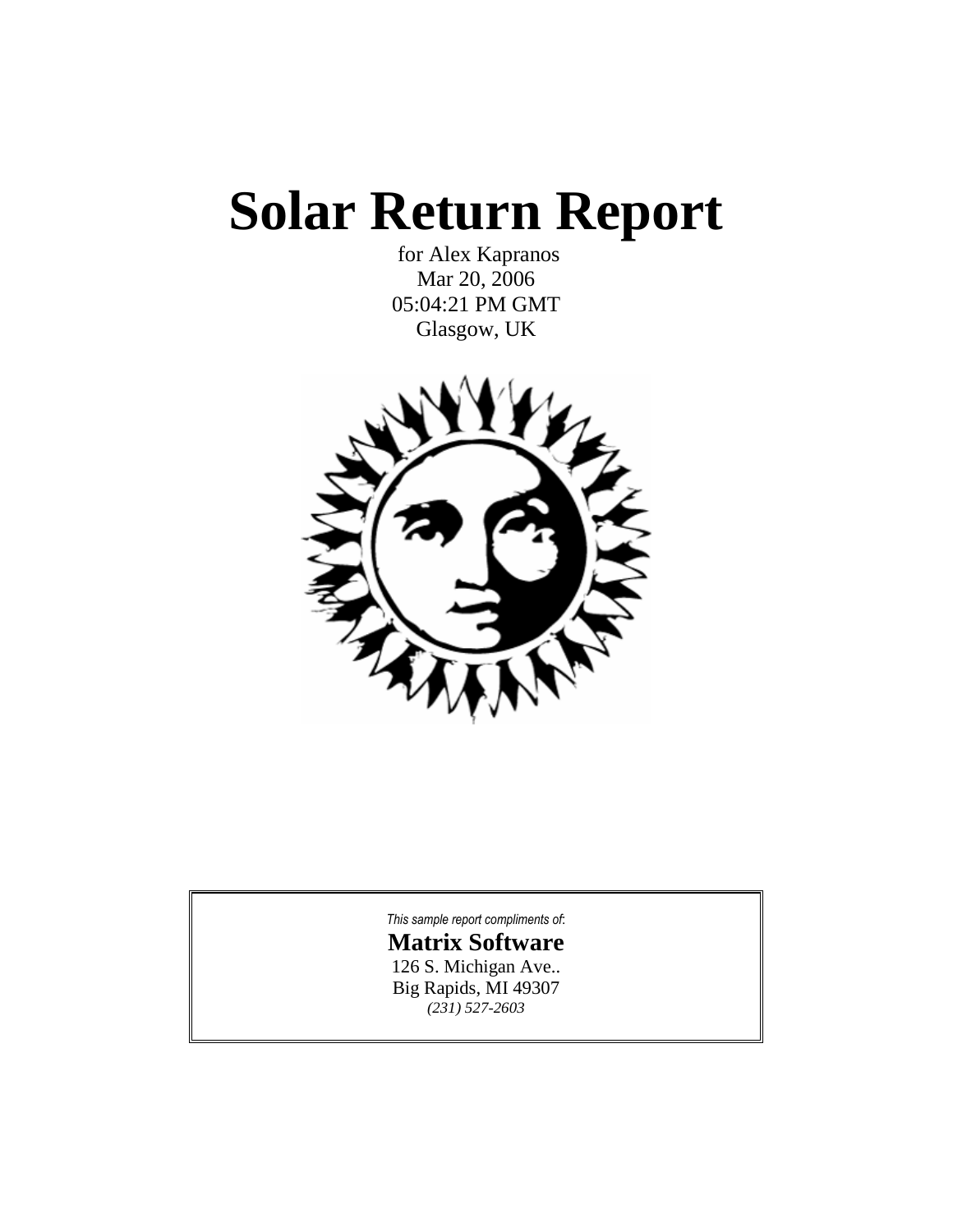# **The Solar Return Chart**

Astrologers use a number of techniques for forecasting, primarily Transits, Progressions and Returns, particularly the Solar Return. This is the first report writer to provide a detailed interpretation of the Solar Return chart, both as an independent chart and in relationship to the natal chart. For those who are interested in technical details, the program provides a list of the planets' positions in the natal chart and the Solar Return chart.

Solar Return charts are calculated for the place where you are on your birthday. Check the Solar Return data on the lower right hand portion of this page to see that the location and date are correct. Please note that the Sun may return to its birth position the day before or after your actual date of birth. Therefore, a difference of one day is not uncommon. You can see the position of the Sun, is the same for both the natal chart and the Solar Return chart.

# **Natal Chart Solar Return** Alex Kapranos Solar Return Chart Mar 20, 1972 Mar 20, 2006 12:00:00 PM GMD -01:00 05:04:21 PM GMT +00:00 Almondsbury, UK Glasgow, UK 002W34'00" 51N34'00" 004W15'00" 55N53'00" Placidus Houses Placidus Houses

| <b>Planet</b> | Posit.               | Hs               | Cusp                  | Plan.   | Posit.                  | $\bf{H}s$        | Cusp               |
|---------------|----------------------|------------------|-----------------------|---------|-------------------------|------------------|--------------------|
| Sun           | $29^{\circ}$ Pi57'   | 01st             | $11^{\circ}$ Ca42'    | Sun     | 29°Pi57'                | 01st             | $16^{\circ}$ Vi40' |
| Moon          | $08^{\circ}$ Ge50'   | 02n              | $27^{\circ}$ Ca23'    | Moon    | $04^{\circ}$ Sg28'      | 02n              | $07^{\circ}$ Li34' |
| Mercury       | $15^{\circ}$ Ar44'   | 03rd             | $15^{\circ}$ Le $14'$ | Mercury | $14^{\circ}$ Pi22' R    | 03rd             | $05^{\circ}$ Sc24' |
| Venus         | $14^{\circ}$ Ta48'   | 04th             | $08^{\circ}$ Vi54'    | Venus   | $13^{\circ}$ Aq32'      | 04th             | $11^{\circ}$ Sg28' |
| Mars          | $25^{\circ}$ Ta36'   | 05 <sub>th</sub> | $13^{\circ}$ Li56'    | Mars    | $16^{\circ}$ Ge $14'$   | 05 <sub>th</sub> | $20^{\circ}$ Cp23' |
| Jupiter       | $06^{\circ}$ Cp25'   | 06th             | $01^{\circ}$ Sg17'    | Jupiter | $18^{\circ}$ Sc28' R    | 06th             | $22^{\circ}$ Aq07' |
| Saturn        | $01^{\circ}$ Ge44'   | 07th             | $11^{\circ}$ Cp42'    | Saturn  | $04^{\circ}$ Le $36'$ R | 07th             | $16^{\circ}$ Pi40' |
| Uranus        | $16^{\circ}$ Li59' R | 08th             | $27^{\circ}Cp23'$     | Uranus  | $11^{\circ}$ Pi49'      | 08th             | $07^{\circ}Ar34'$  |
| Neptune       | $05^{\circ}$ Sg12' R | 09th             | $15^{\circ}$ Aq14'    | Neptune | $18^{\circ}$ Aq47'      | 09 <sub>th</sub> | $05^{\circ}$ Ta24' |
| Pluto         | $00^{\circ}$ Li44' R | 10 <sub>th</sub> | $08^{\circ}Pi54'$     | Pluto   | 26°Sg44'                | 10 <sub>th</sub> | $11^{\circ}$ Ge28' |
| Ascend.       | $11^{\circ}$ Ca42'   | 11 <sup>th</sup> | $13^{\circ}Ar56'$     | Ascend. | $16^{\circ}$ Vi40'      | 11 <sup>th</sup> | $20^{\circ}$ Ca23' |
| Midhyn.       | $08^{\circ}$ Pi54'   | 12th             | $01^{\circ}$ Ge $17'$ | Midhvn. | $11^{\circ}$ Ge28'      | 12th             | $22^{\circ}$ Le07' |

*Program Copyright 1985-2003 Matrix Software, Inc.*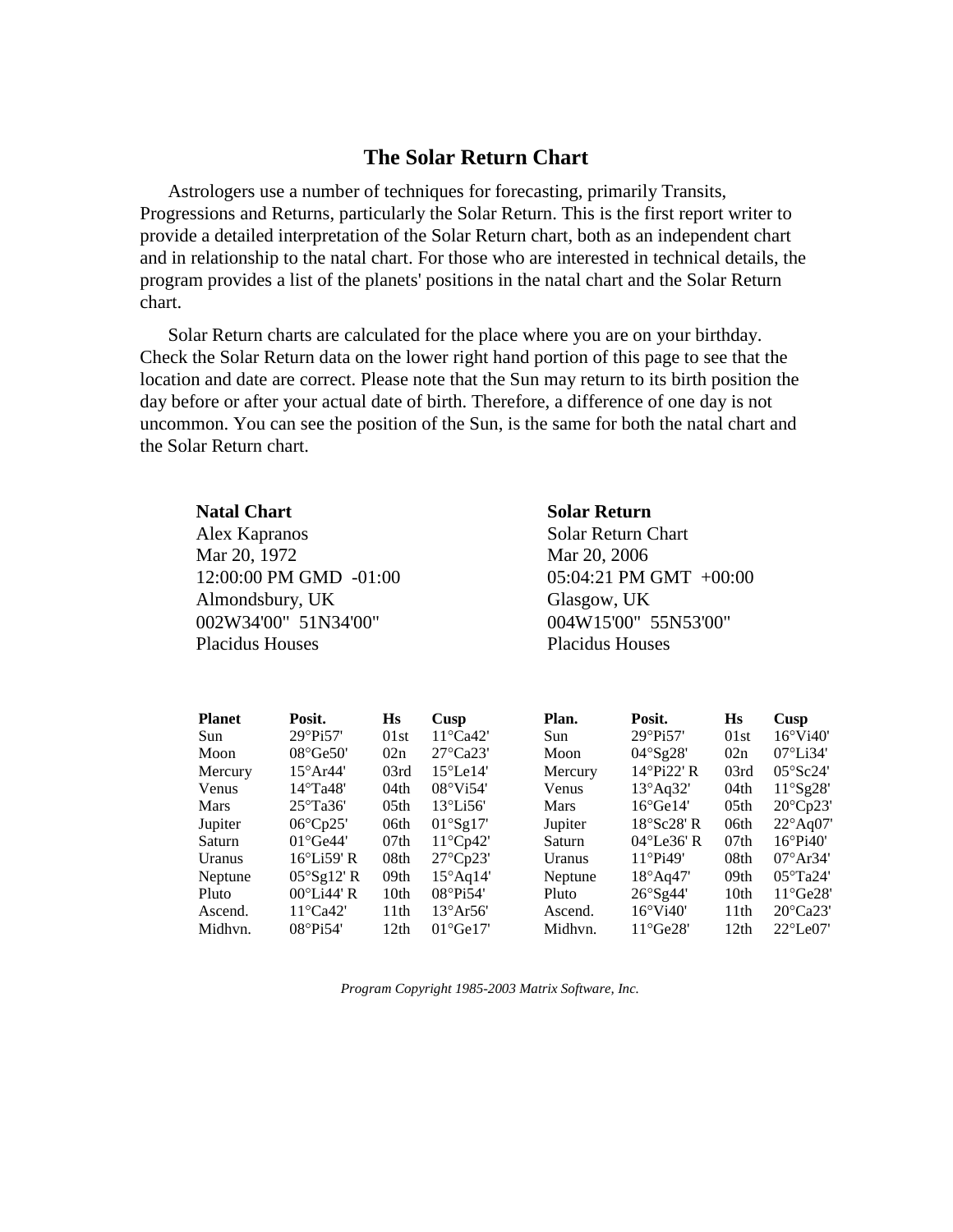# **The Solar Return Chart**

by Ray Merriman

Welcome to your Solar Return! The interpretations given herein apply to your year ahead, based upon the principles outlined in *The Solar Return Book of Prediction* by Raymond A. Merriman (Seek-It Publications, 1977, West Bloomfield, MI). In addition, there is a great deal of new material added just for this custom program!

# **The Importance of the Solar Return Moment "Being There on Time"**

The exact time of one's solar return is a sacred annual event for each individual. It happens at only one specific moment each year. It is at that moment - and only that moment - in which the Earth/Sun relationship is exactly the same as when you were born. Such a moment constitutes an "event", and as with all events, this one too is the basis for a horoscope of import.

However the importance of this horoscope is unique only to the individual to whom it applies. The quality of that "moment" (i.e. the time of one's solar return) becomes the "seed" of that annual cycle. It is the basis for a horoscope that will describe the astrological factors in effect for that one-year cycle. A "moment" of such importance favors a certain mind-set of the individual as it occurs. This is especially true if one accepts the premise that thought creates (or influences) reality. If every moment of time has its own unique quality, then one would want the "quality" of the solar return "moment" to be special in a favorable way, especially since it becomes the horoscope for the year in that person's life.

Given this premise, the individual is encouraged to enter the solar return moment with a sense of reverence. The individual is encouraged to put some thought and effort into assuring that this moment is somehow empowered, infused, with an energy or thoughts consistent with what that individual would want to experience in the coming year.

What should one do at this moment? That of course is up to each individual (you). Obviously it would not be a favorable omen if you engaged in an argument, or sat home brooding, or went to work in an atmosphere of frustration or boredom. Such experiences at the time of your solar return would likely set the foundation for your mind-set for the entire year - and it would be negative.

The following ideas are intended only as suggestions. They take into account the premise that your solar return is the most personally sacred of all days of the year for you. Therefore, going into the moment of a solar return, you are advised to plan something special, something ideally that would "empower" that moment for you. A ritual of some sort might be a good idea.

For instance, you might take into account your location-to-be at that moment. Choose some place special, some place in which you are comfortable, happy, and in harmony with. Perhaps it is near a lake, ocean, river, or mountain. Perhaps it is on a beach or in a forest. Or perhaps it is in a favorite room.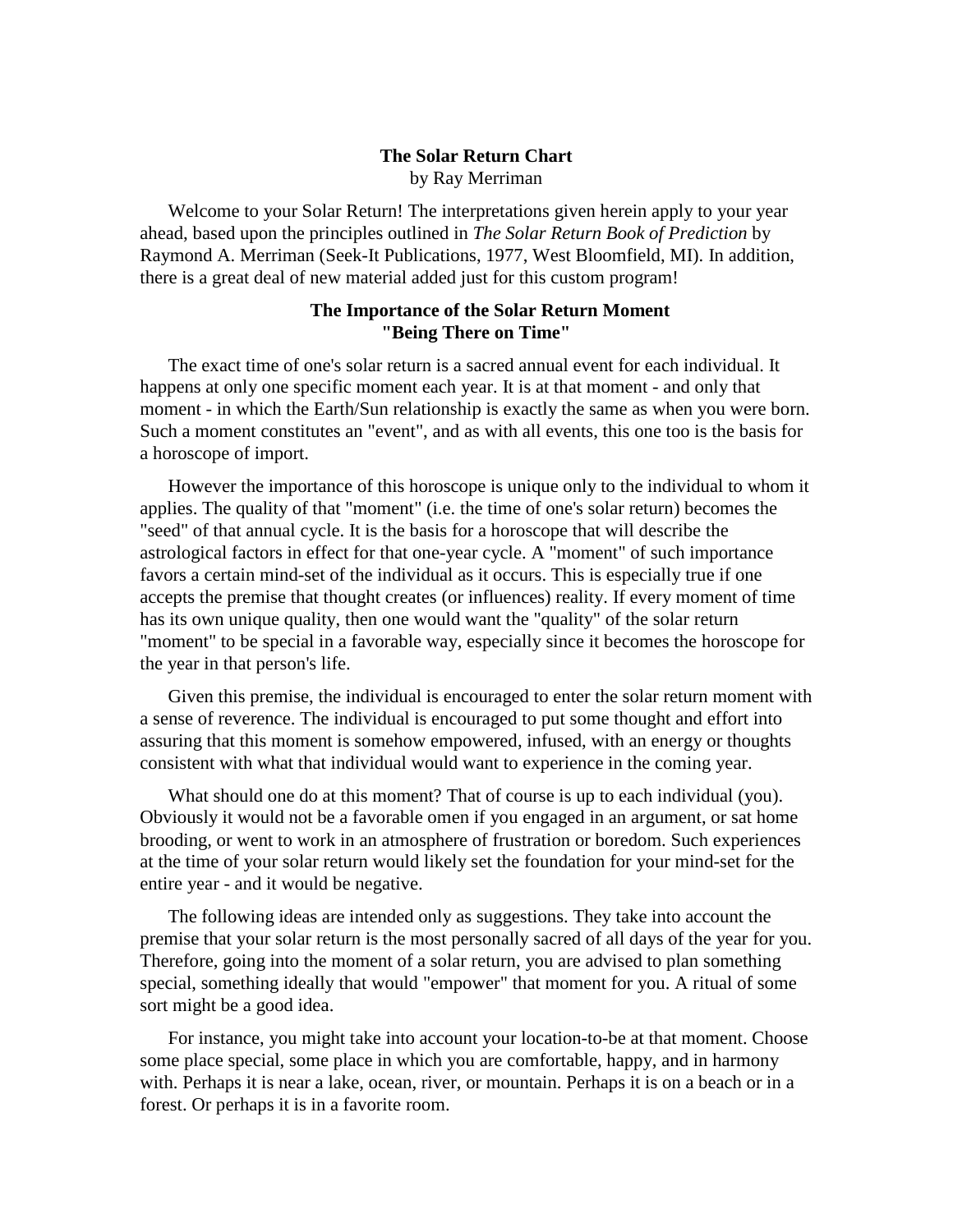Set the "stage". Perhaps you wish to have a candle burning, and/or music playing. Perhaps the direction you are facing (North, East, West or South - facing the Sun, or the Moon) has special meaning to you. Perhaps there are artifacts (i.e. pets, jewelry, stones) that have personal meaning, and you wish to display them in your "circle." Perhaps there is a special person whom you have decided to share this moment with.

The setting (if effected) should be completely set at least ten minutes prior to the solar return moment. As you enter the 10 minute time band leading into the solar return moment, you may consider beginning a meditation. How one meditates is completely individualistic. Perhaps you prefer to just enter a very relaxed state. Perhaps you like to chant. Perhaps you use visualization or affirmation exercises. If the latter, then after achieving a state of relaxation, you might visualize the areas of interest coming up in the next year. In this visualization exercise, you might try to see yourself happy and successful in each situation.

This meditation should lastinto - and slightly beyond - the solar return moment. Once the moment has passed, and the meditation is complete, you are encouraged to give thanks. This may be done in a prayer, or whatever form is sacred to you. In this way, you bring a gentle closure to the sacred moment which has just passed, a moment which has now become the foundation for the one-year cycle about to begin.

You cannot be late for this moment. Otherwise, you might be symbolically late throughout the entire year. Do not take this moment in time lightly. Otherwise, all of your affairs may be symbolically taken lightly all year. The solar return is best viewed in the spirit of a pilgrimage, or a mission. It is the most important "holiday" of the year to you. It is the one time during the year that you are "connected" to the Infinite through the special relationship of the Earth and Sun. It is a moment when you are potentially in tune with your destiny, which is signified by the Earth/Sun relationship. The Sun is what you are becoming (the future, your growth potential). The Earth is where you have incarnated (present, your being). Give it the reverence it is due.

#### **General Overview for the Year**

At the time of your solar return, planets are positioned throughout the sky in a system known as "houses." Houses are simply a 12-fold division of the sky as seen from the location of your solar return.

These 12 houses are furthermore divided into three types: angular, succedent, and cadent houses. Each of these types have certain general meanings. The more planets you have in a certain type of house, the more it points to a certain type of year about to unfold. The character of the year will be shaped greatly by which house types have the most - and the least - number of planets.

In this calculation, both your natal and the solar return planets are used, as they fall within your solar return horoscope.

The majority of your natal and solar return planets fall in:

**Balance**: Having a balance of planets in each house type is most desirable. You have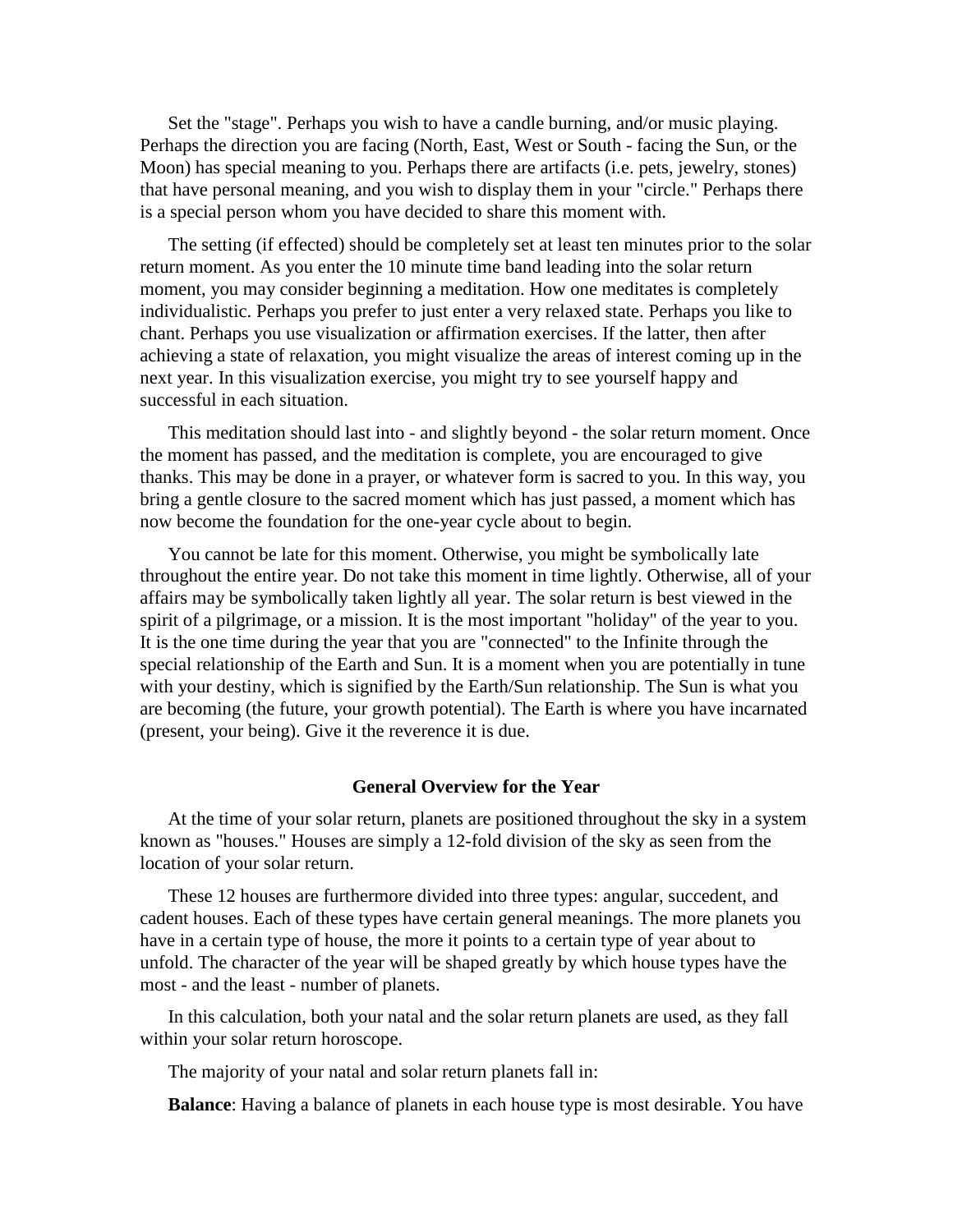this, and it indicates a "balanced" approach to life, a nice combination of initiative, follow-through, and inspiration or new ideas.

#### **The House Containing the Sun**

The Sun is definitely the most important planet (star) to consider in the interpretation of solar returns, for the whole chart is based upon its principle. It is the only placement which is always identical (by longitude) in the natal as well as the solar return chart. Its house position shows where the greatest growth may take place during the year and where one may express the self creatively. It also denotes the area of greatest recognition as well as the area where the individual will "identify" the self this year. It is an indication of success according to house placement -- an area where the person may "shine" and show honor, a place where the individual may take pride in his or her accomplishments.

The houses have basically the same principles in the interpretation of a solar return chart as they do in a natal chart. The only difference is that the solar return houses are temporal in nature, and thus the actual interpretation of their meaning will be slightly modified because of this factor.

# **The Sun, at the time of your solar return, falls in the 7th house.**

**7th house**: You are likely to identify yourself in terms of marriage (or thoughts of it), partnerships, legal matters, and popularity with others this year. It is a very active year in matters to do with others -- especially others with whom there is a significant relationship. There may be an emphasis upon who represents you in public - and how they represent you. There are quite possibly many new and advantageous unions entered into, such as marriage if you are single prior to this birthday. This year favors mixing with others, as it portends great social upswing in one's status among others. If you are married, this can indicate a year of great success and recognition for your partner, or for both of you as a team.

However one must be careful of seeking status too gregariously. A tendency to lose one's identity - or to "sell out" one's own principles - in order to be accepted by others, is a real danger this year.

#### **Cusp Conjunctions of Solar Return or Natal Planets**

An area of life is highly emphasized for the year of the solar return if a solar return or natal planet conjuncts any house cusp. The orb of the conjunction is approximately 3 degrees, 45 minutes, either side of the house cusp. The house system preferred (default) by the author is Placidus, Tropical method.

The planet making the conjunction describes the nature of activities - events, conditions - that tend to unfold in the coming year. This planet's nature is highlighted as being prominent for this year.

In your solar return chart, you have the following planets conjunct a house cusp: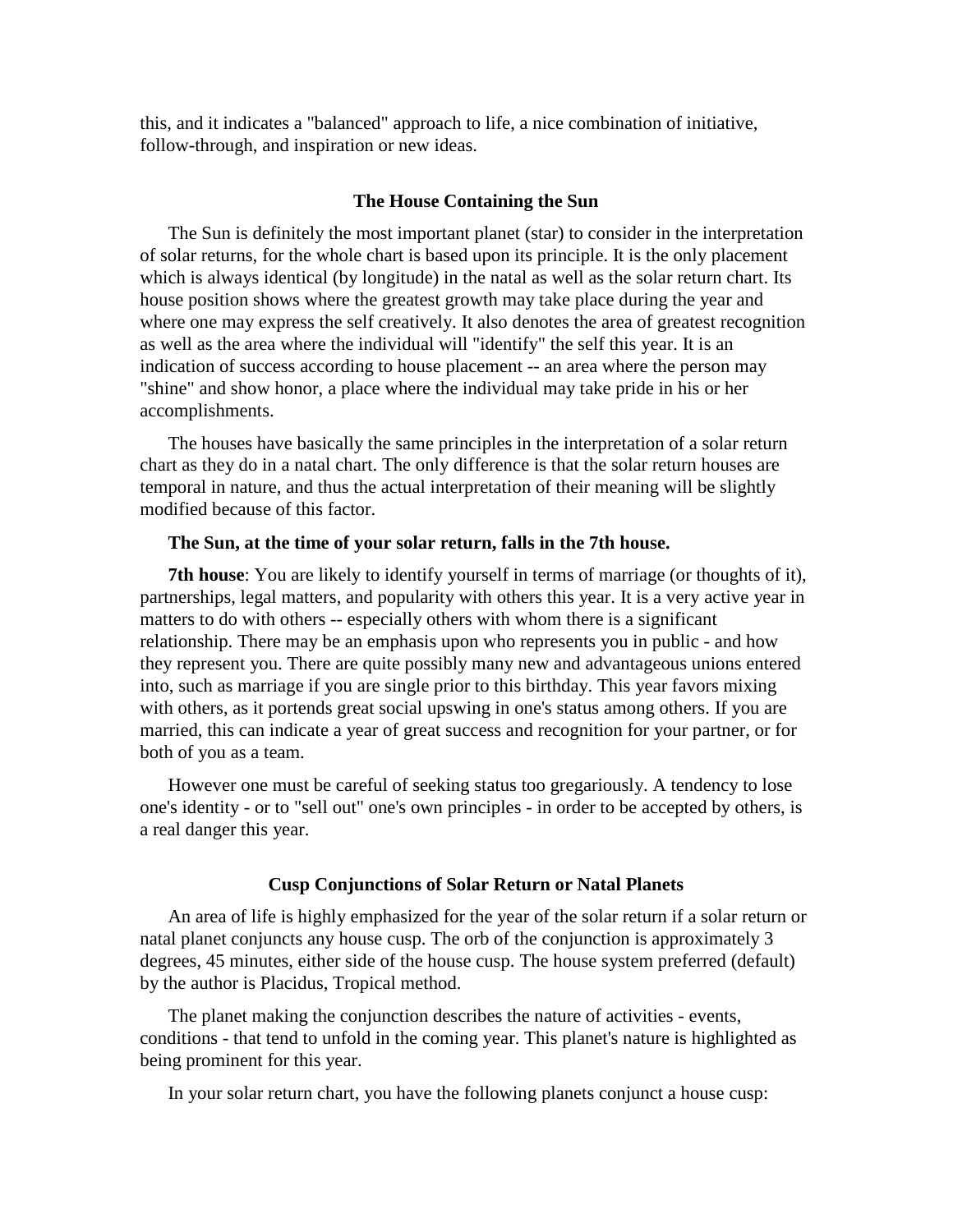#### **Natal Moon on the 10th house cusp:**

This denotes where many changes -- and hence, events -- may occur for you during this year. This is an area where you may have great needs, especially emotionally. Your public image for the year may be effected by circumstances that unfold in this area of life. It also indicates the areas of life in which you may form significant relationships (intimate ones) for the year. It can indicate a potential partnership or marriage in that area of life during the year. It may also indicate an area of life where dependencies upon, or with, other people may form, and these dependencies may not be healthy for you if a high degree of trust is not present. Personal qualities exhibited in this area of life are sensitive, caring, emotional, and perhaps fickle and restless.

The 10th house (Midheaven) pertains to your career and vocation; your status in the community; your accomplishments; your role as the head of the company, enterprise, or household; the father-figures in your life (father, employer, supervisor).

#### **Solar Return Mercury on the 7th house cusp:**

This denotes an area of life in which correspondence, writings, business deals and transactions, signing of papers, and areas of current mental or intellectual interests may lie this year. It describes the areas in life in which you may make deals. New ideas may be expressed or learned here. In addition, you may be of service to others in this area of life. It is in these areas that you may be called forth to deal with younger people. In short, this is where a great deal of your mental energy is spent in the next year, and where communications skills come in very handy. It presents ample opportunities for learning. The qualities exhibited in this area of life are intelligence, knowledge, communicative but perhaps critical skills.

The 7th house (Descendant) pertains to your marriage and partnerships (including business); it also pertains to others who represent or misrepresent you (lawyers, spokespersons, open enemies).

#### **Solar Return Neptune on the 6th house cusp:**

This is an area where you are likely to be idealistic, imaginative, given to fantasies and illusions and infatuations, and aesthetic expressions. You tend to be vulnerable and even gullible during the current year in this area, at least in matters of the mundane world. You might be easily tricked, deceived or even betrayed. Hence, you are advised to exercise discrimination and discernment and to not harbor false illusions and hopes in these areas. At the same time, very wonderful, pleasurable, romantic, and dream-like circumstances may arise in this same area. Music, creativity, and imaginative ideas may play important roles in this area of your life now. In addition, you may have a "romantic mind", or romantic experiences here. It is an area where you may be of wonderful help to others, such as in a counseling capacity. But it is also the realm in which misunderstandings may arise, oftentimes due to misinformation or misdiagnosis, so you must make certain that facts are correct in these areas. The qualities you tend to exhibit are compassionate, sensitive, romantic, idealistic, but perhaps confused, nebulous, and ambiguous in this area of life.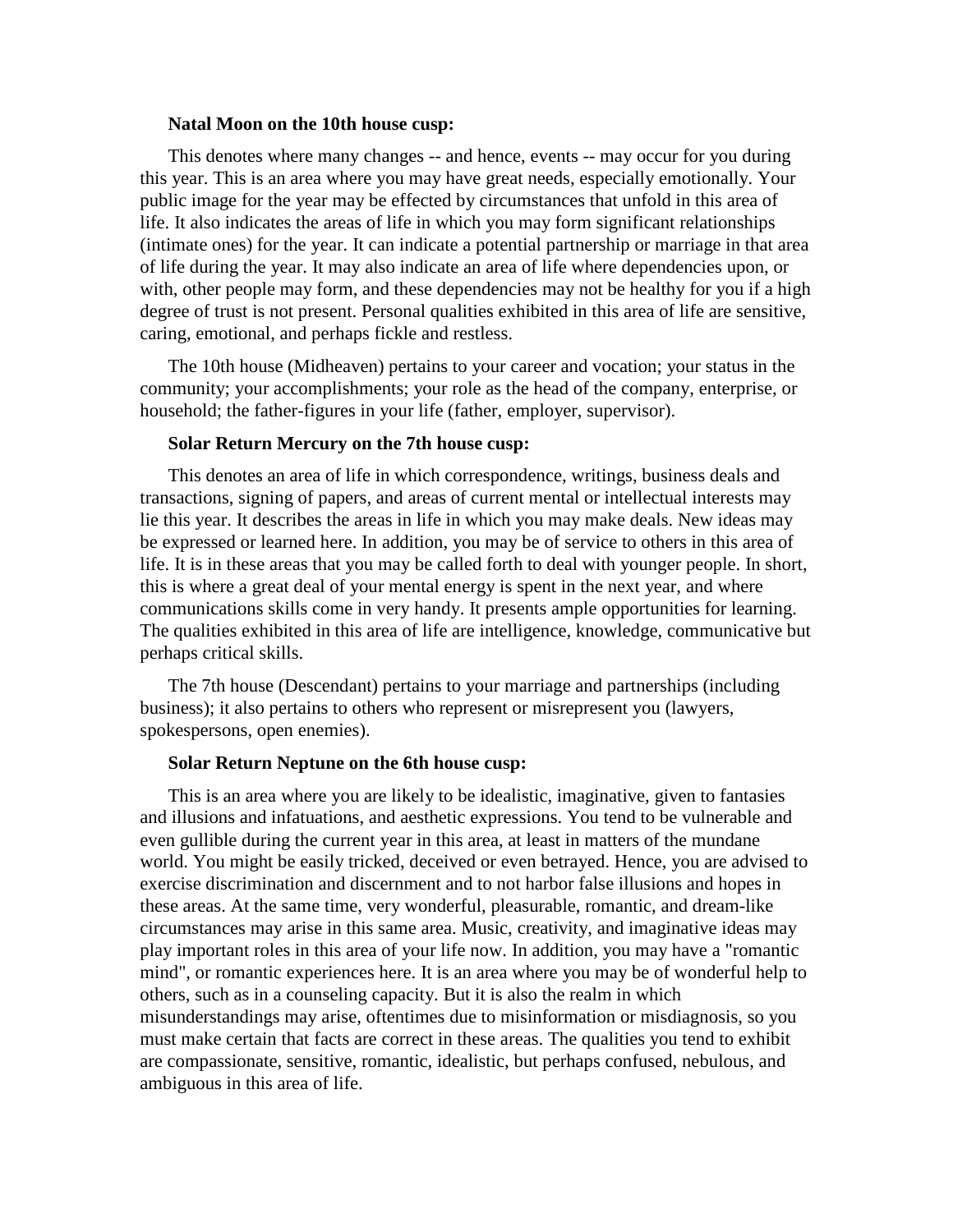The 6th house pertains to your health and work setting. Regarding work, it deals with "how" you work and with whom you work, and who works for you or with you.

# **Perceiving Reality and Relationships: Planets in Aspect to the Solar Return Horizon**

Since the time and location of the solar return set up a structure (astrologically) for which an experience will occur that the individual will relate to, the foundation of that structure becomes extremely significant. This structural foundation is symbolized by the angles of the horoscope, the axes of the Earth, in which all the zodiac and all of the planets combine within. The relationship of these axes (angles) to the planets -- both natal and solar return planets-- give special meaning to the structure of experience the native will undergo during the period of the solar return's influence (one year).

A planet (solar return and natal) in close aspect to the solar return horizon (Ascendant-Descendant) -- orb no more than six degrees -- affects the nature of how one perceives reality, how one projects the self, what one considers important in dealing with others, and the behavior and activities which one expresses in the world during the year. It also describes how one tends to handle situations as they arise during the year.

The following represents a brief description of the planets (solar return and natal) in close aspect to the Ascendant/ Descendant axis in the solar return wheel (plus means trine, sextile and conjunction aspects; minus means square and sometimes conjunction aspects):

# **Return Mercury Conjunct Descendent** (Orb: 2°19')

Mercury in harmonious aspect to horizon: This year is favorable for communications of all kinds: writings, speeches, business transactions, negotiations, sales, and reading. The mind is highly alert and active, and very ripe for new learning - whether intellectually or in terms of learning a new skill. It is also favorable for teaching a skill to others. You are encouraged to make deals with others, as everyone (especially you) tends to benefit. It is also favorable for working with young people, doing any kind of detailed or analytical projects, and purchasing a new computer, computer products, or automobile. You tend to exhibit excellent organizational skills.

#### **Natal Venus Trine Ascendant** (Orb: 1°53')

Venus in harmonious aspect to horizon: This a year in which agreements and relationships of a very positive nature may unfold. In business, agreements lead to financial success. Many new and favorable contacts and contracts may arise, and you are encouraged to pursue these. Others seem to find you most agreeable and pleasant to be with. For the year, you exude more than your usual grace and charm. Romantic matters also are highlighted. You have a wonderful and appealing nature which draws others to you. In addition, your personal appearance is very attractive - even you like the way you look! Furthermore, others whom you find exciting and attractive come into your life, and from this, love may transpire. Things of beauty and value may also come into your possession. Financially, you tend to do very well this year, and your savings may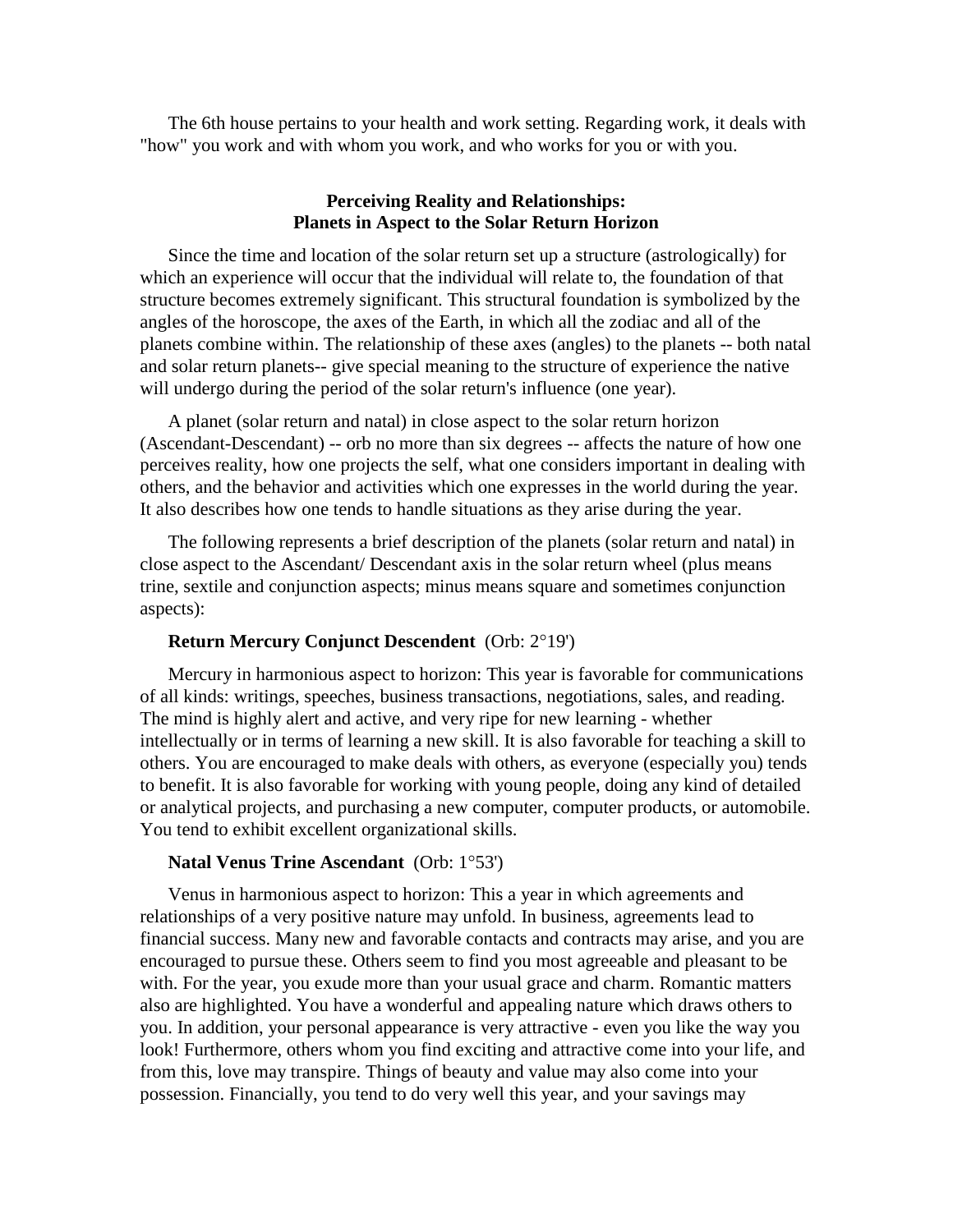increase, thus affording you a greater sense of financial and psychological security. You are encouraged to purchase things that will make you feel "good" about yourself, or to change your appearance in some way if you wish (i.e. clothing, plastic surgery, etc.). You may also function very well as a mediator between two opposing views, and receive compliments from both sides. If the aspect to the Ascendant is not exact, you may wish to consult with a qualified professional astrologer who can advise you on where this aspect would be more exact. The closer this aspect is to exact, the more powerful its correlation to your life experience is likely to be.

# **Return Mars Square Ascendant** (Orb: 0°26')

Mars in discordant aspect to horizon: This year seems to have more than the normal amount of disputes and quarrels. Numerous battles with partners and close relations personal and work - seem to occur. It is also a year of impetuous and perhaps immature behavior, one given towards temper tantrums. This is not favorable for relationships, and as such, close relations may be jeopardized because of your constant upset. In addition, you may have a tendency to act rashly and without thinking properly first. Such qualities may make you prone to mistakes or accidents. It may be wise to learn to count to ten before responding out of anger. It may also be wise to check over your work before putting it into effect. Try not to compete with others, but rather try to find value in who they are and what they are doing. Try to reach out and help others, instead of expecting them to get out of your way. If not, they may do just that - get out of your way, and out of your life.

Since this aspect tends to coincide with potentially difficult circumstances, it may be wise to consider traveling elsewhere for your solar return, a place where this angular relationship would be removed altogether. If you are open to this possibility, consult a qualified professional astrologer for assistance.

# **Return Jupiter Sextile Ascendant** (Orb: 1°48')

Jupiter in harmonious aspect to horizon: You tend to experience great lightness and happiness this year. All things seem to be taken in stride, with a philosophical and positive approach. Your demeanor appears more charitable to others, and more accepting of points of view different than your own. For this reason, it may be easier than usual to laugh and enjoy life. Such an optimistic and flexible attitude makes you a joy for others to be around, and they may want to do things with you. The year therefore favors unions of all kinds - romantic, social, and professional. In many ways, your life grows in leaps and bounds. It is a year of many successes, many opportunities, of much joy. It favors signing contracts, travel, romance, legal matters, publishing, entertainment, education, and dealings with people from foreign countries. It is one of the most fortunate positions, and you are encouraged to remain near this location at the time of your solar return. If the aspect to the Ascendant is not exact, you may wish to consult with a qualified professional astrologer who can advise you on where this aspect would be more exact. The closer this aspect is to exact, the more powerful its correlation to your life experience is likely to be.

#### **Return Uranus Conjunct Descendent** (Orb: 4°52')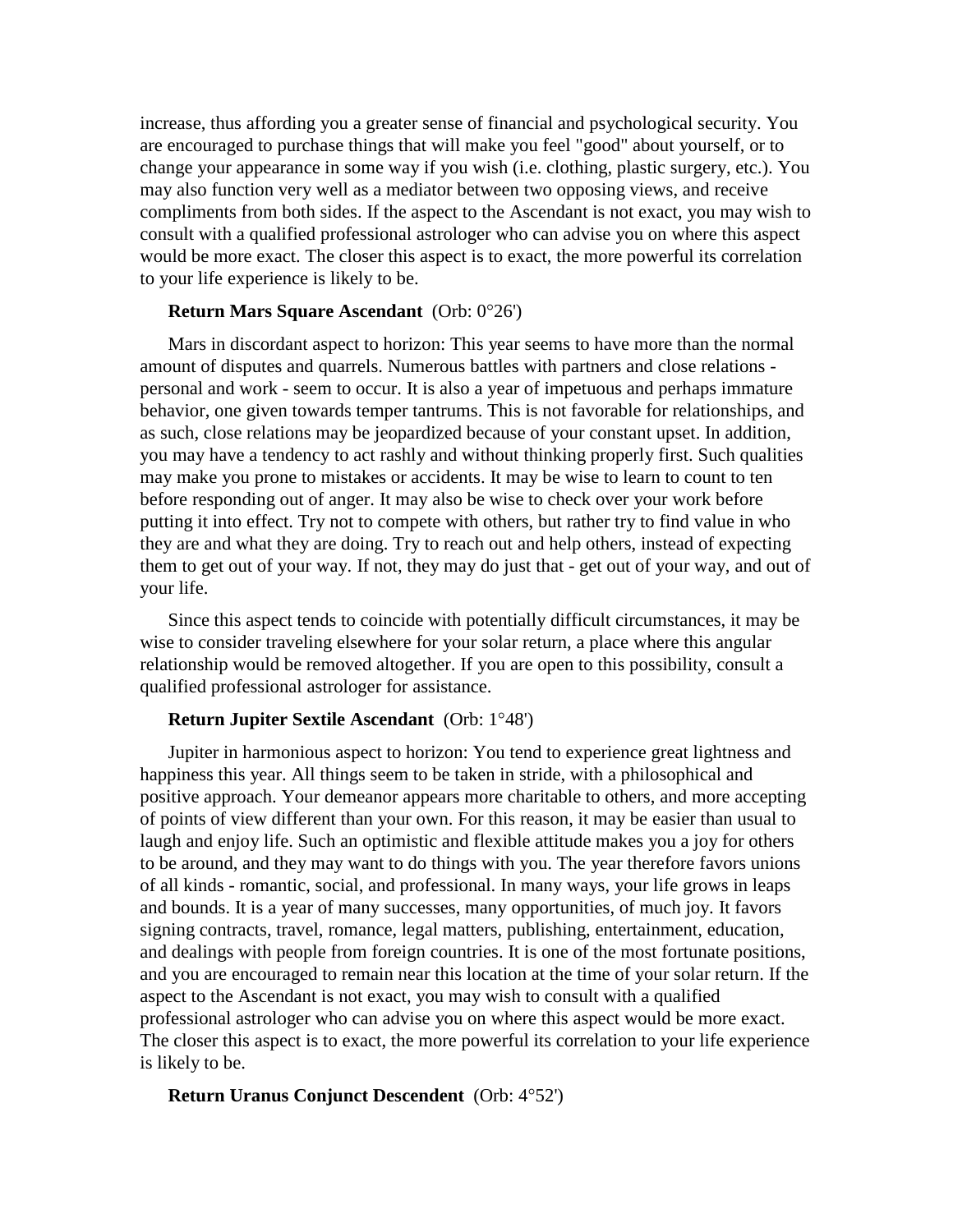Uranus in harmonious aspect to horizon: This is a year of unexpected and pleasant even marvelous - surprises. Your charisma and personal magnetism, whether mental or physical, is extremely high. As such, many new people and new ideas are attracted to you. It is a year favoring new and exciting romances - a very "hot" year. It is also a year of many ingenious new ideas. You are incredibly inventive, and able to apply new thoughts to old problems, thereby coming up with wonderful new solutions. You may feel very youthful and vigorous. Romantic liaisons with people much younger than yourself could happen, or at least with people who turn you on to new ways of looking at things, or even people who you turn on to new ways of looking at things. This year favors purchase of new computers or software, and a new "you", a new style.

# **The Significance of Vocation and Family: Planets in Aspect to the Solar Return Meridian**

A planet in close aspect to the meridian -- Midheaven and I.C. axis -- describes influences upon your vocation and home or family matters. It may also describe your spiritual impetus in the coming year and sense of purpose.

You have the following planets in close aspect to your solar return meridian this year.

# **Return Moon Conjunct Nadir** (Orb: 7°00')

Moon in harmonious aspect to meridian: Your work may feel like a family, and your family may be very supportive of your work this year. Both family members and work associates care a great deal about you. You are truly blessed this year with love. Any matters dealing with real estate or relocation seem to go very smoothly. If there are changes professionally, they also seem to coincide with favorable changes in income.

# **Return Mercury Square Midheaven** (Orb: 2°54')

Mercury in discordant aspect to meridian: Numerous deals and/or agreements seem to go awry this year. Misunderstandings seem to undermine your business and family efforts, and it is necessary to stay clear and current with others. There may be difficulties with co-workers who seem uncooperative.

#### **Return Venus Trine Midheaven** (Orb: 2°04')

Venus in harmonious aspect to meridian: This year favors financial gains and income opportunities. Many new and favorable contacts may be made in your profession, so you are encouraged to develop relationships which you think have possibilities leading to professional or financial growth. There is much support for your ideas and talents. In the context of a group, or teamwork setting, you are the crux of much harmony, displaying an uncanny ability to resolve conflicts so the goals of the group can be met smoothly. In fact, you seem to have the ability to turn opponents into allies, to make an apparent negative into a positive. Support comes from the home front as well. There is much love and sharing possible within your family structure. If you wish to purchase or sell a home this year, you may realize great value or profit. Romantic liaisons are also possible and it may signify a year of entering into marriage or business partnerships and/or agreements. This is a very favorable set up, and if the aspect is not exact (within 1 degree), you may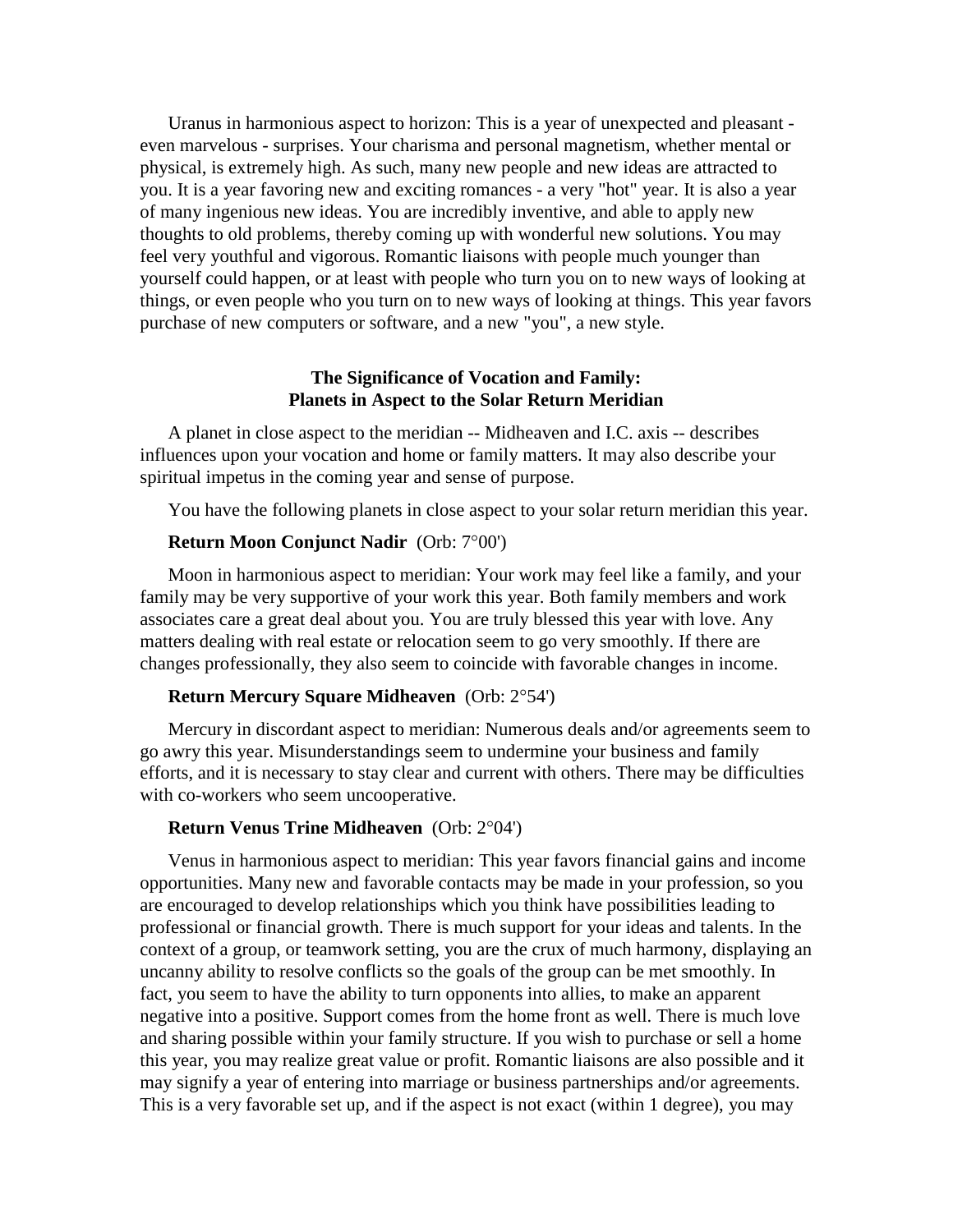wish to travel a short distance (i.e. probably less than 300 miles) to bring it closer to being exact. The more exact this planetary aspect is to the meridian, the more powerful this planet's nature is likely to be in your life this year. Consult a qualified professional astrologer for assistance in this matter if you are open to it.

# **Return Mars Conjunction Midheaven** (Orb: 4°46')

Mars Conjunction Midheaven is both harmonious and discordant.

Mars in harmonious aspect to meridian: This year highlights a strong drive to accomplish goals in work, to succeed in vocational projects. You seem veryenergized by your work, and the more you do, the more energy you get. Work may turn you on. It is as if you have a passion for attaining things this year. Should you wish to become more independent at work - perhaps even begin your own enterprise - this year is favorable for such an effort. It also suggests faring well in any area of competition. Work is not the only area in which things get done - so too are projects in the home. Perhaps there is a remodeling or building project you have in mind. It may also be favorable for the procreation of a male child. Financially this may be an exceptional year.

Mars in discordant aspect to meridian: This year may be fraught with numerous battles and conflicts, both in home and at work. It may be helpful to develop more sensitivity to the effects your actions are having upon others around you. They may feel you are making too many hasty and unwise decisions, decisions that are detrimental to the goals of the company or family. Perhaps you might ask them their thoughts on the matter before embarking upon it. Otherwise you may find yourself stepping on many toes, and upsetting those who support you may have been counting on. The result could be loss of support, even loss of job, as well as conflict within your own home. This set up portends some difficult conditions during the year. You may wish to consider traveling elsewhere for your solar return in order to remove this aspect. If you are open to this idea, you are advised to consult with a qualified professional astrologer for assistance.

#### **Return Uranus Square Midheaven** (Orb: 0°21')

Uranus in discordant aspect to meridian: There is danger of suddenly losing your position this year. Circumstances may arise quite suddenly - without if any preparation on your part - and cause you to shift your focus 180 degrees. These circumstances may be out of your control - a new boss, a new owner of the company. Or they may be a result of decisions you made that may have been off the mark. You may feel like taking risks, but this signature does not favor positive results from taking such risks. Do not go against company policy, or the law, or outside of your normal "bounds." If in business for yourself, this may not bode well for taking on new products. It may be better to stay with the tried and true this year, and not try to be so innovative and progressive. Important work or family contacts may end this year, quite unexpectedly. You are susceptible to making quick and not very-well-thought-out decisions, such as quitting work. Better think twice before acting upon such major decisions. This set up portends some difficult conditions during the year. It may be wise to consider traveling elsewhere for your solar return in order to remove this planetary aspect to your meridian. If you are open to this idea, you are advised to consult with a qualified professional astrologer for assistance.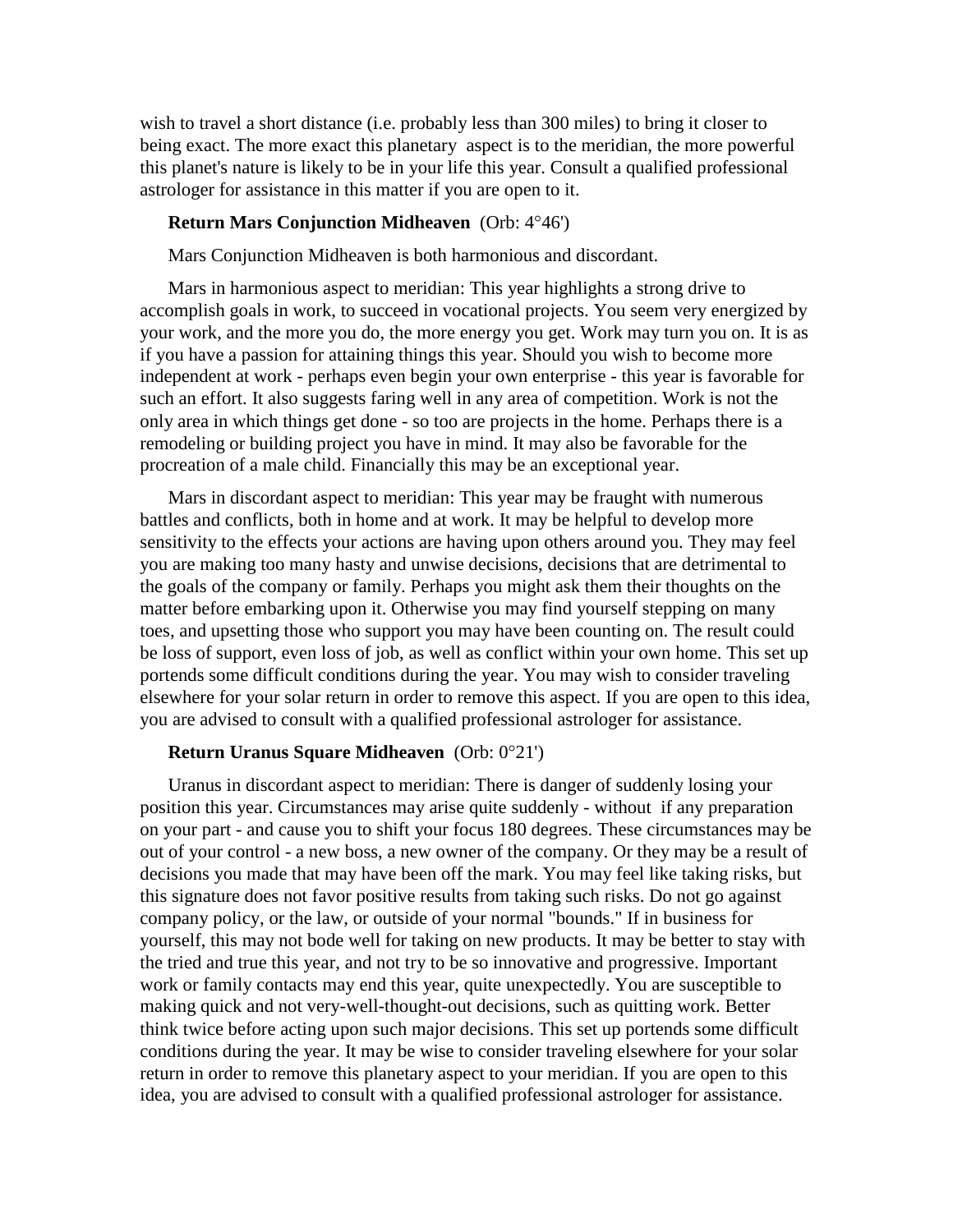## **Return Neptune Trine Midheaven** (Orb: 7°20')

Neptune in harmonious aspect to meridian: You may find yourself being placed upon a pedestal this year by others. Your imagination in work matters, as well as domestic and family concerns, is very great. If you are involved in advertising or marketing, this could be quite helpful. If you design or decorate homes or offices, this is excellent. There is a seductive "glamour" to what you are doing that draws others in. This could be very beneficial in a sales sense, such as creating incentive programs. There is a "romance" about your work - perhaps you really love what you are doing now. It seems as if you handle pressure quite well; in fact, you may be quite relaxed and laid back this year. Socially, you will do quite well. You are the perfect host or hostess, and everyone loves your parties. In both the home and work setting, you may find others come to you with their problems, and if you listen carefully, they may truly be helped by your counsel. This can create a sense of great inner satisfaction, of knowing you helped someone.

# **Being in the Flow: Solar Return Planets Related to their Natal Positions**

Some years we feel totally in synch with certain aspects of our nature, and some years we feel completely out of synch. Such periods may show in the relationship of your solar return planets to the natal planets of the same type. Although specific aspects between the two (solar return and natal planet of same type) are most powerful, a simple analysis of gender can be quite revealing. Generally speaking, if the solar return planet is in the same sign as your natal counter-point, you tend to be very much in synch with that planetary principle. If they are even in the same gender (Earth-Water are Yin, or Feminine, while Fire-Air are Yang, or Masculine), there is the sense of being compatible and in synch with this planetary principle. However, when the planet of the same type are in different genders, and especially if square or semi-square to one another, we may feel awkward and out of synch with that principle.

We will now examine the gender relationships between the solar return and natal planets of the same type, and see the areas in which you feel in synch with your natural rhythms, and which areas you may feel out of synch with those rhythms. In those cases where the two actually make an aspect to each other that aspect is listed. Sextiles and Trines tend to be favorable, as do most conjunctions. The squares and oppositions may be more discordant, although the opposition benefits by being in the same gender in most cases.

**Moon to Moon**: When the solar return Moon aspects its own natal position, it is a year in which one's emotions and public image are highlighted.

**Moon to Moon, Same Gender**: During this year you will tend to feel fulfillment of your emotional needs. You will likely have satisfying emotional experiences, i.e. love; meeting with others who appreciate your mannerisms, traits, or habits; social popularity, and even favorable public recognition; domestic security; happiness in moods; enjoyable experiences in eating and night life entertainment; favorable conditions resulting from past endeavors; meeting of others with similar needs who can be helpful now.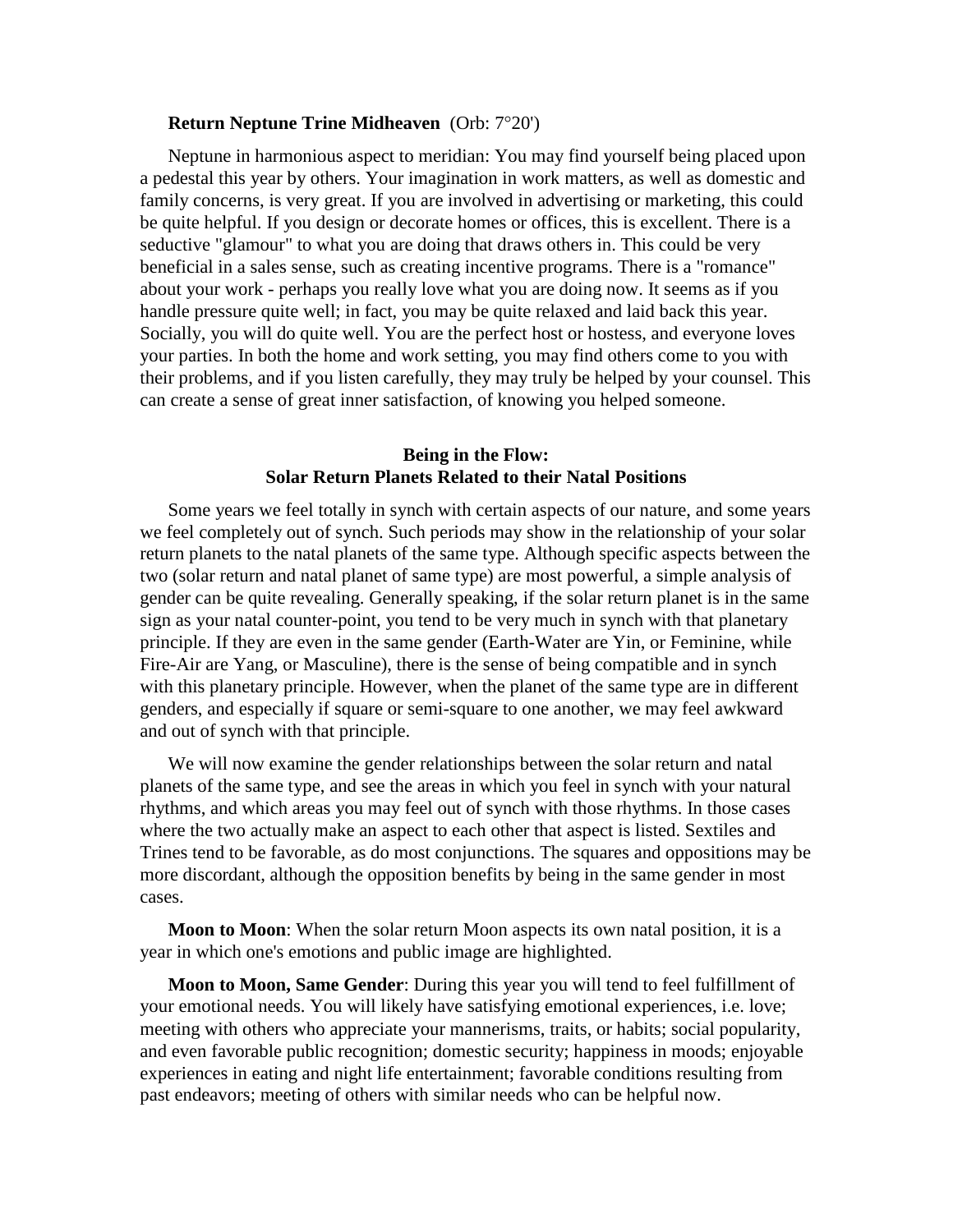**Mercury to Mercury, Different Gender**: You are apt to be more scattered in energy than usual (restless and/or nervous). You may find little time for rest and relaxation, and you are advised to make time for the latter. It also indicates a year of potential misunderstandings with others, likely causing annoyance and some frustration. You can help this matter greatly by adopting an open-minded, flexible attitude towards new ideas. Basically you may find your self out of synch mentally. The ideas you are accustomed to may not be readily embraced by others. Perhaps it is wise to see things from the others' viewpoint this year.

**Venus to Venus**: When Venus aspects itself, it highlights a year which emphasizes your compatibility, values, possessions, and style.

**Venus to Venus, Different Gender**: Inharmonious situations with those whom you love may be experienced this year. It portends a time of disagreements, or differences in desires with those whom you want to please. Generally speaking, this is a year of incompatibility with others, social differences, discontent with your appearance and/or style and taste, and not being able to acquire things that give you pleasure. There may also be a great deal of indecisiveness and hesitation in making up your mind. Psychological conflicts regarding personal values may arise, which could cause some embarrassment. There may be problems figuring ways to please others. You are advised to be more firm and at the same time compromising with others, seeking those means that will provide the greatest balance and harmony in your life, and also to avoid displays of pomp and arrogance which will be upsetting to others you may be trying to please or impress. Chill out, and understand you may not be able to please others all the time - nor will they always be able to please you.

**Mars to Mars, Different Gender**: A tendency towards carelessness leading to accidents and/or disagreements (arguments) may highlight this year. There is a tendency for rashness and bluntness, perhaps causing offense to others. You are advised to be cautious of jumping into new things without thinking carefully (and consequently letting others down as you then jump out just as fast). You may lack foresight, thereby leaving new projects unfinished. There may be problems with self-assertiveness, obstacles in the success of new ventures -- perhaps even catastrophes of sorts. You may also feel over stimulated and/or excited. You are advised to think before acting, to use discretion and care in all projects, especially new ones, and to practice safety in all of your affairs and activities where danger of accidents is even remotely possible. It may not be favorable to take an aggressive or competitive stance with others this year, as you are out of synch with your basic physical instincts.

# **Areas of Harmony or Stress: Aspects** to a House Ruler by Planets in its House

A planet in a house, in an aspect (especially major aspect) to the ruler of that same house, will indicate the ease or the difficulties to be encountered in those areas of life ruled by that house, according to the nature of the aspect. Of course, most of the planets in a particular house do not usually aspect the ruler of that house, but in those cases where they do, the nature of the aspect will indicate whether matters pertaining to that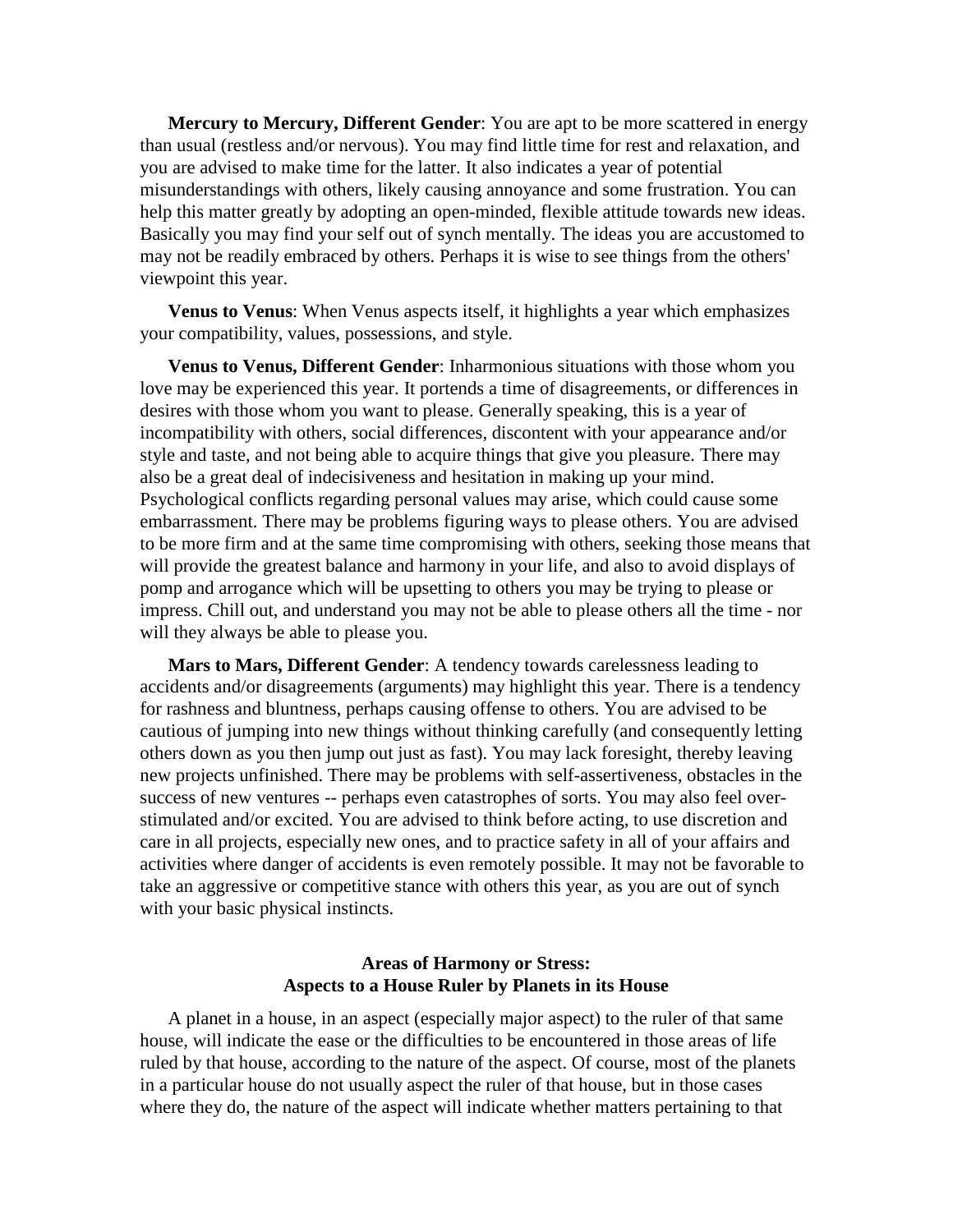house will go smoothly and harmoniously (harmonious aspect) or whether they will tend to be obstacle-forming and conflict-orienting in their nature (affliction aspect). The aspects between these two planets, when they occur, take precedence over all other aspects to the planet located in the house.

This method applies to a solar return planet located in a particular solar return house, in aspect to the ruling planet of that house. That ruling planet may be either the solar return or natal planet. In cases where the solar return planet falls in the same solar return house as the ruler of that house, this may be treated as a conjunction. The matters of that house are thus considered very significant for the year.

**Third house** planets in harmonious aspect to rulers:

This year favors writing, speaking, and intellectual or mental pursuits. It favors purchase of a new automobile, or any thing that enhances communications (i.e. modem, fax machine, telephone, etc.). Relationships with your neighbors and siblings also go well this year. You are blessed with many fine and stimulating ideas. You are inspired.

**Sixth house** planets in harmonious aspect to rulers:

You may to find that you enjoy the work you are doing this year. Not necessarily the profession or the people you work for, but the tasks you are assigned or asked to do are enjoyable and fulfilling. This is a good year to take pride in what you do, for you tend to do very good work. If you are a craftsman, then your skill appreciates greatly this year, and others comment on this. You also tend to get along well with your fellow co-workers. There is a spirit of cooperation and teamwork that emanates from you. This placement also bodes well for your health and diet.

**Seventh house** planets in harmonious aspect to rulers:

This year favors excellent partnerships and marriage. You and your partner(s) may be getting along splendidly. If you have no partners, then this year you may meet one. It favors entering into agreements, and forming alliances with people who represent you well. It may be a good year to find a good attorney, if you need one. If you are married, your partner tends to do very well, and this strengthens your marriage. It is also a year favoring popularity and social advancement.

**Tenth house** planets in discordant aspect to rulers:

You are likely experiencing conflicts with regard to your profession. Is this what you really want to do? Or would you prefer doing something else? The trouble is, it may not be a favorable time for changing. Conflicts with superiors may arise, and if you are not careful, this could result in job loss. It may be time to closely examine what you are doing, and what your real goals in life are. If one does not support the other, it may be time to start exploring other options that will bring you back into harmony with your own sense of destiny and purpose in life. To continue in your present path may result in much frustration, and the feeling that "time is passing me by."

**Eleventh house** planets in harmonious aspect to rulers:

This year may highlight the results of successful efforts in the past (or present). It is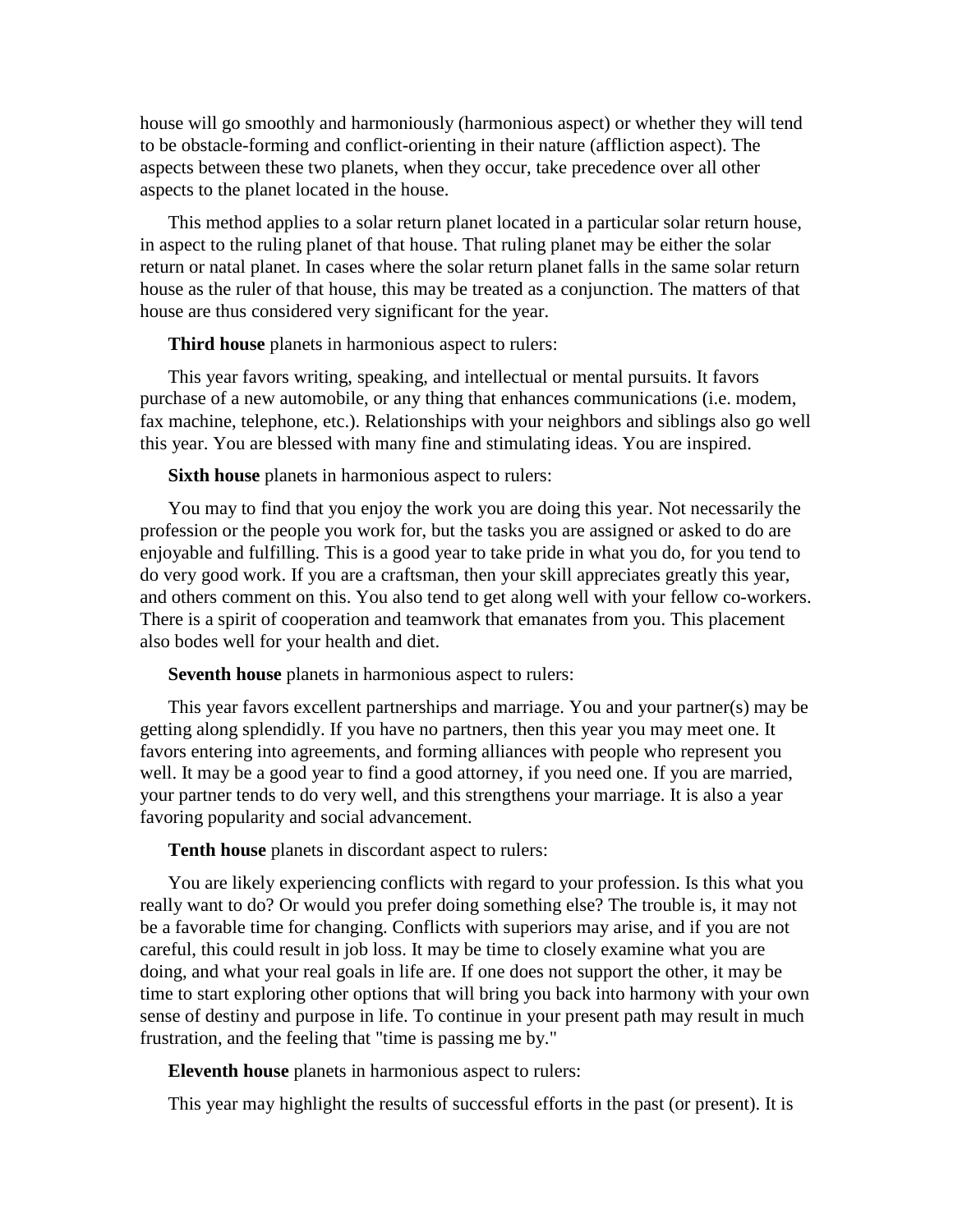not the effort itself, but the results or rewards that come from it (i.e. income, new position with greater authority). It also favors group activities. These group activities are not only enjoyable, but they add a richness to your life. New friendships may be formed now, and old ones solidified with new andenriching experiences.

# **Significant Time Periods for the Year Indicated by the Solar Return Chart**

The art of predicting events -- or changes -- and the timing of such by the solar return chart is a three-fold process. The first of these, the progressed solar return Moon, will be discussed initially, whereas transits and the "one degree per day angular progression" methods will follow.

# **Time Bands of Significant Change: The Progressed Solar Return Moon**

The following is a listing of the dates in which your progressed solar return Moon makes these exact aspects in the course of the next year, and their potential implications in your life at that time. Please note two things: first, you must allow an orb of six weeks before and after each date, as these progressed lunar aspects have a time band in which they may be effective. Second, this listing covers the period beginning three months before your actual solar return date, and 15 months following it. It covers an 18-month time band.

The reason for this is that your life doesn't just suddenly change on your birthday. There is a transition phase in which the conditions and issues of the last year (as shown in last year's solar return) begin to give way to the new conditions and issues denoted by this years solar return. According to the principles developed by Raymond A. Merriman in The Solar Return Book of Prediction, this transition phase begins three months prior to your birthday, and continues for three months following your birthday. That is, three months prior to your solar return (when transiting Sun squares your natal Sun), you begin to witness the issues and conditions arising that will be relevant during your next birth year. Furthermore, the issues you are working through in any solar return year, will continue to be of importance for about three months following your next solar return (when the transiting Sun forms the waxing square to your natal Sun). You don't just leave those issues at once at the time of your birthday. During the three months before and after your birthday, there is this transition period where the conditions of the past begin to be resolved (or require less and less attention), and the new conditions and issues - shown in the new chart - begin to command increasingly more attention.

During the 18 months surrounding your solar return (3 months before through 15 months following), your progressed solar return Moon makes the following aspects to your solar return and natal planets, or their solstice points:

#### **Dec 04, 2005: Moon Sesquiquadrate Mercury (Natal)**

Within six weeks of this date you may encounter some sort of misunderstanding with another. You may experience difficulty in getting your ideas - or intent - understood by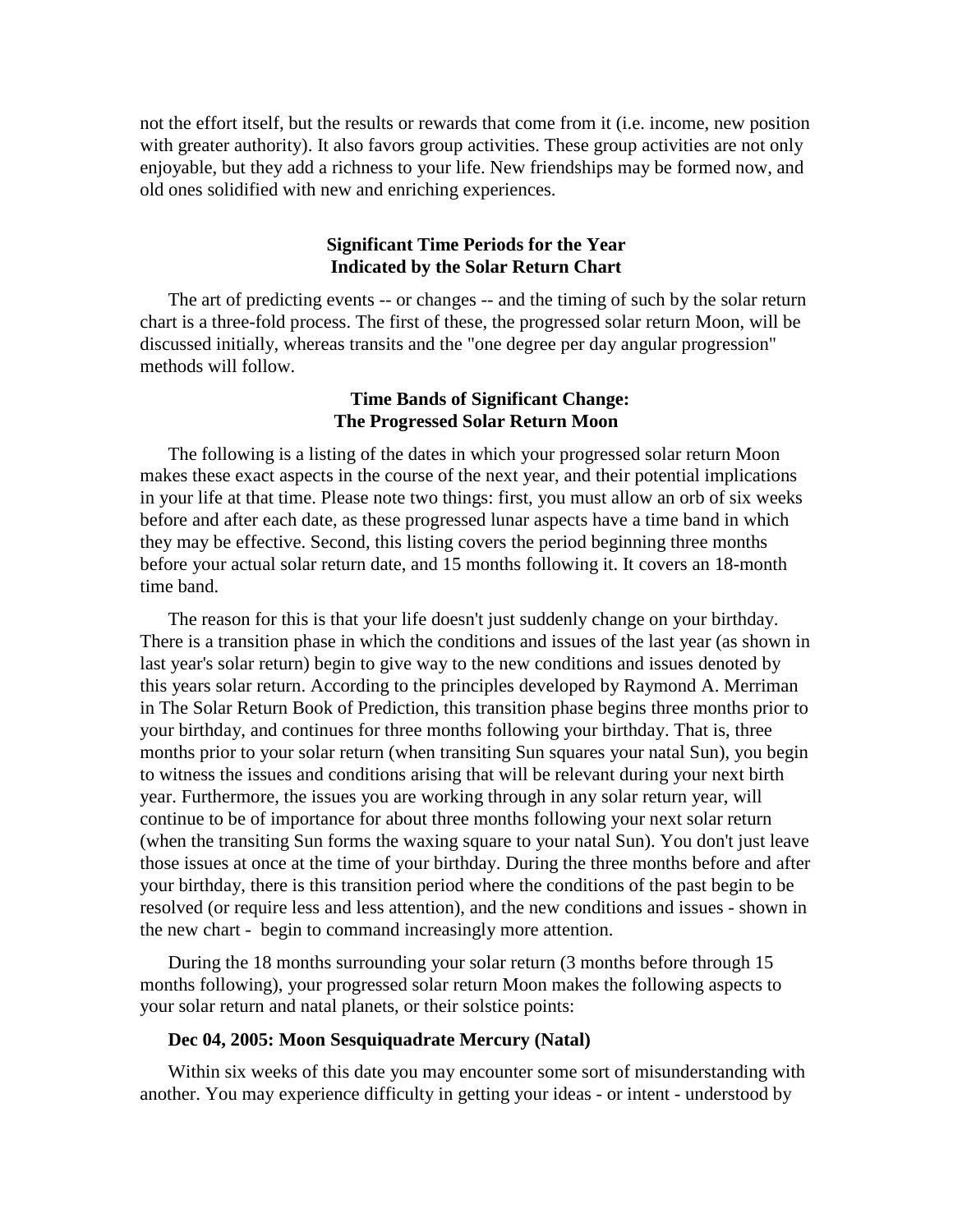others. They too may feel that you do not understand their position. Adjustments may be necessary, and you may have to act quickly (but not rashly) in order to get everything back on track. During this period, you are encouraged to make certain of your facts, and not project blame onto others without checking things out first. Business decisions, deals, or activities may go sour, due to misunderstandings or misinformation. It is possible to salvage something, though, if you adjust quickly to the new reality. Be careful of signing papers or making any agreements now, without thorough analysis and total understanding. Also be careful of others who may try to attribute thoughts to you that you did not express.

# **Dec 04, 2005: Moon Sextile Pluto (Natal)**

Within six weeks of this time you are likely to experience some deep insight or a sense of power, or both. This may be a time of revelation, of discovering something, of finding out something of value. In group settings, you may have considerable influence over others, and with this influence, you may be an agent of some kind of change, reform, or improvement. This period may be most marked by your successful efforts to bring something to a close. It favors termination's, elimination's, and transformations - or changes for the better. It is also a period in which you may experience satisfying sexual activity. Financially, it bodes well too. If you are in sales, this favors opening new accounts. It also favors collecting debts or getting a mortgage or loan.

# **Jan 01, 2006: Moon Opposition Saturn (Natal)**

Within six weeks of this date, you may tend to feel very organized and in control. There may be the realization that your long-term efforts are paying off. Perhaps credit is coming your way in the form of recognition, greater income, status, and/or new responsibilities and authority. You have earned the respect of others for your accomplishments, dedication, and commitment, and may now be seen as an expert, or authority in your field. This is a time period in which you may feel as if you have reached a certain plateau, or goal, or level in life, and it is satisfying.

#### **Jan 09, 2006: Moon Semisquare Uranus (Natal)**

Within six weeks of this date, it may seem as if a series of disruptions and distractions are suddenly occurring. Everything seems to fall apart or come unraveled at once. People are strange. They act erratically and perhaps without reason or sensibility. Even you are given to erratic behavior and emotionalism. One day you are up and the next day you are down. This period may coincide with separations and disagreements. It may be difficult to see eye to eye with others. You are just on a different track, and your timing may be off. Still, you have plenty of exciting new ideas. It is a time of progressive thinking. It's just that nobody can understand or appreciate what you are conceiving. It is difficult getting your ideas across effectively, and so you may feel awkward and out of place. You may meet people who are exciting, at least physically attractive, but you may also discover you have nothing really in common with them. It may be best to use this period to write ideas down and come back to them later (they are ahead of their times, perhaps). Do not use this period to make new purchases in computers or electronics, for all such matters (and electrical ones too) may go awry. What you attracted to, and what you think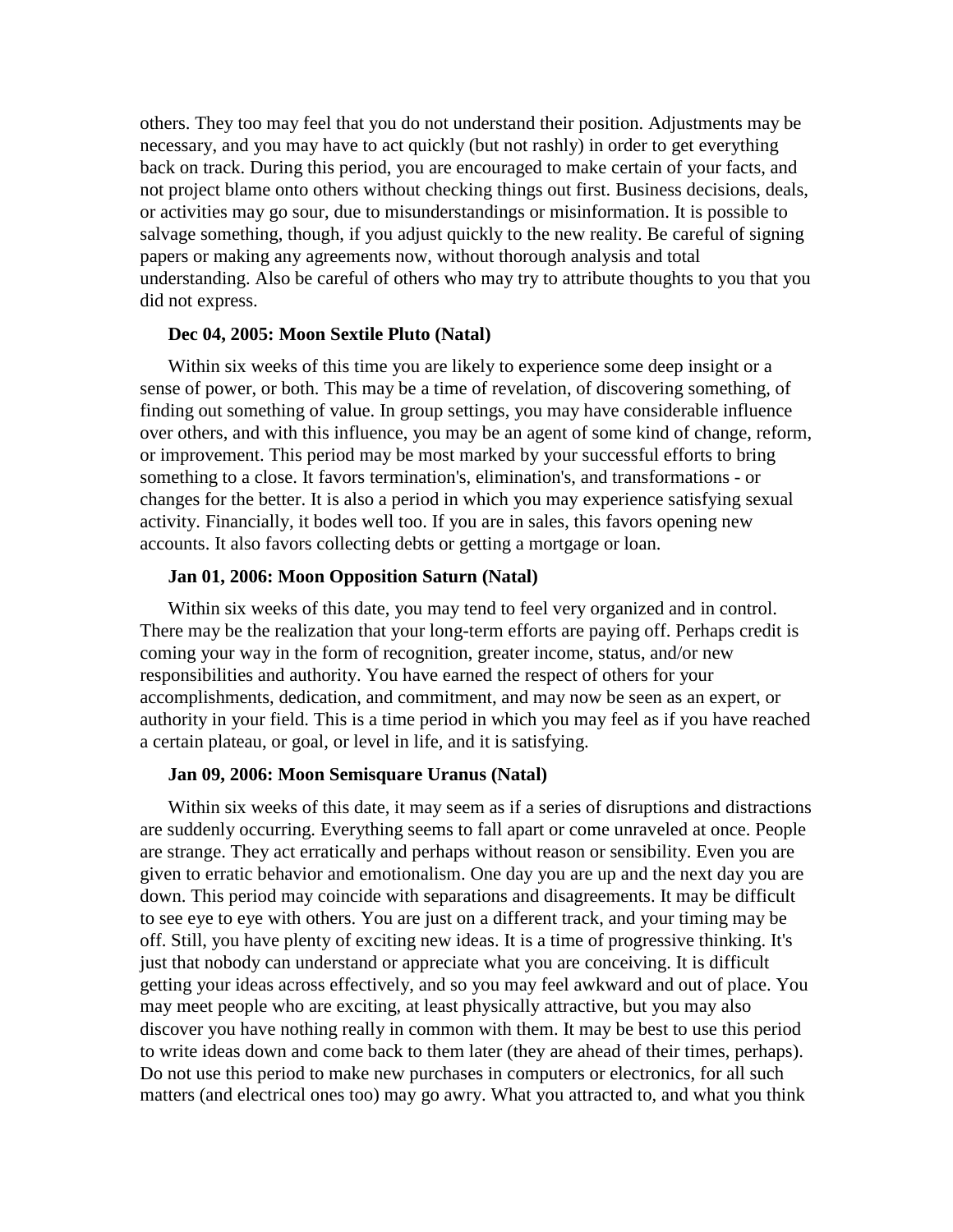you want, may not be accurate now.

# **Mar 19, 2006: Moon Trine Mars (Natal Solstice Point)**

Within six weeks of this date you may feel very energetic and highly motivated. Many of your activities seem to be going great, and much of your success is due to your own enthusiasm and hard efforts. During this period you may either start new ventures, or find yourself thoroughly immersed - and enjoying - things that have recently been started. There is a sense of "newness" about you, of adventurousness. There is also a healthy sense of competition, and you fare well in activities with others. You have a "passion" for life, and in fact your physical passions may be highly aroused. In addition, you exhibit very fine leadership skills, combined with a healthy pioneering spirit. This is an excellent time to plan things you want to go well.

#### **Mar 24, 2006: Moon Trine Saturn (Return)**

Within six weeks of this date, you may tend to feel very organized and in control. There may be the realization that your long-term efforts are paying off. Perhaps credit is coming your way in the form of recognition, greater income, status, and/or new responsibilities and authority. You have earned the respect of others for your accomplishments, dedication, and commitment, and may now be seen as an expert, or authority in your field. This is a time period in which you may feel as if you have reached a certain plateau, or goal, or level in life, and it is satisfying.

#### **Apr 10, 2006: Moon Conjunction Neptune (Natal)**

Within six weeks of this date, you may feel very romantic. The imaginative part of the mind is stimulated, and you may "see" or visualize things very vividly. If you are inclined towards the arts or music or writing, this may be a wonderfully creative period. If you have spiritual leanings, this may be a time of a marvelous outpouring of compassion, one that cleanses the soul, so to speak. There is an "opening" on an inner level, a "heart" experience. This period favors vacations and travel, especially to romantic areas, or tropical climates, or areas near water and nature. This is an excellent time to go out and entertain, or be entertained. Experiences around glamorous individuals or activities are quite enthralling. As a counselor, you may experience an encounter with someone who is truly grateful for your help. There is a joy at knowing you have really helped someone. Your behavior may be saintly or virtuous, or you may meet someone who behaves that way to you. This is a time to be gentle with others - there is something precious in your life. Recognize what that is.

#### **Jul 22, 2006: Moon Opposition Moon (Natal)**

Within six weeks of this date, you may feel a great and special love for - and from someone in your life. This arouses the closeness and intimacy drive. This is a fine time to do very special things with people whom you care a great deal about. These experiences may be deeply cherished, and remembered fondly. It is an excellent period for family activities and any domestic changes you wish to make (i.e. renovation, moving, fertility, pets, etc.). A bond is likely strengthened between you and someone special. It is a time that you can depend upon others, and they can depend upon you.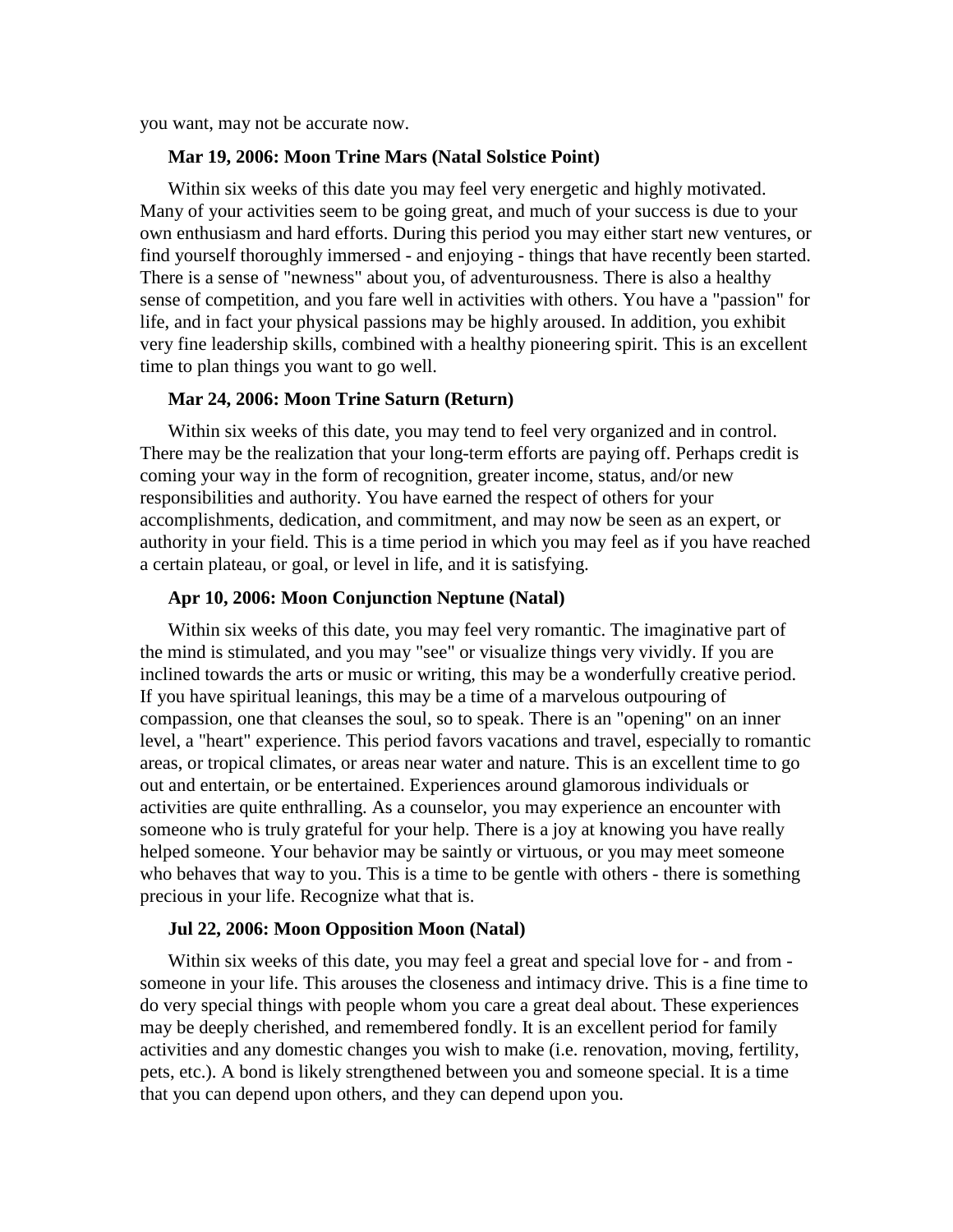# **Jul 24, 2006: Moon Square Midhvn. (Natal)**

Within three months of this date, you may feel very restless with your work or family roles. You tend to be moody both at work and at home. There may be something unfulfilling about what you are doing. It may be a slow time, or one filled with unchallenging tasks. Perhaps it is best to take a relaxed and patient attitude about these things. They are likely to pass, and your tendency to complain or whine isn't likely to help matters out. In fact, it may turn things worse. This is not a favorable time to relocate or move. Changes within the family or work are not advised just yet. Your emotional needs tend to be great, and perhaps you should discuss these with your mate, if you are married or in love. It may be useful to be more independent right now, and not to depend upon others who don't seem to deliver what you need or seek.

# **Oct 04, 2006: Moon Opposition Midhvn. (Return)**

Within three months of this date, you may experience changes for the better in your work and/or home. Yet this may be accompanied by a great deal of worry and restlessness if the aspect is a conjunction or opposition. There is much support for your changes here. Whether you actually change careers, or just work on different projects within the same role, the change appears beneficial. There is a feeling of "family" with those who you work with. At home, there is a special bond between you and your spouse, children, parents, or whomever you might live with. Your nurturing qualities are appreciated by others. This period favors changes in residence should you or your relatives wish to move.

#### **Oct 06, 2006: Moon Sextile Jupiter (Return Solstice Point)**

Within six weeks of this date you may experience a great deal of success and/or happiness in all of your affairs. This is a time of celebration and joy. Perhaps there are many occasions to socialize or party with friends and/or family. There may be weddings, announcements of births, or other special occasions with which to celebrate. Or, it may be just a very active and pleasurable social period. Your attitude of friendliness and positive thinking helps you in dealings with others. There may be gains through work, contracts, and agreements. Unions with people are positive now as well. This is a time of expansion and success, bringing about great happiness in general. If you are in school, or learning or teaching something of value, or traveling, your experience tends to be very positive. This is a time of confidence and "good feeling."

#### **Oct 10, 2006: Moon Quincunx Ascend. (Natal)**

Within three months of this date you may feel rather scattered and more emotional than usual. This tends to be a restless period, and you are encouraged to find something of value to engage your mental energies. You may be over-sensitive to those closest to you, and perhaps you should talk to them about your feelings. You may have a great need to be loved now, but you may also have a knack of driving others away by being too needy or dependent.

# **Oct 14, 2006: Moon Square Uranus (Return)**

Within six weeks of this date, it may seem as if a series of disruptions and distractions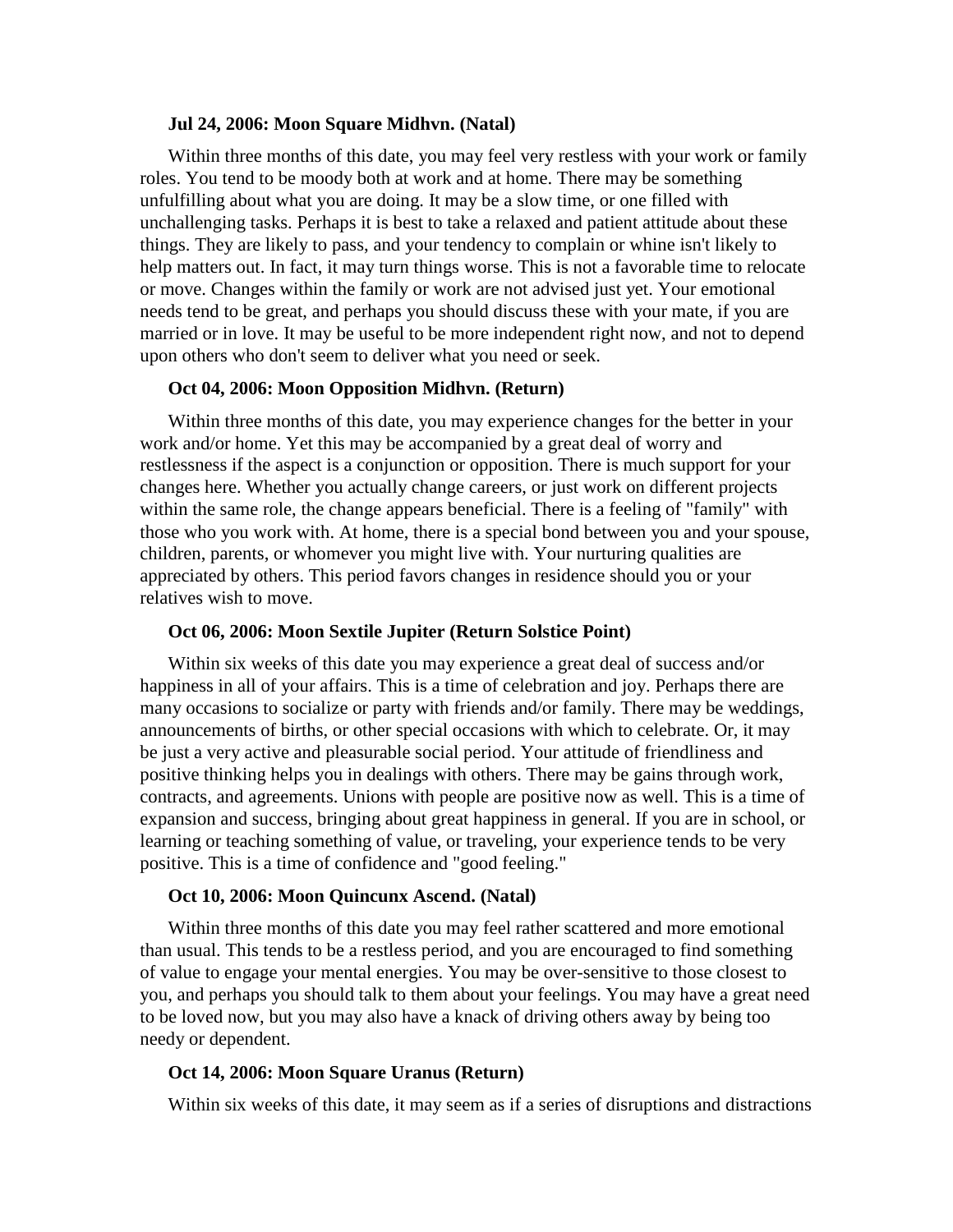are suddenly occurring. Everything seems to fall apart or come unraveled at once. People are strange. They act erratically and perhaps without reason or sensibility. Even you are given to erratic behavior and emotionalism. One day you are up and the next day you are down. This period may coincide with separations and disagreements. It may be difficult to see eye to eye with others. You are just on a different track, and your timing may be off. Still, you have plenty of exciting new ideas. It is a time of progressive thinking. It's just that nobody can understand or appreciate what you are conceiving. It is difficult getting your ideas across effectively, and so you may feel awkward and out of place. You may meet people who are exciting, at least physically attractive, but you may also discover you have nothing really in common with them. It may be best to use this period to write ideas down and come back to them later (they are ahead of their times, perhaps). Do not use this period to make new purchases in computers or electronics, for all such matters (and electrical ones too) may go awry. What you attracted to, and what you think you want, may not be accurate now.

#### **Nov 16, 2006: Moon Square Uranus (Natal Solstice Point)**

Within six weeks of this date, it may seem as if a series of disruptions and distractions are suddenly occurring. Everything seems to fall apart or come unraveled at once. People are strange. They act erratically and perhaps without reason or sensibility. Even you are given to erratic behavior and emotionalism. One day you are up and the next day you are down. This period may coincide with separations and disagreements. It may be difficult to see eye to eye with others. You are just on a different track, and your timing may be off. Still, you have plenty of exciting new ideas. It is a time of progressive thinking. It's just that nobody can understand or appreciate what you are conceiving. It is difficult getting your ideas across effectively, and so you may feel awkward and out of place. You may meet people who are exciting, at least physically attractive, but you may also discover you have nothing really in common with them. It may be best to use this period to write ideas down and come back to them later (they are ahead of their times, perhaps). Do not use this period to make new purchases in computers or electronics, for all such matters (and electrical ones too) may go awry. What you attracted to, and what you think you want, may not be accurate now.

#### **Nov 25, 2006: Moon Trine Ascend. (Return Solstice Point)**

Within three months of this date you may notice positive changes within your home and close relationships. You tend to feel an increase in affection for others, and from them as well. Improvements in your family and domestic setting are possible. You look good to others too, as your power of attraction is quite strong. This favors romance, dealings with women, and an increase in a close, intimate bond with someone special.

# **Dec 01, 2006: Moon Sextile Venus (Return)**

Within six weeks of this date, you may experience much popularity, romance, and acceptance. Your magnetism is very strong during this period, and others may just want to do things with you. It favors contracts, agreements, and social activities. Others are very supportive and helpful in your efforts and with your needs. Perhaps you make a large item consumer goods purchase, or are given something of great value. It is also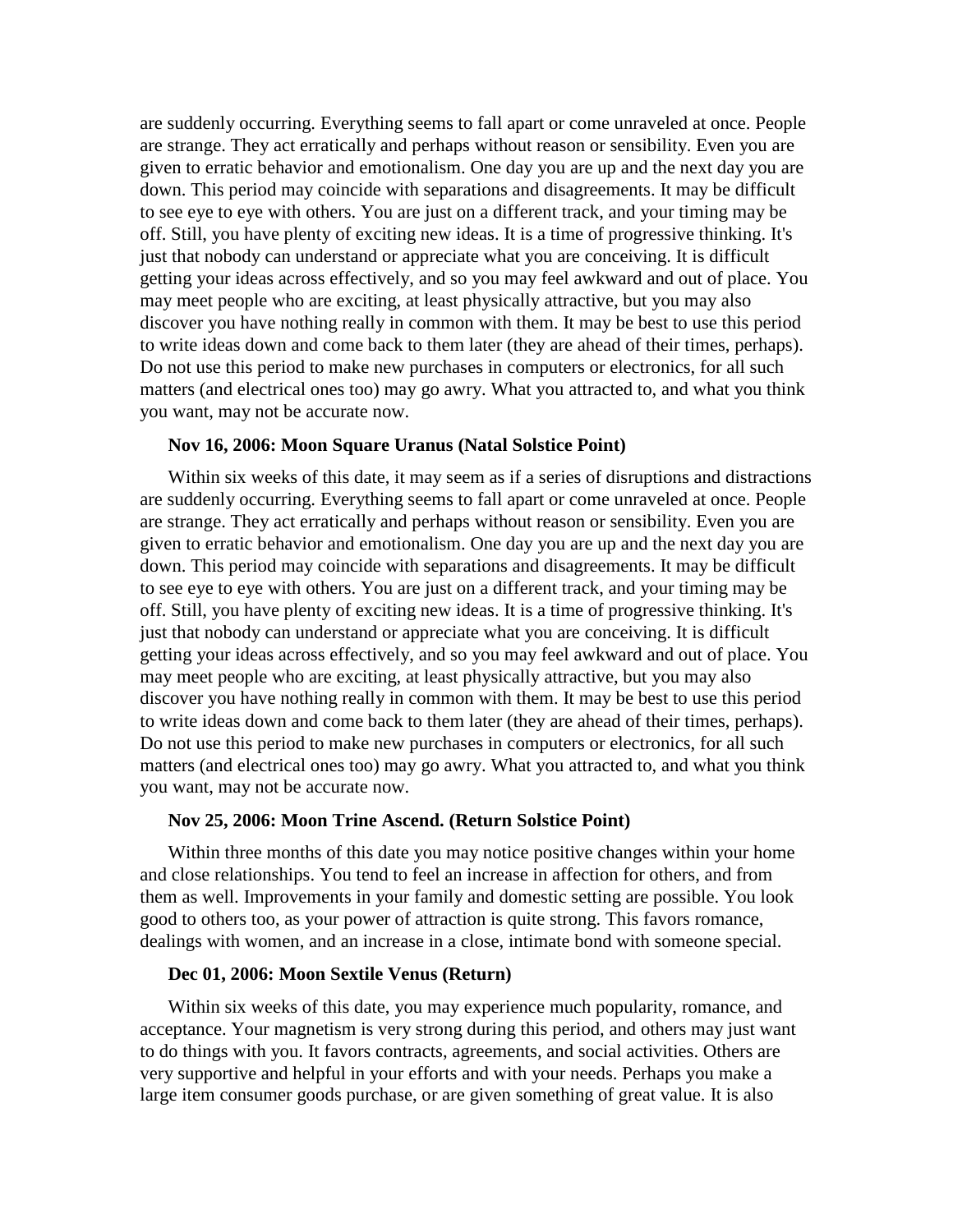favorable for any changes in your appearance and style. Matters of love and romance are highlighted favorably during this time. So too are positive financial developments. Perhaps there is a pay raise, or increase in sales, or just the realization that your savings and net worth are increasing. It coincides with a sense of greater financial and psychological security, as well as amorous feelings.

#### **Dec 21, 2006: Moon Square Mercury (Natal Solstice Point)**

Within six weeks of this date you may encounter some sort of misunderstanding with another. You may experience difficulty in getting your ideas - or intent - understood by others. They too may feel that you do not understand their position. Adjustments may be necessary, and you may have to act quickly (but not rashly) in order to get everything back on track. During this period, you are encouraged to make certain of your facts, and not project blame onto others without checking things out first. Business decisions, deals, or activities may go sour, due to misunderstandings or misinformation. It is possible to salvage something, though, if you adjust quickly to the new reality. Be careful of signing papers or making any agreements now, without thorough analysis and total understanding. Also be careful of others who may try to attribute thoughts to you that you did not express.

# **Dec 24, 2006: Moon Square Mercury (Return)**

Within six weeks of this date you may encounter some sort of misunderstanding with another. You may experience difficulty in getting your ideas - or intent - understood by others. They too may feel that you do not understand their position. Adjustments may be necessary, and you may have to act quickly (but not rashly) in order to get everything back on track. During this period, you are encouraged to make certain of your facts, and not project blame onto others without checking things out first. Business decisions, deals, or activities may go sour, due to misunderstandings or misinformation. It is possible to salvage something, though, if you adjust quickly to the new reality. Be careful of signing papers or making any agreements now, without thorough analysis and total understanding. Also be careful of others who may try to attribute thoughts to you that you did not express.

#### **Jan 05, 2007: Moon Quincunx Venus (Natal)**

Within six weeks of this date you may feel uninspired, lazy, and lethargic. You may feel amorous, like you would like love in your life, but either your relationships are not terribly exciting, or else you yourself may not be acting with much enthusiasm. Perhaps the right person for you is not around, or if she/he is, then perhaps the relationship is having difficulties. This may be a period of great indecision and wavering. Taking too long to make up your mind could be costly. Opportunities may disappear or be withdrawn. Furthermore you may not feel very attractive. You may be hard to please. This is not a favorable time to make large purchases, or to radically alter your appearance or style, although some amount of shopping may be helpful to the spirit temporarily. It may be in your best interest to be more independent, and less reliant upon others, now. It may also be useful to clearly think out what it is you want in regard to others, and to clearly express these thoughts to them - especially in business matters, but also in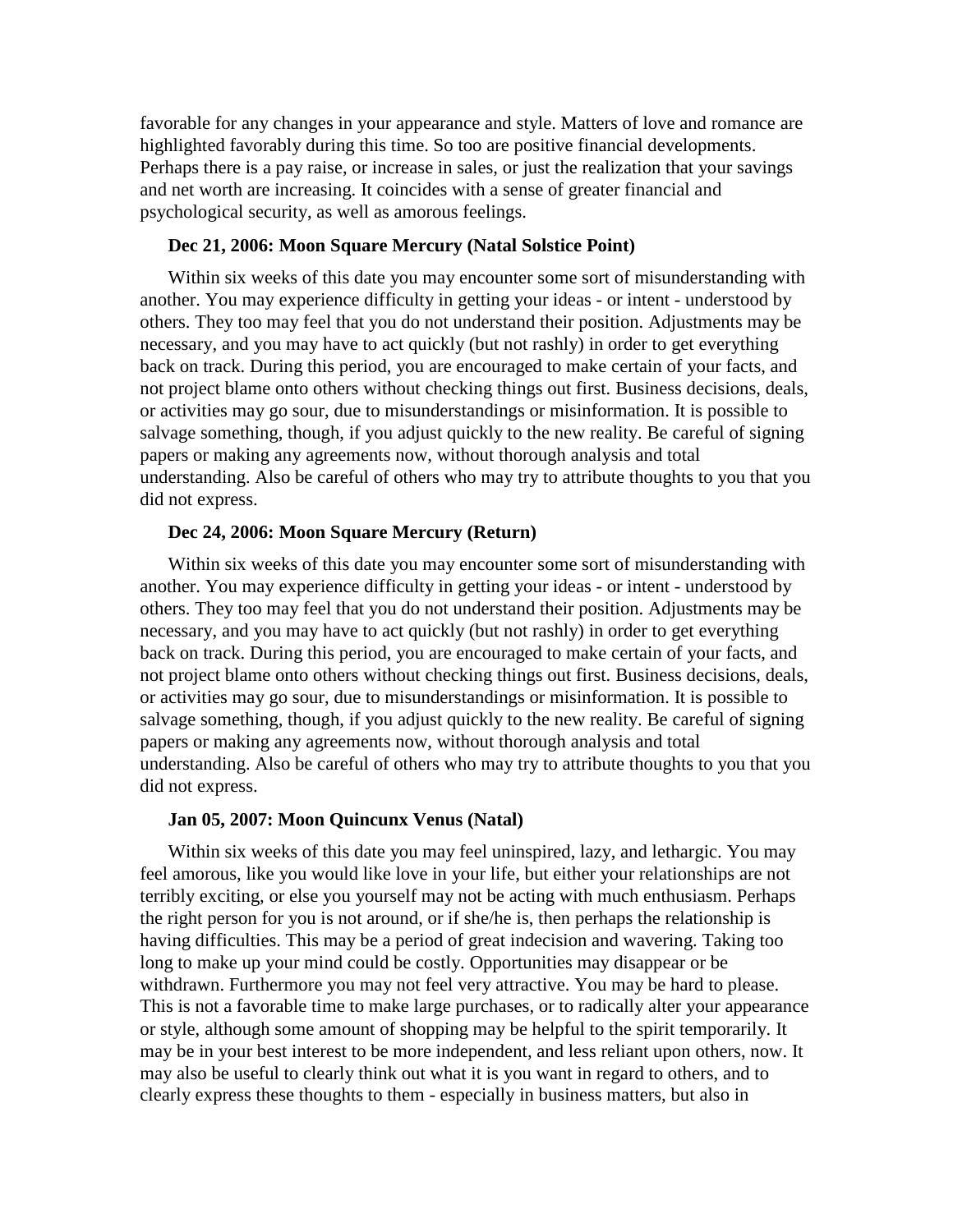personal relationships. You can meet people now, but tread carefully before making any commitments.

# **Jan 16, 2007: Moon Trine Venus (Natal Solstice Point)**

Within six weeks of this date, you may experience much popularity, romance, and acceptance. Your magnetism is very strong during this period, and others may just want to do things with you. It favors contracts, agreements, and social activities. Others are very supportive and helpful in your efforts and with your needs. Perhaps you make a large item consumer goods purchase, or are given something of great value. It is also favorable for any changes in your appearance and style. Matters of love and romance are highlighted favorably during this time. So too are positive financial developments. Perhaps there is a pay raise, or increase in sales, or just the realization that your savings and net worth are increasing. It coincides with a sense of greater financial and psychological security, as well as amorous feelings.

#### **Jan 28, 2007: Moon Sextile Mercury (Return Solstice Point)**

Within six weeks, changes for the better are possible in regard to your work or service. You are entering a period of mental acuity when your mind is apt to be sharp and quick. You may have the opportunity to make very good deals, as this is a positive business decision aspect. Life - and work - may be quite busy, but you probably enjoy this activity. It is an excellent time to write, speak, teach, learn, and in general it favors all types of communications. Should you have need for a new automobile, computer, software program, or any device that enhances your communications, this is an excellent time for purchase. News may come out at this time that is positive for you. It also favors any activities with young people.

#### **Jan 31, 2007: Moon Trine Mercury (Natal)**

Within six weeks, changes for the better are possible in regard to your work or service. You are entering a period of mental acuity when your mind is apt to be sharp and quick. You may have the opportunity to make very good deals, as this is a positive business decision aspect. Life - and work - may be quite busy, but you probably enjoy this activity. It is an excellent time to write, speak, teach, learn, and in general it favors all types of communications. Should you have need for a new automobile, computer, software program, or any device that enhances your communications, this is an excellent time for purchase. News may come out at this time that is positive for you. It also favors any activities with young people.

#### **Feb 14, 2007: Moon Opposition Mars (Return)**

Within six weeks of this date you may feel very energetic and highly motivated. Many of your activities seem to be going great, and much of your success is due to your own enthusiasm and hard efforts. During this period you may either start new ventures, or find yourself thoroughly immersed - and enjoying - things that have recently been started. There is a sense of "newness" about you, of adventurousness. There is also a healthy sense of competition, and you fare well in activities with others. You have a "passion" for life, and in fact your physical passions may be highly aroused. In addition, you exhibit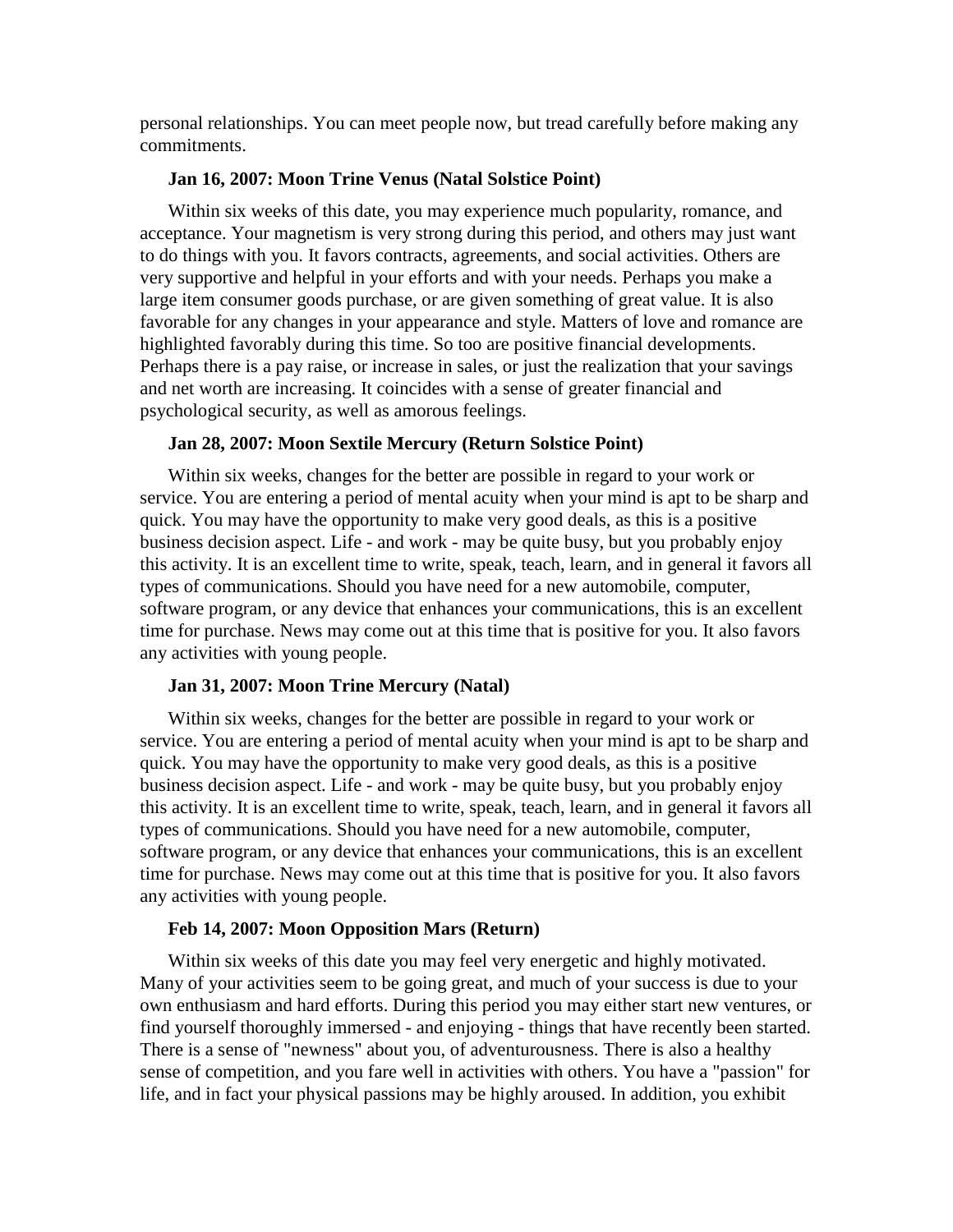very fine leadership skills, combined with a healthy pioneering spirit. This is an excellent time to plan things you want to go well.

# **Feb 26, 2007: Moon Square Ascend. (Return)**

Within three months of this date you may feel rather scattered and more emotional than usual. This tends to be a restless period, and you are encouraged to find something of value to engage your mental energies. You may be over-sensitive to those closest to you, and perhaps you should talk to them about your feelings. You may have a great need to be loved now, but you may also have a knack of driving others away by being too needy or dependent.

# **Mar 07, 2007: Moon Sextile Uranus (Natal)**

Within six weeks of this date, you are apt to feel great excitement in your life. It is as if you've suddenly been turned on. You have great new ideas, in fact perhaps some kind of breakthrough - either in your work life, social life, or mentally speaking. This is an inventive period for you. New possibilities come to mind. As you tap into this new awareness, you become very magnetic to others around you. They are now attracted to you, turned on by your energy. This period favors computers, technology, travel, new automobiles, new adventures, and new friends or romance. Extraordinary things can happen, and this creates much youthful vigor and excitement.

# **Apr 09, 2007: Moon Sextile Uranus (Return Solstice Point)**

Within six weeks of this date, you are apt to feel great excitement in your life. It is as if you've suddenly been turned on. You have great new ideas, in fact perhaps some kind of breakthrough - either in your work life, social life, or mentally speaking. This is an inventive period for you. New possibilities come to mind. As you tap into this new awareness, you become very magnetic to others around you. They are now attracted to you, turned on by your energy. This period favors computers, technology, travel, new automobiles, new adventures, and new friends or romance. Extraordinary things can happen, and this creates much youthful vigor and excitement.

#### **Apr 12, 2007: Moon Opposition Ascend. (Natal Solstice Point)**

Within three months of this date you may notice positive changes within your home and close relationships. You tend to feel an increase in affection for others, and from them as well. Improvements in your family and domestic setting are possible. You look good to others too, as your power of attraction is quite strong. This favors romance, dealings with women, and an increase in a close, intimate bond with someone special.

#### **Apr 26, 2007: Moon Sextile Neptune (Return)**

Within six weeks of this date, you may feel very romantic. The imaginative part of the mind is stimulated, and you may "see" or visualize things very vividly. If you are inclined towards the arts or music or writing, this may be a wonderfully creative period. If you have spiritual leanings, this may be a time of a marvelous outpouring of compassion, one that cleanses the soul, so to speak. There is an "opening" on an inner level, a "heart" experience. This period favors vacations and travel, especially to romantic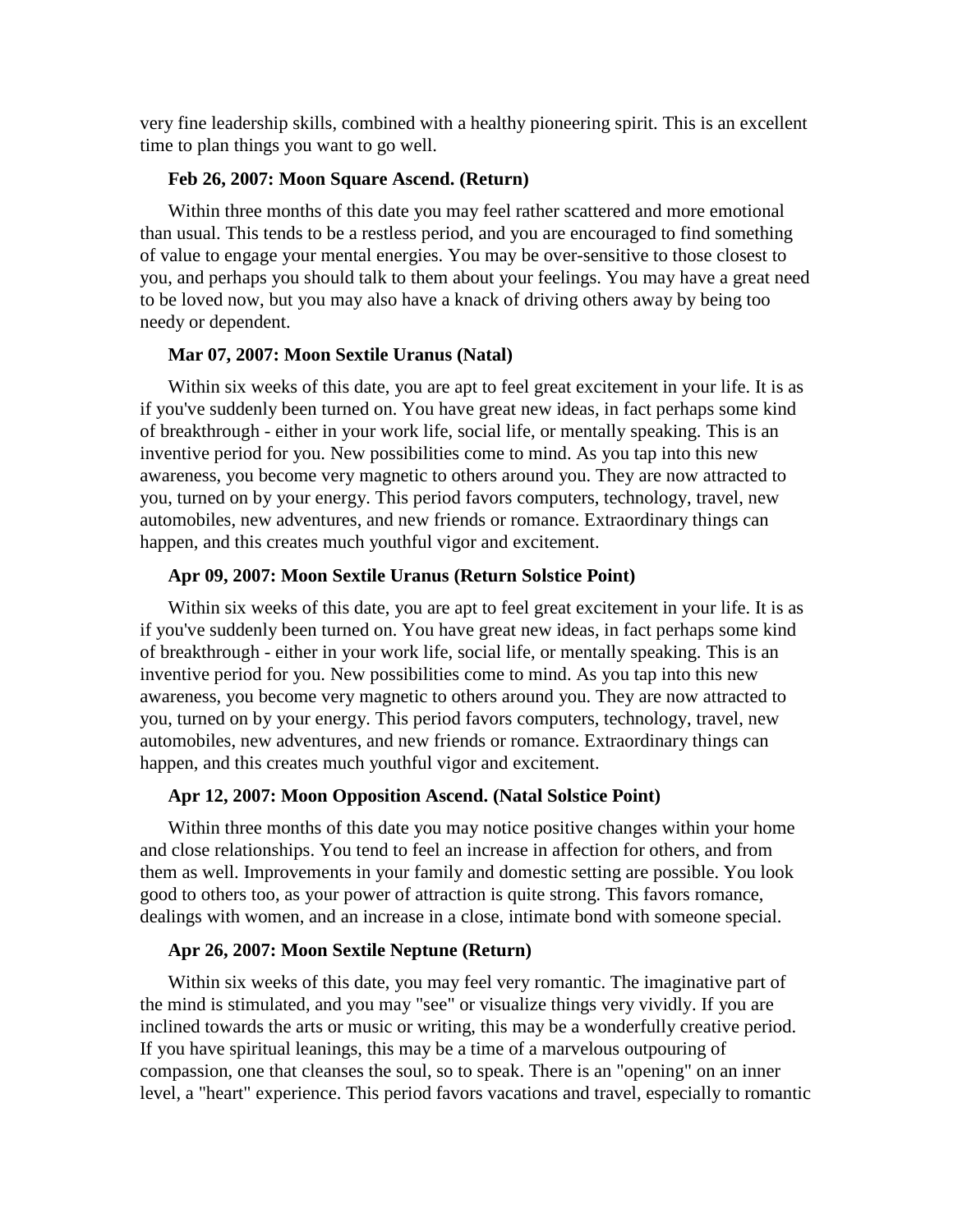areas, or tropical climates, or areas near water and nature. This is an excellent time to go out and entertain, or be entertained. Experiences around glamorous individuals or activities are quite enthralling. As a counselor, you may experience an encounter with someone who is truly grateful for your help. There is a joy at knowing you have really helped someone. Your behavior may be saintly or virtuous, or you may meet someone who behaves that way to you. This is a time to be gentle with others - there is something precious in your life. Recognize what that is.

# **May 18, 2007: Moon Sesquiquadrate Saturn (Return)**

Within six weeks of this date, you may have feelings of frustration, as if you are stuck or blocked in something you are doing. Things may not be moving as quickly or smoothly as you had hoped. There is a tendency for delays, and thoughts of totally giving up on these projects may be entertained. Perhaps you are too critical of your efforts. Worse yet, perhaps others are too critical, and that could elicit feelings of hurt. Be careful of feelings of inadequacy, or incompetency. You may need a strong support group - or person - around you now, to remind you of your positive and good qualities. It may be very beneficial for you to reach out and try to help someone now. This can help resurrect feelings of value and self-worth. It is not to your advantage to spend time with others who are critical and hard to please; it will only put you into a further spin. Likewise, it is not wise to behave that way yourself: being too critical and hard to please may cause others to avoid contact with you. Feelings of loneliness, or aloneness, may be prevalent, and to counter-act them, you might consider forcing yourself to get out and away from your worries. You may not feel like socializing, so perhaps going to movies or getting into a good book that has morally strong characters could be positive. You yourself may be going through a moral dilemma, but the results could be quite positive, yielding a stronger and clearer set of principles for your own conduct and self-respect. This is a reflective time, but try to avoid spending too much time on worry, for it probably doesn't solve anything, and it may make you depressed.

# **Shifting One's Focus: The Transiting Sun to the Solar Return Houses**

Since the solar return is based upon the movement of Sun (actually the earth in relationship to the Sun), it is logical to assume that the transiting position of the Sun in relationship to the solar return chart would be important. And it is.

Although the entire period during which the transiting Sun through a house emphasizes conditions dealing with that house, it is primarily the three-day period surrounding that house ingress that is most important. Three days before through three days after the time the transiting Sun conjuncts a solar return house cusp brings to the forefront conditions involving that house's domain.

The following is a listing of those dates in which the transiting Sun will conjunct the various house cusps in your solar return chart for this year:

**Mar 28, 2006**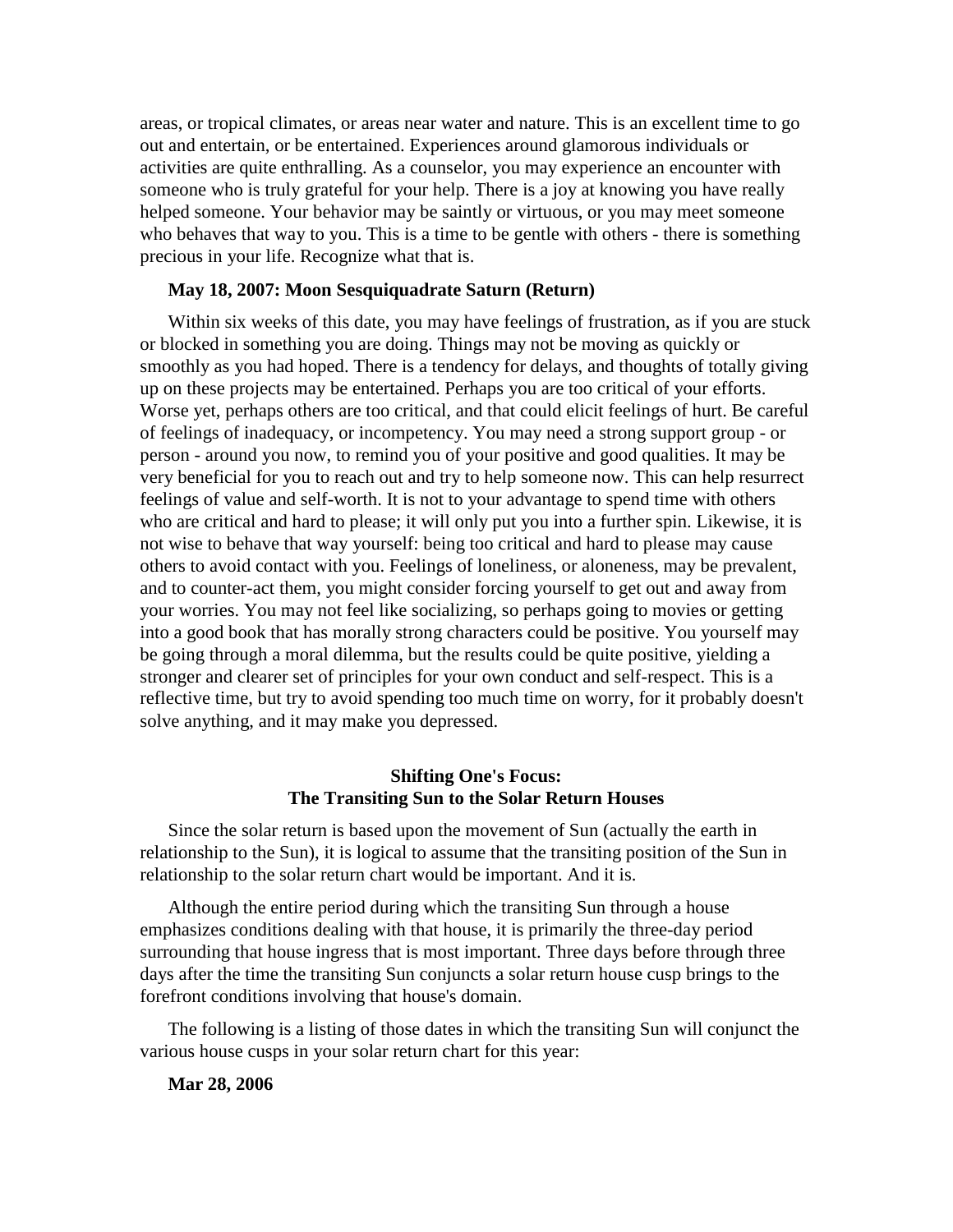The Transiting Sun Enters The Eighth House: This begins a period which highlights finances - especially in agreements with others - taxes, insurance's, and possibly estate matters. If you wish to terminate or end a condition or relationship, now may be the best time to do so. This is a favorable time for research efforts if you are so inclined. There may be a conflict over money matters. This time favors any efforts for reform or "cleaning out" things you no longer need. There may also be an increase in your sexual desires. The most important time for these issues may be within three days of the date listed above.

# **Apr 25, 2006**

The Transiting Sun Enters The Ninth House: During this period you may have an opportunity to take a long trip, be involved in successful educational matters, or to teach. Generally speaking, it is a lighter time than the one just passed through. This period is given to expanding one's mind through philosophical discussions or readings. Dealings with people from foreign countries tend to be positive. Publishing ventures tend to be successful now as well. Entertainment and/or speculation may be highlighted now as well. The most notable time is within three days of the date listed above.

#### **Jun 02, 2006**

The Transiting Sun Enters The Tenth House: Your career is highlighted now. This is a period where you may "shine" professionally. Your status in your community, or within your profession, may increase. You could be held in higher regard, and your support may be sought by others. There may be a glimpse of your potential "destiny", of what you could do in this lifetime, and certainly within this year. It is a favorable time to handle responsibilities with skill. The period within three days of the date listed above may be most noticeable in the areas just described.

#### **Jul 12, 2006**

The Transiting Sun Enters The Eleventh House: Rewards for your professional efforts may be forthcoming during this period. This time also highlights relationships with friends - it is a favorable time to do things with your friends. During this time you may pause to consider your motivations for doing the things you are doing. Are you engaged in group activities because of the glory you get from it, or because you believe in the "cause?" An inner conflict might emerge temporarily, perhaps brought on through conversation with a friend, or a member of a group that you are involved with. However, this period overall still indicates you have plenty of control and influence. There is an emphasis upon your association with groups. The most telling part of this period is probably within three days of the date it begins.

# **Aug 15, 2006**

The Transiting Sun Enters The Twelfth House: This is a period in which you may become more reclusive. Perhaps you are beginning a project that requires great attention and freedom from distraction and interruptions. You may close yourself off for awhile. It favors research and projects which need time alone to complete. Your dreams may be very active, and your goals may be very hazy - unclear. Physically you may feel weaker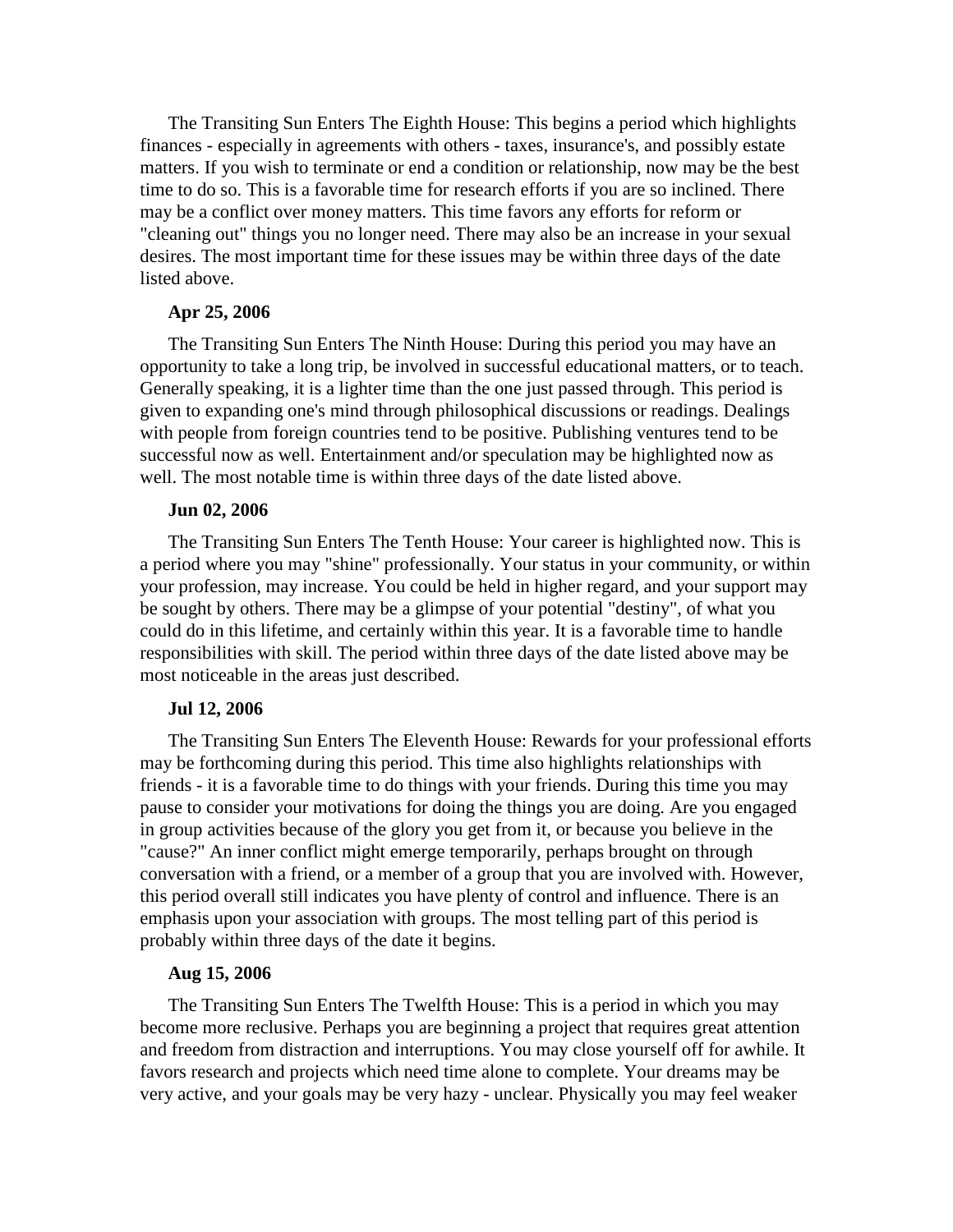than usual, so rest is important. Otherwise there may be illness or tiredness. This is a favorable time to offer help to others; they tend to benefit through your counsel.

# **Sep 09, 2006**

The Transiting Sun Enters The First House (Conjunct the Ascendant): During this period you will tend to be more in the limelight. You will tend to be more confident, radiant, energetic and charismatic. Your role as a leader in your surroundings will tend to be more acknowledged, and accepted by you. Your motivation to do things better and more successfully is stronger; you are likely to be more assertive and creative, as well as more directed in your efforts. The three days either side of this beginning date are most effective.

# **Sep 30, 2006**

The Transiting Sun Enters The Second House: During this period your financial matters are highlighted. It is a time of receiving rewards, results, or financial gains from your previous efforts initiated when the Sun transited through your first house. Hopefully there were efforts then. The most significant period in regards to monetary matters may happen within three days of the time this transit started.

# **Oct 28, 2006**

The Transiting Sun Enters The Third House: During this period you tend to have many creative and inventive ideas. It favors sales, learning, speaking, writing, correspondence, and communications of all kinds. It is favorable in dealings with your neighbors or siblings. It may also represent a time when you might purchase an automobile or any communications device, should you be thinking of such. You may also consider reading a good book. The most significant time for creative ideas or successful communications endeavors may be within three days of the date listed here.

# **Dec 03, 2006**

The Transiting Sun Enters The Fourth House: This is a period in which domestic and family matters assume greater importance. It favors quality time spent with your family. It also favors time spent in contemplation or meditation, as an inner awareness seems to grow. Any transactions involving real estate or property may now be highlighted. Perhaps it is favorable for purchase of such, or valuable home furnishings or appliances. Much of the family's attention may be centered on you, especially within three days of the date listed above.

# **Jan 11, 2007**

The Transiting Sun Enters The Fifth House: Starting around this time you may commence a period of enjoyment, pleasure and fun.It tends to be favorable in relations with your children, young people in general, and romance. Others may find you attractive and a joy to be around. You may tend to be lighter and more vibrant than usual. All attention may be centered upon you if you are in the public, and you seem to "shine" (and you enjoy it). Travel, entertainment, and/or speculation may be highlighted now as well. The most significant part of this time may be within three days of the beginning.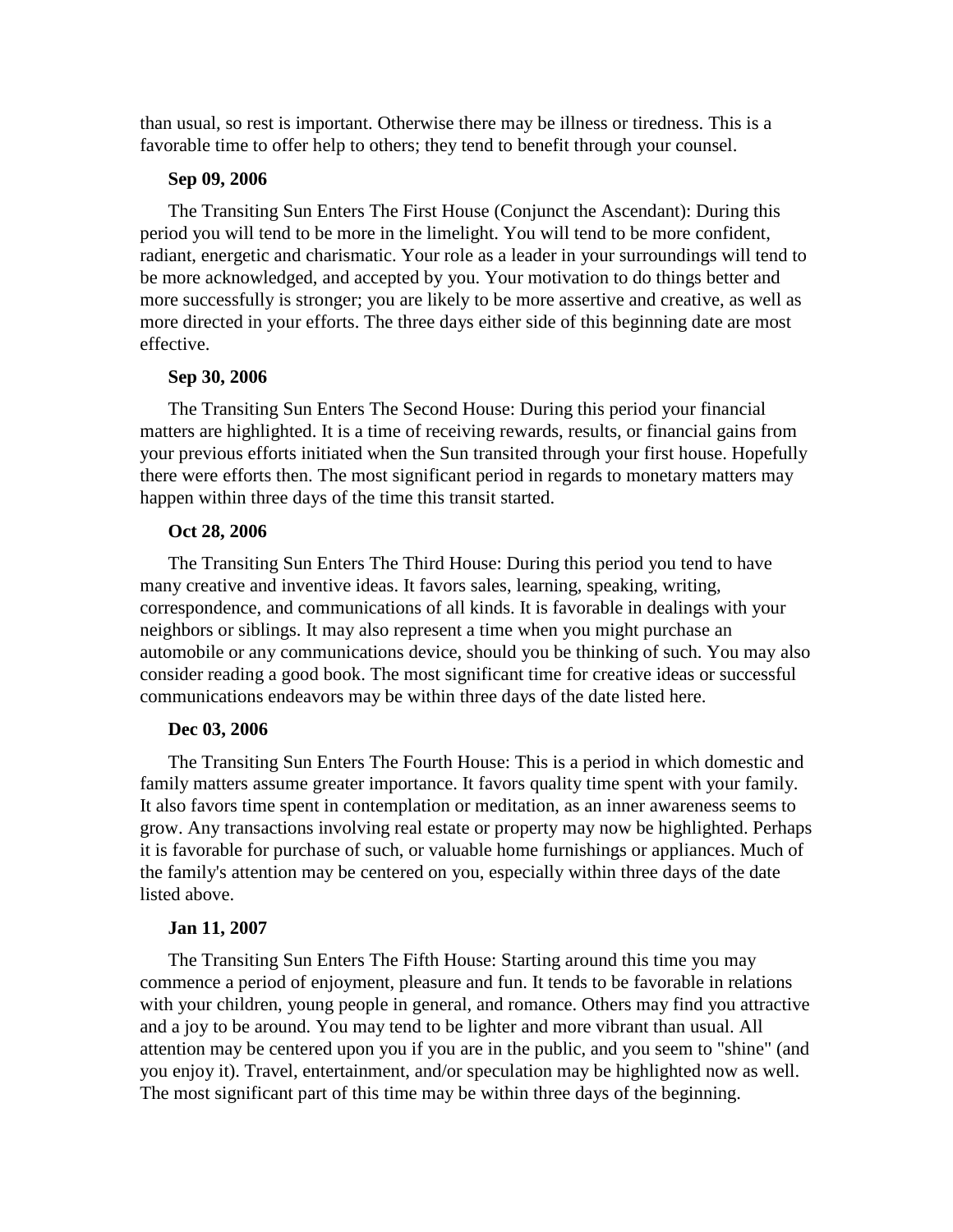#### **Feb 11, 2007**

The Transiting Sun Enters The Sixth House: This is a time when work duties are likely to predominate your mind. You may find yourself working diligently on a specific project during this period, attending to great detail and/or analysis. There may be a health concern too. There may also be an issue with a co-worker that needs to be worked out. Cooperation and compromise may be necessary. Overall, the quality of your work is important, and as such, it may improve. The most significant time seems to be within three days of the beginning of this period.

#### **Mar 07, 2007**

The Transiting Sun Enters The Seventh House: During this period, emphasis will likely shift to partnerships, marriages, contracts and agreements with others. It is a period highlighting social engagements and meetings. You tend to be well-liked and popular now, and your attention may be relaxing from the prior period's intensity of focus. Meeting people on their level may be beneficial. Offers and proposals may be offered. Unions of many kinds tend to be positive. If you are married, there seems to be an improvement either in your relation with your spouse, or his/her relations with other people. This may be a time to have meetings with your agent, lawyer or accountant. The period within three days of the date listed above may be most significant.

# **Specific Dates of Potential Noteworthy Events: The Progressed Solar Return Angles**

One of the most accurate techniques of timing significant events and changes during the year is by progressing the angles of the solar return chart. The meridian (M.C. and I.C.) is progressed forward through the solar return chart at the same rate as the transiting Sun, or approximately one degree per day. In other words, if the Sun has transited 5 signs and 20 degrees from the time of the solar return, you may move the M.C. of the solar return forward 5 signs and 20 minutes to see where it is by progression. By the same token, you can then look up the corresponding Ascendant for that M.C. degree, and that will represent the progressed horizon (Ascendant - Descendant axis) for that same day.

The angles progressing through the solar return chart may be likened to transits: they "bring" conditions to the individual, according to the angle's nature. The planet receiving aspects by the progressed angle denotes the individual's likely response, or expression, to the condition. The area of life emphasized is a combination of the angle involved (which is also an area of life), and the house which contains the planet being aspected, as well as the house which the planet rules in the solar return chart.

One point needs to be highlighted here: it is primarily the conjunction (or opposition) of the progressed angles to a solar return or natal planet that is important. Although other aspects, like the square and trine, may coincide with events or conditions described by the angle and the nature of the planet(s) involved, it is primarily the conjunction/opposition aspect that seems to consistently point out the times of the major events of the year to which the return applies.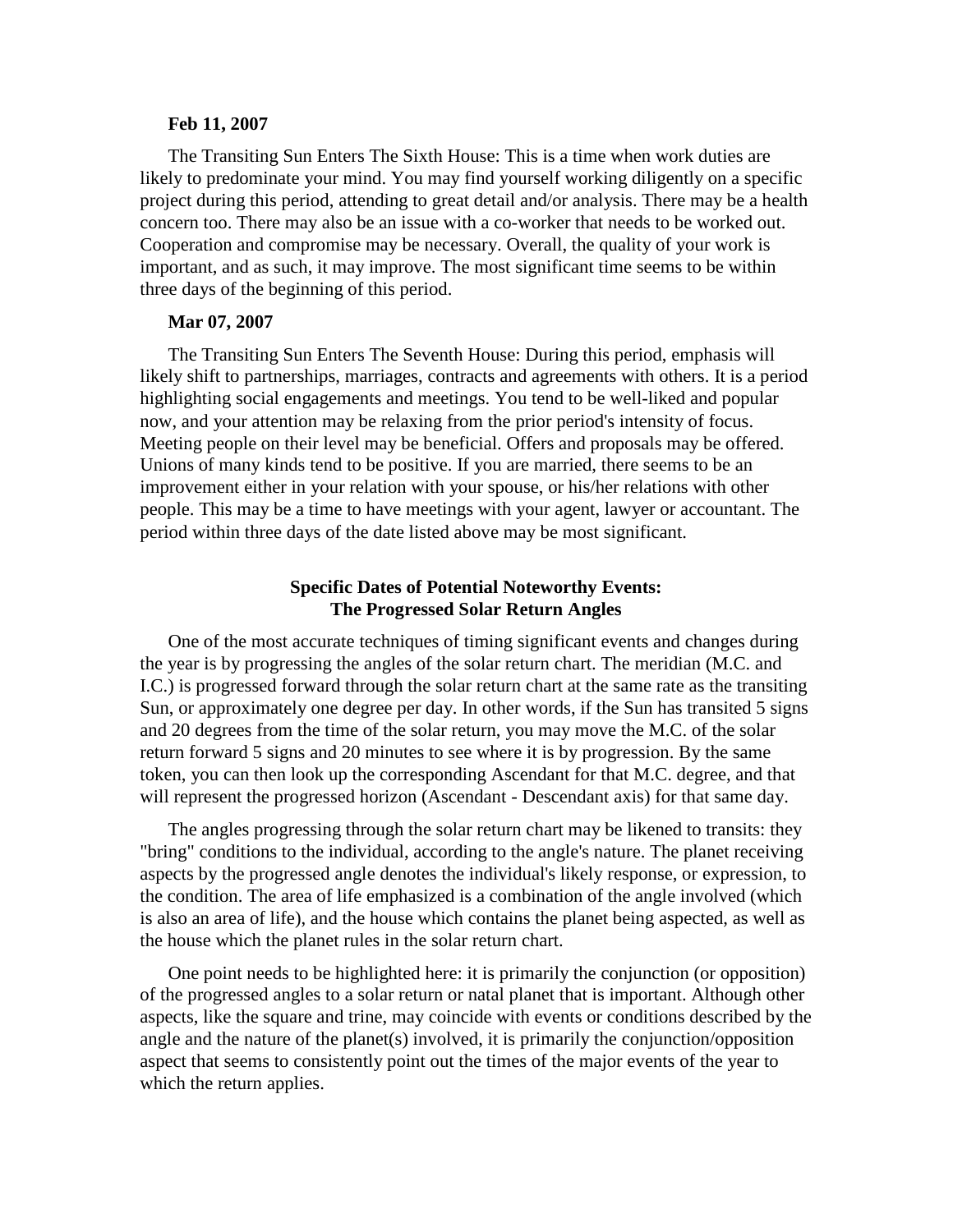This technique of progressing the angles is reliable within a three-day time band, and usually within only one day. When used with the other techniques of prediction, like the progressed solar return Moon and the transits to the solar return chart, these dates can be an amazing indicator of significant events to unfold in your life during this year.

Within three days of the following dates, your solar return angles will progress to form a conjunction to these listed planets in your solar return or natal chart - look for significant events to unfold at these times during the year:

# **Mar 25, 2006: Mars (Return)**

MC conjunct Mars: A time of much activity and motivation in work; accomplishments through hard work; strategizing and making long-range plans; quarrels and arguments at work; upset caused by new conditions related to work; possibility of errors or mistakes; eager to attempt new things in regards to work or one's vocation; blazing a new trail and initiating new developments and/or products; highly motivated and busy period; a time of being upset with someone, probably in work.

#### **Apr 04, 2006: Pluto (Return)**

IC conjunct Pluto: This is a time in which you may encounter a very intense situation in the home or family; be cautious of threats, or making threats to those close to you as feelings could get very hurt; threat of damage to property; threat of illness in the family; the need for repair and healing in the home or family; the possibility of being undermined from someone close to you; positively, this period favors research and deep study; a time of insight and discovery, particularly of yourself; a time of great psychological or spiritual understanding; an experience of personal power and/or strength.

#### **Apr 08, 2006: Sun (Natal)**

Des conjunct Sun: This may be a time when others enter your life who are attractive; you may be impressed, or positively affected, by others - and they may impressed with you as well; success with or for your partner; a time to experience positive developments in your partnerships, to sign contracts and make agreements; a time of popularity.

# **Apr 08, 2006: Pluto (Natal)**

Asc conjunct Pluto: This is a time of great intensity; you may feel obsessed, or driven with something or someone; it may be a time that you seriously consider eliminating somebody, or something, from your life; perhaps it is best to consider alternatives before drastic actions are implemented that hurt others or yourself- is there any chance of a "win-win" in this situation? At its best, it is a time of deep insight, discovery, and positive influence over others; at its worse, it is a time of rage, of wanting to get even or destroy someone in some way; conflicts over money and/or power are possible now, in business or personal matters; this may also be a time in which tax or insurance matters come up; it is a time requiring caution and avoidance of dangerous situations or feelings from within yourself; an act of coercion is possible, so avoid dealings with others who try to force you to do things against your will; by the same token, you are encouraged to avoid forcing others to do anything against their will.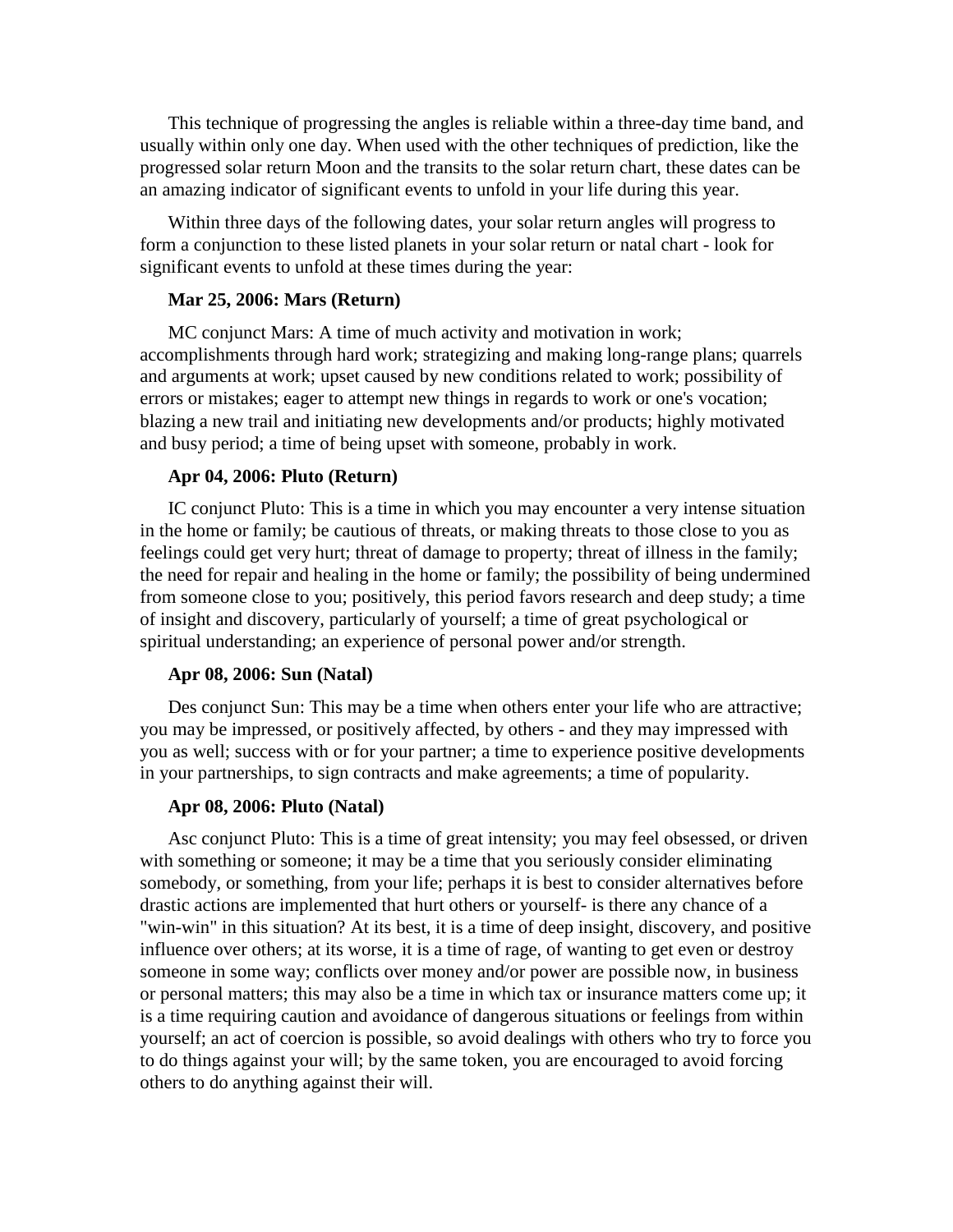# **Apr 14, 2006: Jupiter (Natal)**

IC conjunct Jupiter: A time of great happiness and celebration in your home or with your family; success in real estate ventures - buying and/or selling a home or property, or finding a place that you like; perhaps an announcement of a birth, or marriage, or anniversary in the family; a favorable time to host a gathering or party in your home amongst friends; a time of growth if you are engaged in any spiritual practice; an awakening that brings forth much inner joy.

#### **May 01, 2006: Mercury (Natal)**

Des conjunct Mercury: A time of much communication and contact with others; many new ideas and thoughts being expressed and shared; major decisions involving others may be required, perhaps even signing of papers; a period of soliciting help from others; meeting others who have interesting ideas to share with you; the meeting of intelligent or highly communicative people; a very busy time; being in contact with many people; agreements are highlighted, and so are work or service-oriented relationships.

#### **May 02, 2006: Uranus (Natal)**

Asc conjunct Uranus: This is likely to be a time of great excitement, but also one of unexpected events arising in your life; if flexible, this could become something quite positive, and certainly enlightening; a time of great inspiration, and perhaps willingness to take risks and try new things; a break from your normal pattern, and a tendency to act differently than others expect of you; you may actually surprise, or shock others, with your behavior; being unconventional, but highly interesting; magnetic, with the ability to attract new people into your realm, but perhaps people with whom you share very little in common, other than mental or physical "chemistry"; a "strange" personal experience may happen to you at this time; a tendency to feel very independent, and perhaps do things that are highly individualistic; this may not be a time of agreements with others, as they may not understand you.

#### **May 13, 2006: Saturn (Return)**

MC conjunct Saturn: This is a time when you may experience disappointment, setbacks, or delays in attaining goals you have set for yourself; there may some disappointing news in regard to work; a time of rejections, denials, withholding of support that you desired; professional growth may be slowed; however it may be favorable for re-writing or re-stating or re-thinking your goals more clearly now; the opportunity to organize your thoughts and goals regarding work; the potential of difficulties with your parents or employers; tension or stress in your work; you may be best advised to take more time to work things out more properly; not a favorable time to ask for favors or support at work; denial of your requests.

# **May 22, 2006: Venus (Return)**

IC conjunct Venus: A happy time in one's home or family; sharing a fond experience with members of the family, or with someone in your home; a successful gathering in the home (i.e. party); increased appreciation of the home or family (finding out the value of your home has increased); purchasing things of value for the home, or doing things of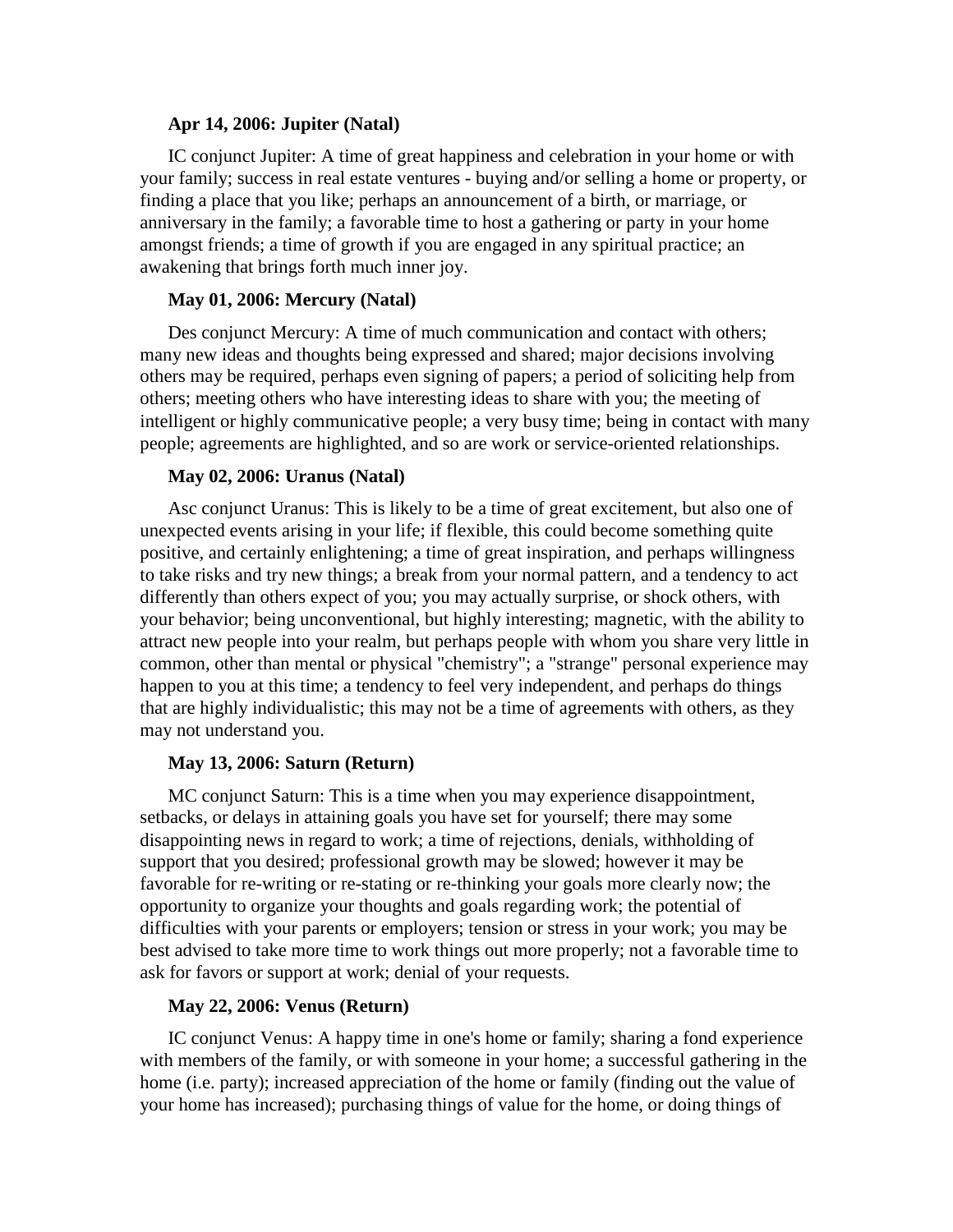value with the family; love of one's home; love within one's home; compliments from others about your home or family; a period favoring love and affection.

# **May 28, 2006: Neptune (Return)**

IC conjunct Neptune: This is a time that may coincide with either very pleasant and beautiful experiences in the home, or great confusion; negatively there could be a tendency to be very absent-minded, forgetful of promises made to family members, intimate relations, or people in your home; you may encounter deception or lies in the home, which can hurt; problems with the plumbing, roof, or water system are possible now - perhaps leaks caused from rains; positively this may be time of wonderful inner and spiritual experiences; it favors meditation; dreams may be very active as well; you may have an opportunity to truly help someone close to you, perhaps a family member, who is depressed, distraught, or confused; a sense of great compassion within you is possible now.

# **Jun 15, 2006: Venus (Natal)**

Des conjunct Venus: A timewhen you are attracted to others; the entrance into the life of someone interesting; making agreements; socializing and meeting people; giving and receiving support from others; a favorable time to be with others; happiness and success in partnerships or/marriage.

# **Jun 21, 2006: Uranus (Return)**

IC conjunct Uranus: This is a time when you may experience a sudden jolt in your home or family life as unexpected events arise; the possibility of electrical or computer failures in your home, or the possibility of purchasing a new computer or electronic device in the home; a change in the home, for better or worse; it is favorable, perhaps, for trying to do something "modern" in the home (i.e. renovation); the advent of new people (strangers) entering the home, which if invited, could be highly stimulating; a sudden realization in one's spiritual path, an enlightening inner experience; a very creative and inventive time, one filled with much intuition and "sense of the future;" there is the potential of accidents and sudden interruptions in the home life, and possibly work life as well.

# **Jun 22, 2006: Jupiter (Return)**

Asc conjunct Jupiter: A time of great happiness in general; a period in which you are likely to be very open-minded, charitable, optimistic, and of good cheer; enjoyment of activities with friends; a "good experience" with others; festive activities; success in one's social life as well as business; the opportunity to enter into agreements with others along the lines of your interests; making proposals to others, and being accepted; a time of great joy and love of life; perhaps a time of too much drink, food, or indulgence in excess; a successful venture; entering into favorable unions with others through your own initiative. This may be a time of luck.

# **Jun 24, 2006: Mercury (Return)**

IC conjunct Mercury: A time favoring communications and discussions in the home;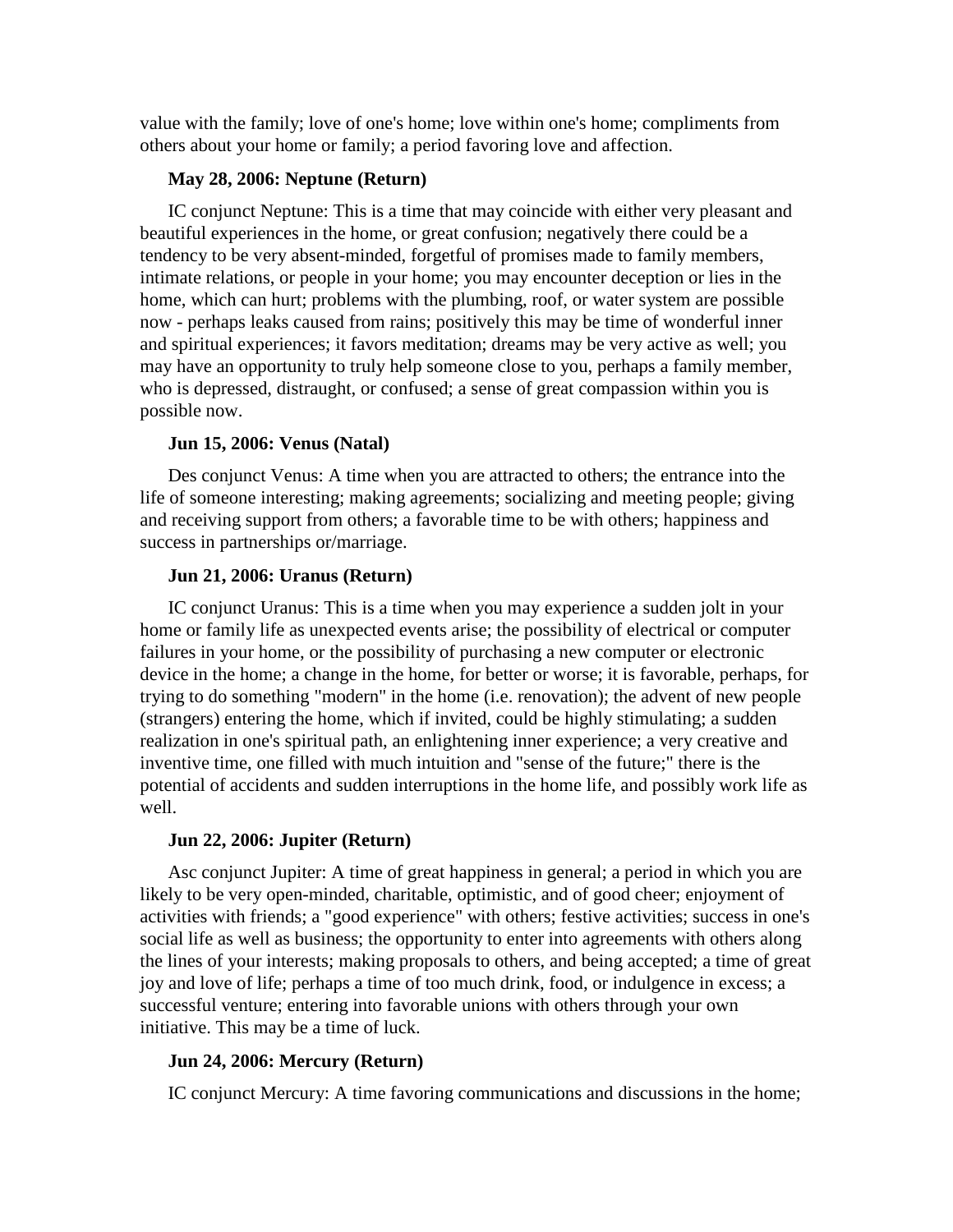a meeting in the home, or with family members; planning things to do with the home or family; purchasing communication devises to be used in the home (i.e. computers, fax machine, telephones, etc.); dealings with siblings or neighbors; discussing work plans in the home and with family members.

# **Jul 03, 2006: Mars (Natal)**

Des conjunct Mars: A time of drawing very motivated and energetic - and perhaps competitive - people into your life; others you meet or know may be very upset, perhaps at you; meeting very domineering and self-centered people; a time of attraction, and perhaps wishing to enter into unions or agreements with others, but best to proceed slowly here; the possibility of a dispute, argument, or great upset, perhaps due to violations of agreements, or inconsiderate and insensitive actions by others towards you or someone you love - and if so, you may feel an urge to aggressively defend yourself or another person; to fight for your rights.

# **Jul 10, 2006: Sun (Natal)**

IC conjunct Sun: Success or recognition in your family life; a favorable time for real estate dealings; happiness in family gatherings; pride in your family; this is a favorable time to have a gathering or to entertain in the home; a time to come into contact with a spiritual aspect of your self; inner illumination; understanding brought on by quiet reflection; pride in one's family.

# **Jul 11, 2006: Pluto (Natal)**

MC conjunct Pluto: This is a time when you may experience threats to your role at work; power plays and positioning for influence may cause much tension around you; others may be plotting behind your back; the termination of a task or role or work; the need to change things as they are, perhaps forcibly, but hopefully with a sense of improving the condition; removal of a father-figure or a superior, or an experience of their intensity at work.

# **Jul 13, 2006: Saturn (Natal)**

Des conjunct Saturn: This is generally not a favorable time for agreements or negotiations with others; others tend to resist you, or in some way try to force to "give in" to their demands, which are not always in your best interest; disappointment in others, especially if they exhibit a lack of integrity and willingness to follow through upon agreements already made; the possibility of violating a contract or understanding, and letting someone else down, or being let down by another; tension in partnerships, marriage, or work associations; frustration in getting others to see your point of view, or in general dealings with others; a rejection, or an effort to get you to accept "less"; a possibility of finally forging out a compromise and agreement, of putting it into form, but you better check it carefully and be certain that it does not obligate you beyond your wishes; illness with one's mate or partner is possible; the mate or partner may be depressed and under much pressure, and may require your help or patience; on the other hand, the mate may not offer support that you need; a need to be sensitive to others, and to be around others who are supportive of you.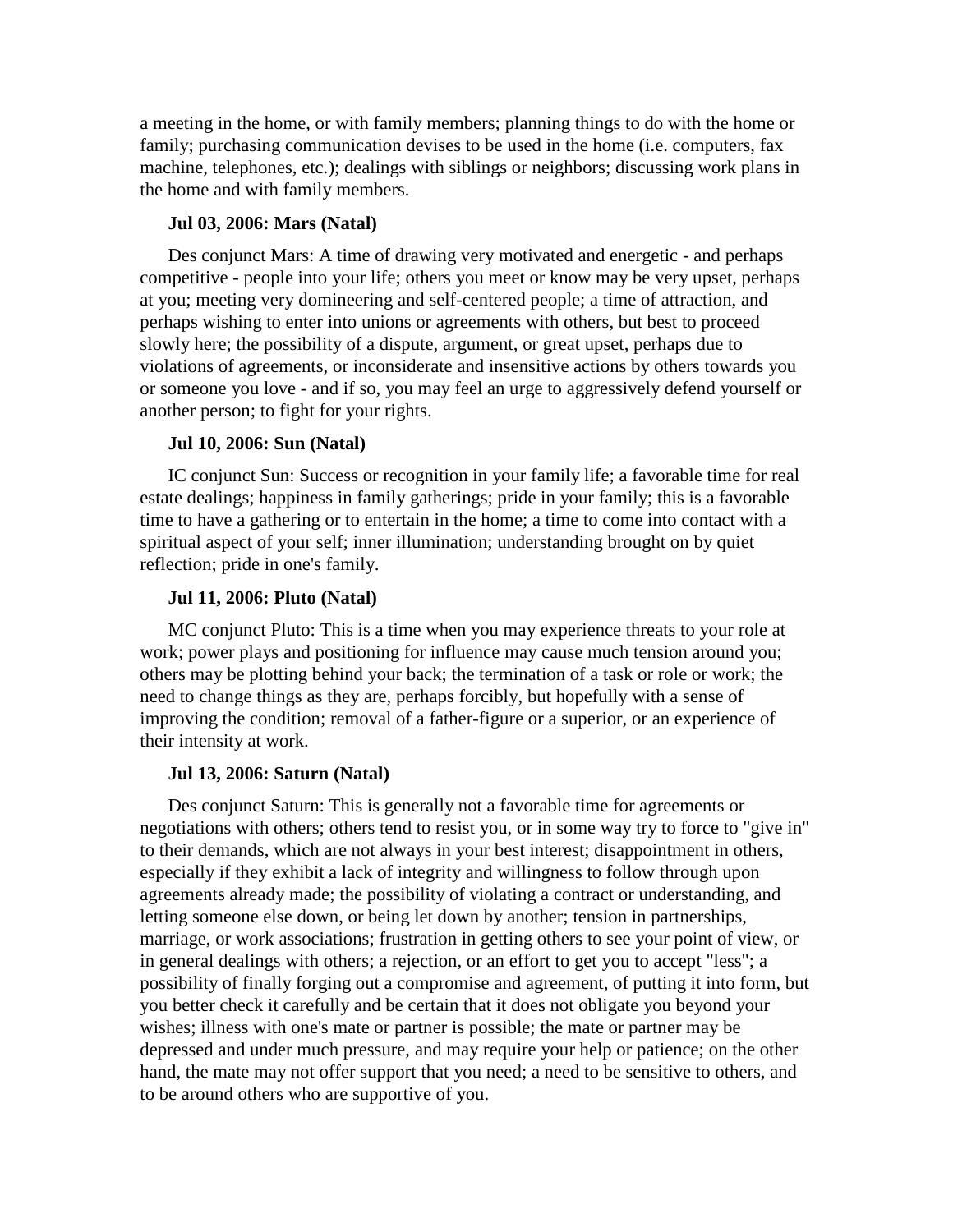#### **Jul 18, 2006: Moon (Return)**

Asc conjunct Moon: A time of many changes; the life may be in some sort of flux right now; difficulty seeing clearly due to highly charged emotions; the wish for security and stability, to get things completed and sorted out; changes in the home life or in regard to your normal routines; significant developments involving women; it may be a time of intimacy and closeness, but be careful of becoming too dependent or emotional, except with those whom you trust greatly. This may be a favorable time to take someone you love out for the evening - dinner and entertainment.

# **Jul 20, 2006: Neptune (Natal)**

Asc conjunct Neptune: This is a time to be a little cautious of your thoughts, as there may be a tendency to fantasy and self-delusion; you may totally misunderstand something, or misread something, and if so, this may be embarrassing to you; a tendency to be "in a fog", to not be totally in the here and now, to be forgetful and absent-minded; as your imagination is highly stimulated, this may be a favorable time to entertain, to go out and have a romantic evening with someone you love (and trust); it is not favorable in dealings with those whom you do not trust, or with whom you are suspicious; this is a time when you may need counseling or you are able to provide counseling to others; it is a time of feeling vulnerable, and perhaps of being gullible; it is also a time in which your body is highly sensitive to drugs, alcohol, or medications, and your immune system may be weak.

# **Jul 25, 2006: Moon (Natal)**

Des conjunct Moon: A time of popularity and meeting people; favorable for social events and meeting people with whom you have an immediate bonding, as in a sense of already knowing them; meeting people with whom you feel comfortable; significant and emotional women in the life; changes within your partnership(s); sensitivity to one's mate or partners, or they are more sensitive than usual; a favorable time to share something intimate; an unfavorable time to do something that hurts another; events which affect your marriage and/or partnership.

# **Jul 27, 2006: Mercury (Natal)**

IC conjunct Mercury: A time favoring communications and discussions in the home; a meeting in the home, or with family members; planning things to do with the home or family; purchasing communication devises to be used in the home (i.e. computers, fax machine, telephones, etc.); dealings with siblings or neighbors; discussing work plans in the home and with family members.

# **Jul 28, 2006: Uranus (Natal)**

MC conjunct Uranus: This is a time when you are likely to experience sudden and unexpected events in regard to your profession; sudden changes at work or in your responsibilities; the opportunity to start something new, or to end something suddenly (i.e. your job?); you tend not to get the response you expected, and as a result, you may be forced to make quick adjustments in your plans, especially regarding work; a time of a sudden realization, which may be favorable in terms of understanding your calling in life,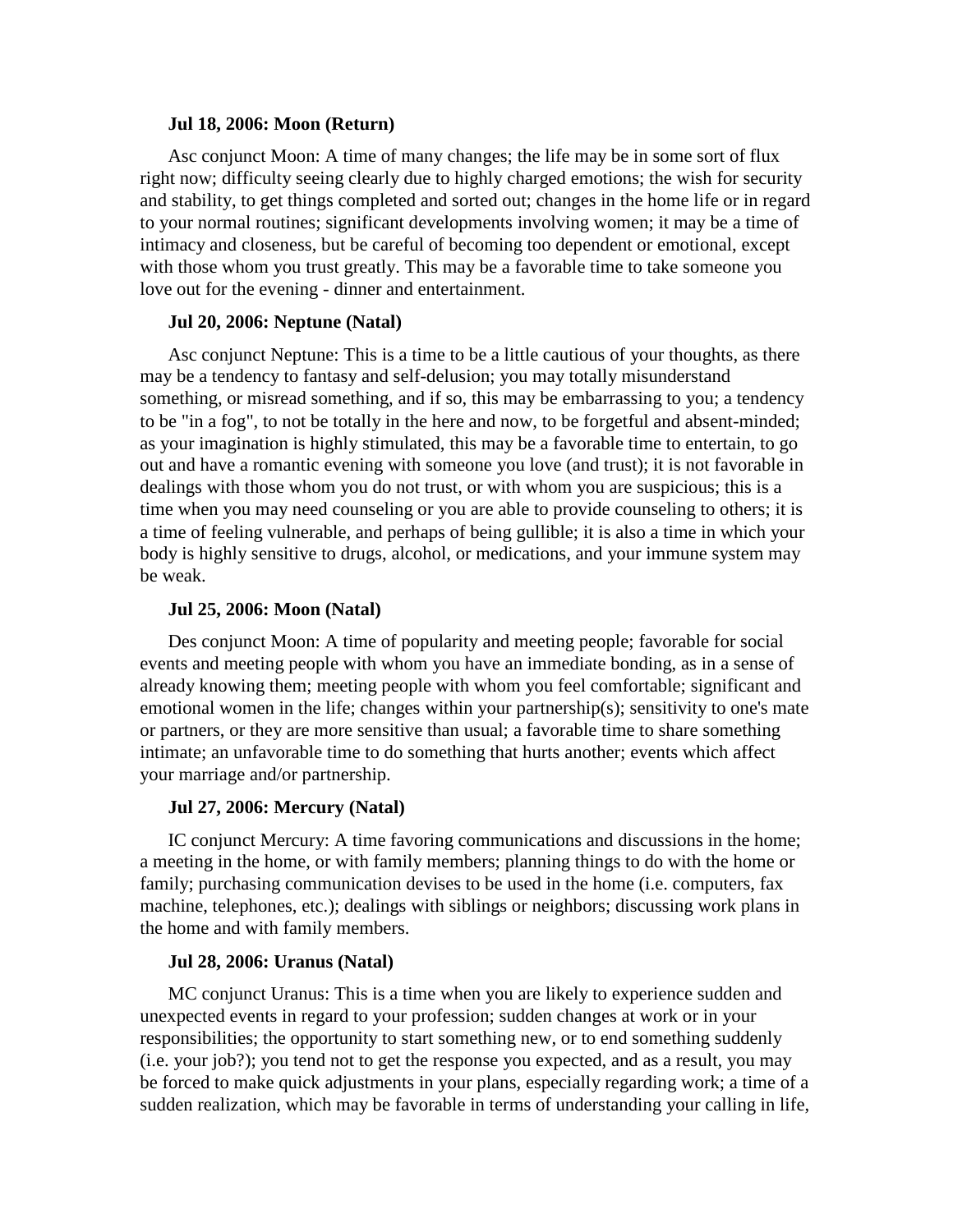but may be unfavorable if you fail to take it as a "sign"; the breaking of relations at work; the meeting of new people connected to work; being inspired with new ideas concerning your work or calling in life; an incredible, enlivening experience, or a sharp disruption and interruption in one's plans, or both; a strong "sense of the future", and perhaps a psychic insight into something that will soon happen (i.e. prophetic thoughts).

#### **Aug 05, 2006: Mars (Return)**

Des conjunct Mars: A time of drawing very motivated and energetic - and perhaps competitive - people into your life; others you meet or know may be very upset, perhaps at you; meeting very domineering and self-centered people; a time of attraction, and perhaps wishing to enter into unions or agreements with others, but best to proceed slowly here; the possibility of a dispute, argument, or great upset, perhaps due to violations of agreements, or inconsiderate and insensitive actions by others towards you or someone you love - and if so, you may feel an urge to aggressively defend yourself or another person; to fight for your rights.

# **Aug 20, 2006: Pluto (Return)**

Asc conjunct Pluto: This is a time of great intensity; you may feel obsessed, or driven with something or someone; it may be a time that you seriously consider eliminating somebody, or something, from your life; perhaps it is best to consider alternatives before drastic actions are implemented that hurt others or yourself- is there any chance of a "win-win" in this situation? At its best, it is a time of deep insight, discovery, and positive influence over others; at its worse, it is a time of rage, of wanting to get even or destroy someone in some way; conflicts over money and/or power are possible now, in business or personal matters; this may also be a time in which tax or insurance matters come up; it is a time requiring caution and avoidance of dangerous situations or feelings from within yourself; an act of coercion is possible, so avoid dealings with others who try to force you to do things against your will; by the same token, you are encouraged to avoid forcing others to do anything against their will.

# **Aug 26, 2006: Venus (Natal)**

IC conjunct Venus: A happy time in one's home or family; sharing a fond experience with members of the family, or with someone in your home; a successful gathering in the home (i.e. party); increased appreciation of the home or family (finding out the value of your home has increased); purchasing things of value for the home, or doing things of value with the family; love of one's home; love within one's home; compliments from others about your home or family; a period favoring love and affection.

# **Aug 30, 2006: Jupiter (Natal)**

Asc conjunct Jupiter: A time of great happiness in general; a period in which you are likely to be very open-minded, charitable, optimistic, and of good cheer; enjoyment of activities with friends; a "good experience" with others; festive activities; success in one's social life as well as business; the opportunity to enter into agreements with others along the lines of your interests; making proposals to others, and being accepted; a time of great joy and love of life; perhaps a time of too much drink, food, or indulgence in excess; a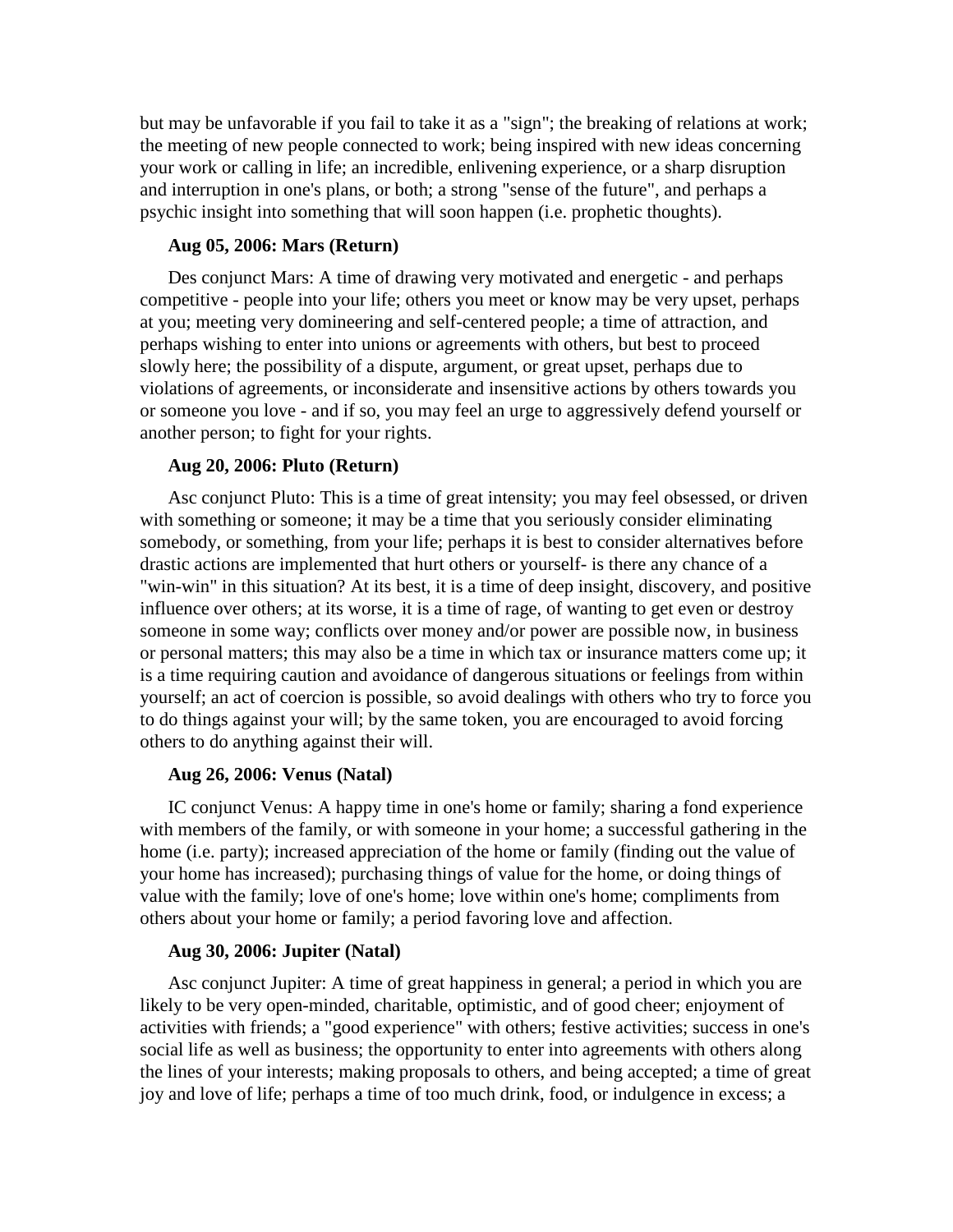successful venture; entering into favorable unions with others through your own initiative. This may be a time of luck.

# **Aug 30, 2006: Jupiter (Return)**

MC conjunct Jupiter: A time of favorable occurrences with regard to your work; the successful implementation of a project, or culmination of a goal, and the resultant rewards and positive feedback from such well-done efforts; a "bonus" atwork, or increased sales and/or income; opportunities to expand and grow at work; an offer, a proposal, that is flattering; the opportunity to enter into a professional agreement or contract; positive and successful meetings with others; successful judgments; a favorable time to make proposals to others; success socially and professionally.

# **Sep 06, 2006: Mars (Natal)**

IC conjunct Mars: A time of much activity in the home; highly motivated to do things in the home or in regard to the family; however there may be cause for anger in the home; a time of quarrels and disputes in the home; accidents in the home are now possible, so it is wise to be cautious and careful; a time in which you may hurt those close to you with harsh words; possibly being upset by family members or conditions.

# **Sep 12, 2006: Saturn (Natal)**

IC conjunct Saturn: This is a time of disappointments, setbacks, or delays in regard to your family or home life; tension in family relations; problems within the home (i.e. heating or air conditioning system, perhaps), possibly requiring delays and causing inconvenience; setbacks possibly at work as well; a need to "get out" and escape worries; this time requires patience with yourself, and may be favorable for meditation or longrange planning, particularly regarding family matters; possibility of an illness in the family, or "coldness" with a family member or someone living in your home.

# **Sep 15, 2006: Moon (Return)**

MC conjunct Moon: A time of changes in work; emotions may be high in regards to your work; interesting or significant dealings with women at work; an opportunity to do something in the public; a time of combining work and family matters, perhaps real estate transactions; sensitivity in work or in regards to your status; it may be a time of instability at work, or dealing with people who are over-emotional or dependent.

# **Sep 16, 2006: Neptune (Natal)**

MC conjunct Neptune: This is a time that is apt to be confusing in regard to your work or reputation; misunderstandings over your role - or the role of others - may cause feelings to be hurt; deception or even betrayal may be experienced at work or with others whom you trusted; your reputation may be vulnerable to attack; others may look up to you, but perhaps they are putting you on a pedestal that has set them up for disappointment in you, i.e. they had false expectations of you, or you of them; an undermining of your goals by another is possible, who may even intentionally present you in an incorrect and inaccurate light; dealings with "weasels"; this may be an excellent time for advertising or marketing projects, as your imagination regarding work tasks is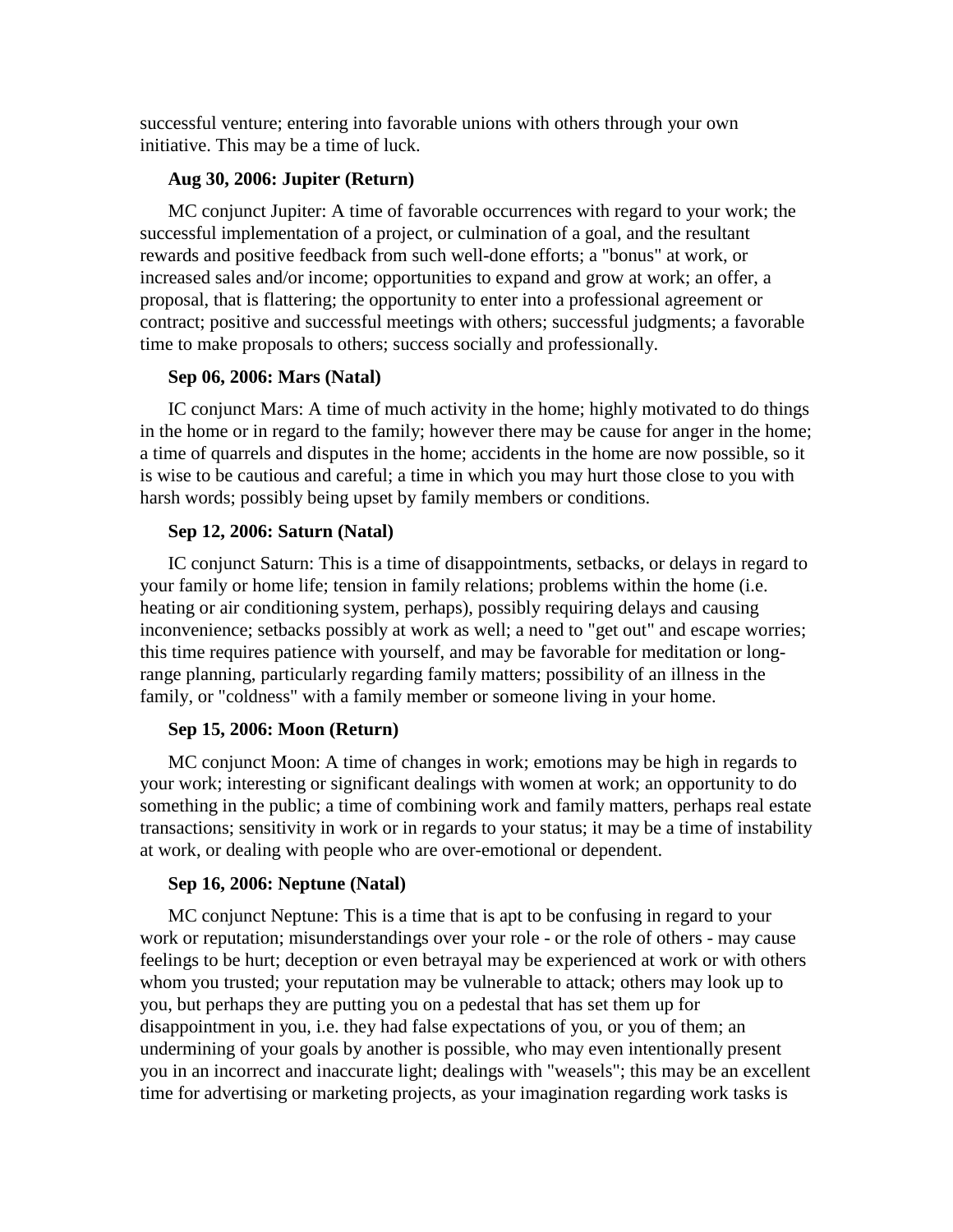very stimulated; an experience with a "goddess;" a spiritual experience, and the feeling of great love or compassion for another; the possibility of being victimized by another, or truly helping or being helped by another (you may need to ask yourself "what is their motive?", for they may appear to offer help, but actually set you up for betrayal).

# **Sep 20, 2006: Saturn (Return)**

Des conjunct Saturn: This is generally not a favorable time for agreements or negotiations with others; others tend to resist you, or in some way try to force to "give in" to their demands, which are not always in your best interest; disappointment in others, especially if they exhibit a lack of integrity and willingness to follow through upon agreements already made; the possibility of violating a contract or understanding, and letting someone else down, or being let down by another; tension in partnerships, marriage, or work associations; frustration in getting others to see your point of view, or in general dealings with others; a rejection, or an effort to get you to accept "less"; a possibility of finally forging out a compromise and agreement, of putting it into form, but you better check it carefully and be certain that it does not obligate you beyond your wishes; illness with one's mate or partner is possible; the mate or partner may be depressed and under much pressure, and may require your help or patience; on the other hand, the mate may not offer support that you need; a need to be sensitive to others, and to be around others who are supportive of you.

# **Sep 20, 2006: Moon (Natal)**

IC conjunct Moon: A time for closeness and intimacy in the home; an opportunity to relax with the family, or in quiet; real estate transactions may transpire; news from the family, or important developments affecting the family; attention is drawn to women in your family - the wife or mother; the possibility of nurturing a special bond with someone you love, someone with whom there is a deep, mutual affection.

#### **Sep 25, 2006: Venus (Return)**

Asc conjunct Venus: A time in which your personal attractiveness is very high; you may look and feel very good; others are impressed with you; a time of charm and graciousness; favorable for being out in the public and being well-received; confidence and self-assuredness; financially this may be a successful time as others see value and worth in your efforts; a favorable time for meeting someone attractive.

#### **Sep 27, 2006: Neptune (Return)**

Asc conjunct Neptune: This is a time to be a little cautious of your thoughts, as there may be a tendency to fantasy and self-delusion; you may totally misunderstand something, or misread something, and if so, this may be embarrassing to you; a tendency to be "in a fog", to not be totally in the here and now, to be forgetful and absent-minded; as your imagination is highly stimulated, this may be a favorable time to entertain, to go out and have a romantic evening with someone you love (and trust); it is not favorable in dealings with those whom you do not trust, or with whom you are suspicious; this is a time when you may need counseling or you are able to provide counseling to others; it is a time of feeling vulnerable, and perhaps of being gullible; it is also a time in which your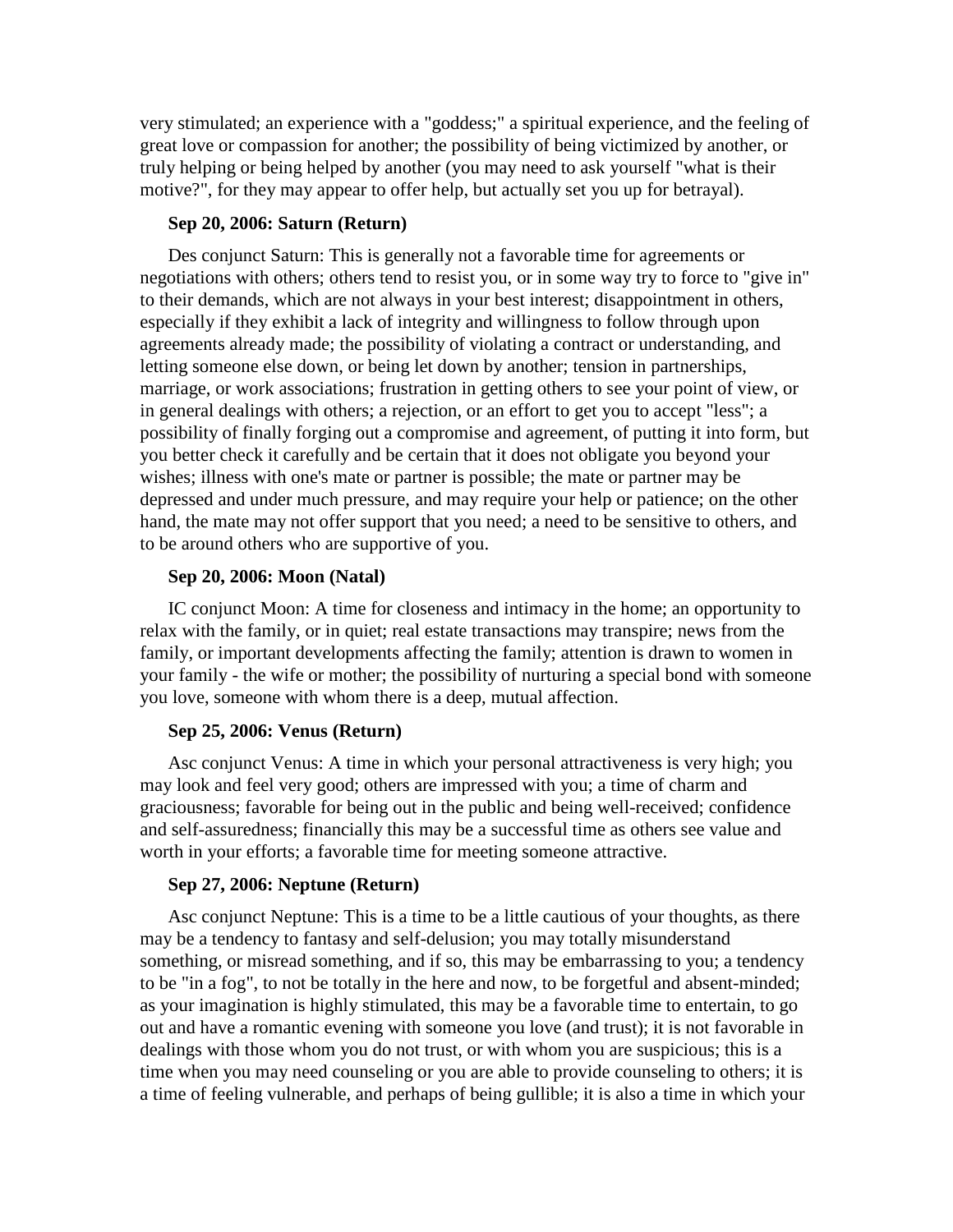body is highly sensitive to drugs, alcohol, or medications, and your immune system may be weak.

# **Sep 27, 2006: Mars (Return)**

IC conjunct Mars: A time of much activity in the home; highly motivated to do things in the home or in regard to the family; however there may be cause for anger in the home; a time of quarrels and disputes in the home; accidents in the home are now possible, so it is wise to be cautious and careful; a time in which you may hurt those close to you with harsh words; possibly being upset by family members or conditions.

# **Oct 06, 2006: Uranus (Return)**

Asc conjunct Uranus: This is likely to be a time of great excitement, but also one of unexpected events arising in your life; if flexible, this could become something quite positive, and certainly enlightening; a time of great inspiration, and perhaps willingness to take risks and try new things; a break from your normal pattern, and a tendency to act differently than others expect of you; you may actually surprise, or shock others, with your behavior; being unconventional, but highly interesting; magnetic, with the ability to attract new people into your realm, but perhaps people with whom you share very little in common, other than mental or physical "chemistry"; a "strange" personal experience may happen to you at this time; a tendency to feel very independent, and perhaps do things that are highly individualistic; this may not be a time of agreements with others, as they may not understand you.

# **Oct 07, 2006: Mercury (Return)**

Asc conjunct Mercury: A time favoring communication and/or travel; there may be many new ideas you would like to express; favorable for writing, reading, speaking, or learning; a time of great intellect and mental alertness; good sense of humor; a time of making deals, and possibly purchasing things like computers, electronic devices, or communication objects; a favorable time to contact someone about an idea you have, or to receive a call from someone who has an idea for you; favorable communication.

# **Oct 08, 2006: Pluto (Return)**

MC conjunct Pluto: This is a time when you may experience threats to your role at work; power plays and positioning for influence may cause much tension around you; others may be plotting behind your back; the termination of a task or role or work; the need to change things as they are, perhaps forcibly, but hopefully with a sense of improving the condition; removal of a father-figure or a superior, or an experience of their intensity at work.

# **Oct 11, 2006: Sun (Natal)**

Asc conjunct Sun: A time of great vitality and energy, when you might exude much confidence and psychological strength; a time of recognition and favorable attention; you look and feel healthy, and others are attracted to you; a creative time; a time of exhibiting leadership qualities.

# **Oct 16, 2006: Mercury (Natal)**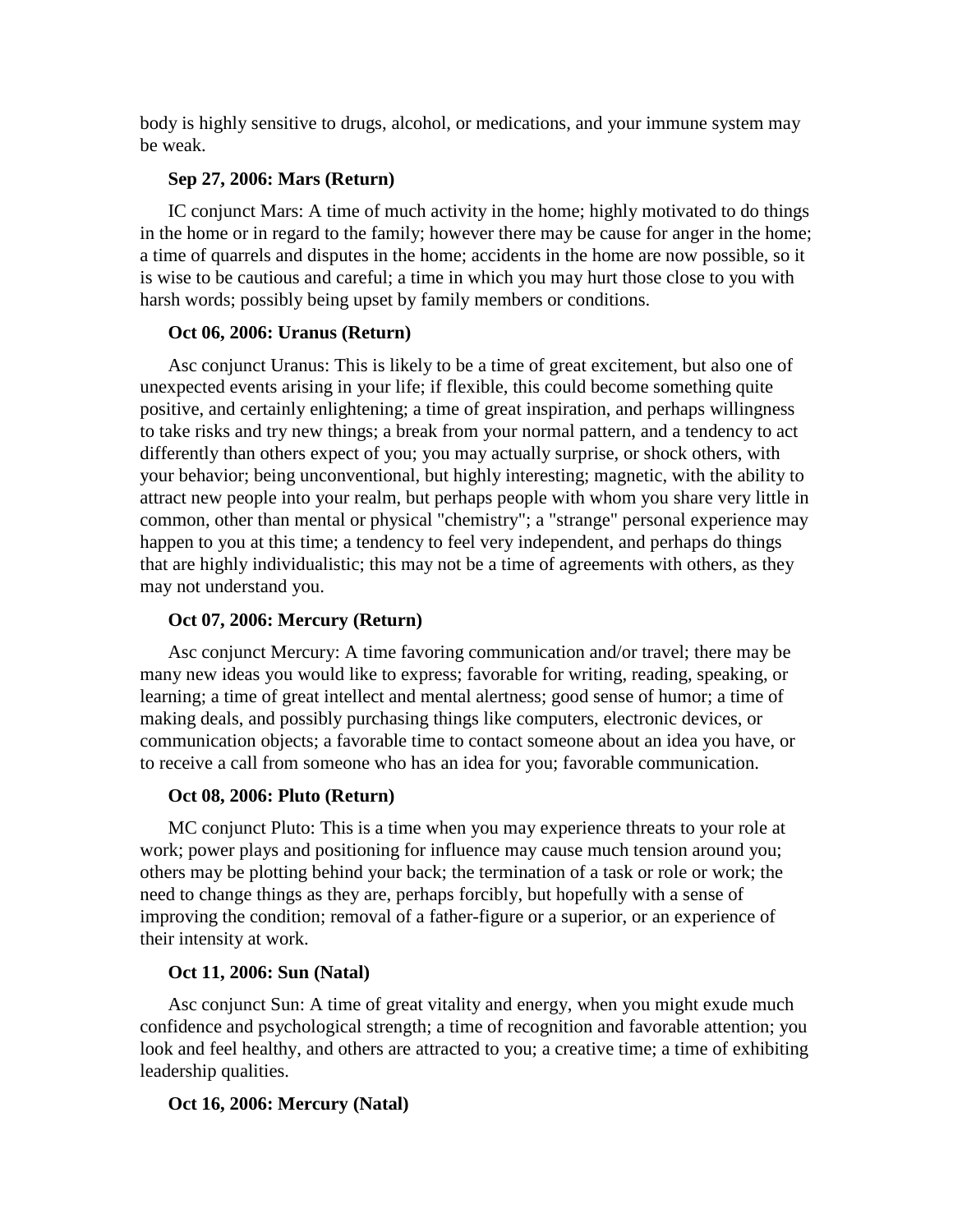Asc conjunct Mercury: A time favoring communication and/or travel; there may be many new ideas you would like to express; favorable for writing, reading, speaking, or learning; a time of great intellect and mental alertness; good sense of humor; a time of making deals, and possibly purchasing things like computers, electronic devices, or communication objects; a favorable time to contact someone about an idea you have, or to receive a call from someone who has an idea for you; favorable communication.

# **Oct 16, 2006: Pluto (Natal)**

Des conjunct Pluto: This is a time in which you may encounter others who try to force you into accepting agreements or matters against your will; a time of meeting very intense and forceful people; it is a period in which agreements and relationships may be terminated, or at least threatened with termination; conflicts over money or power with others; rejections from others is possible now; in all dealings with others, it is best to proceed slowly, and with the attitude of trying to find areas of compromise that benefit both parties - things can change for the better so long as it does not evolve into a contest over who has the power; positively, this may bring you in touch with very deep and profound people, or those who have done incredible research and who wish to share this with you.

# **Oct 17, 2006: Uranus (Natal)**

Des conjunct Uranus: This is a time when you may meet strange and unusual people; others may act very erratically, especially partners or mates; an unusual and unexpected experience with another person; agreements with others may be broken, and yet new agreements may be forged; difficulties with the mate or partner, or with an associate due to a possible misunderstanding, or intentional violation of an understanding; trying something new with a partner that is exciting; meeting new people with whom you may have little in common, yet you are attracted to them, and they to you.

#### **Oct 18, 2006: Jupiter (Natal)**

MC conjunct Jupiter: A time of favorable occurrences with regard to your work; the successful implementation of a project, or culmination of a goal, and the resultant rewards and positive feedback from such well-done efforts; a "bonus" atwork, or increased sales and/or income; opportunities to expand and grow at work; an offer, a proposal, that is flattering; the opportunity to enter into a professional agreement or contract; positive and successful meetings with others; successful judgments; a favorable time to make proposals to others; success socially and professionally.

#### **Oct 27, 2006: Venus (Natal)**

Asc conjunct Venus: A time in which your personal attractiveness is very high; you may look and feel very good; others are impressed with you; a time of charm and graciousness; favorable for being out in the public and being well-received; confidence and self-assuredness; financially this may be a successful time as others see value and worth in your efforts; a favorable time for meeting someone attractive.

#### **Oct 29, 2006: Jupiter (Return)**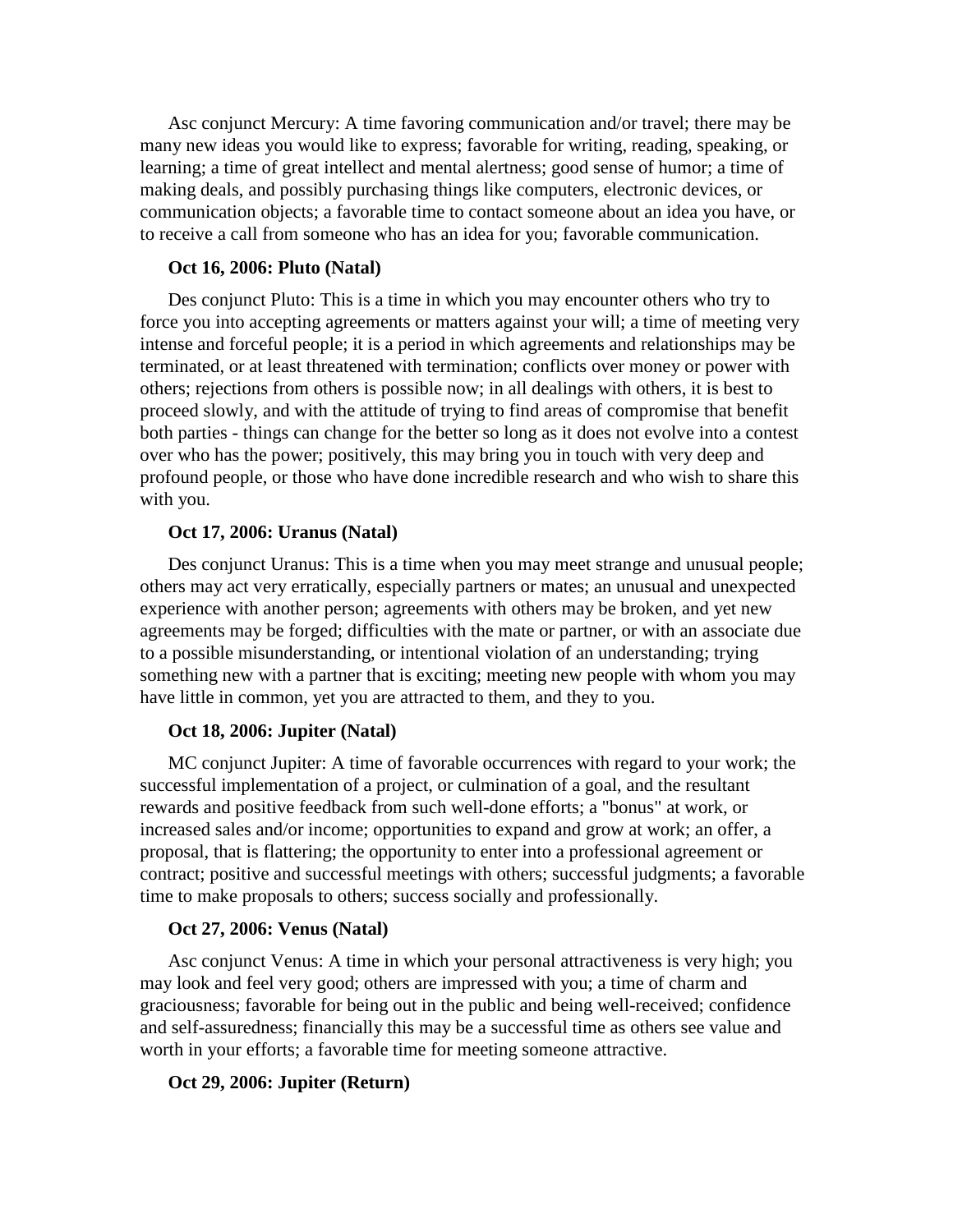Des conjunct Jupiter: A time of optimism regarding contracts, agreements, and activities involving others; receiving offers from others that are generous; the opportunity to enter into a partnership, or association with another; great popularity with others, and demand for your time and presence; this may also be a time when others promise great things, but can they deliver on these promises? You would be wise to put these promises into a formal contract, and not rely heavily upon trust of what others say right now. In any event, contact with others seem veryencouraging, and a source of excitement and happiness at this time. It is also favorable for any dealings with attorneys or agents - they may have something better than even you conceived prior to meeting with them; this is a period of working well with others and coming to an agreement or understanding that is mutually beneficial.

# **Nov 01, 2006: Mars (Natal)**

Asc conjunct Mars: A time of great energy and drive, when you are highly motivated; a very active and possibly eventful time of the year; a time when you are likely to start new projects; a pioneering spirit, and a time of great independence and ingenuity; there may be a tendency towards arguments and anger now; it is wise to exercise great self control and restraint; it is not wise to hurry or rush, as accidents may happen; a time of increased sexual passion.

#### **Nov 05, 2006: Saturn (Natal)**

Asc conjunct Saturn: This is a time in which you may feel "under the weather", stressed-out, pressured, and generally intense or serious; you may have a lot on your mind, with a tendency towards worry; disappointments in either yourself or others may be present; it may be wise to have a task to do that does not have any time pressures attached with it; a favorable time for reading or studying, so long as there is no "test" associated with it; it is advisable to clear your schedule at this time, for things may arise which prevent you from fulfilling obligations satisfactorily; benefits may come from being disciplined and controlled; a time to accomplish something so long as you avoid distractions and stick to the schedule; lack of discipline results in frustrations and falling behind in one's tasks.

# **Nov 07, 2006: Moon (Return)**

Des conjunct Moon: A time of popularity and meeting people; favorable for social events and meeting people with whom you have an immediate bonding, as in a sense of already knowing them; meeting people with whom you feel comfortable; significant and emotional women in the life; changes within your partnership(s); sensitivity to one's mate or partners, or they are more sensitive than usual; a favorable time to share something intimate; an unfavorable time to do something that hurts another; events which affect your marriage and/or partnership.

#### **Nov 07, 2006: Neptune (Natal)**

Des conjunct Neptune: This is a time in which you may be very vulnerable to impressions of others; others may not be what they appear, or do not represent what they claim, so you are advised to proceed with caution in any negotiations and/or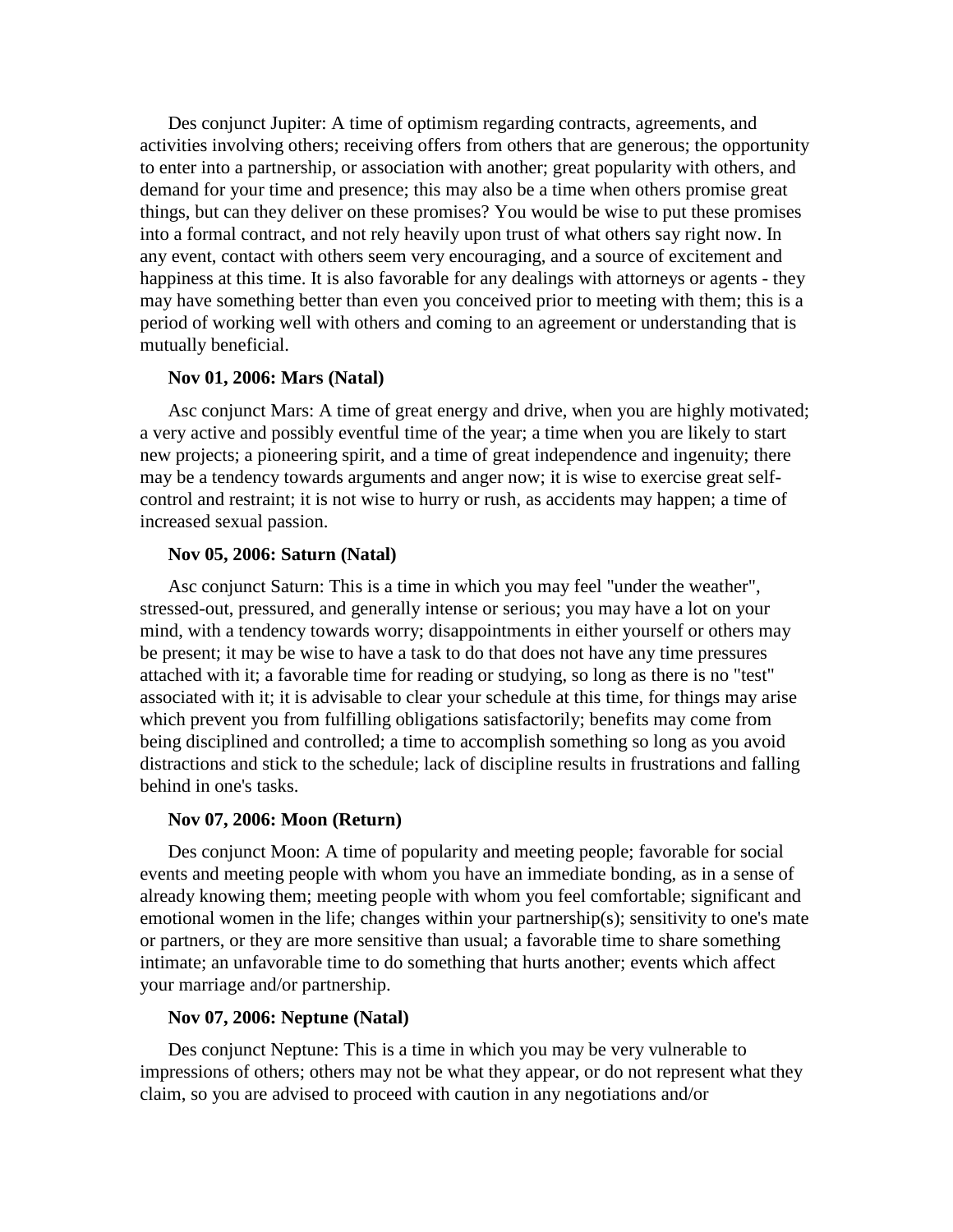conversations; generally speaking this is not a favorable time to sign a contract, or come to an agreement - all the facts are not "on the table" yet; deception and deceit are possible if you are dealing with untrustworthy people - they are not likely to tell you the truth, but rather hide important information from you; on the other hand, this may be a period of being attracted to glamorous events, of being with glamorous people; the attraction to very sensitive and romantic-minded individuals; meeting very imaginative and seductive people; this may be an excellent time to go out and entertain or dine with a mate, associate or partner - especially if romantic intentions are on your mind.

# **Nov 09, 2006: Moon (Natal)**

Asc conjunct Moon: A time of many changes; the life may be in some sort of flux right now; difficulty seeing clearly due to highly charged emotions; the wish for security and stability, to get things completed and sorted out; changes in the home life or in regard to your normal routines; significant developments involving women; it may be a time of intimacy and closeness, but be careful of becoming too dependent or emotional, except with those whom you trust greatly. This may be a favorable time to take someone you love out for the evening - dinner and entertainment.

# **Nov 15, 2006: Mars (Return)**

Asc conjunct Mars: A time of great energy and drive, when you are highly motivated; a very active and possibly eventful time of the year; a time when you are likely to start new projects; a pioneering spirit, and a time of great independence and ingenuity; there may be a tendency towards arguments and anger now; it is wise to exercise great self control and restraint; it is not wise to hurry or rush, as accidents may happen; a time of increased sexual passion.

#### **Nov 15, 2006: Saturn (Return)**

IC conjunct Saturn: This is a time of disappointments, setbacks, or delays in regard to your family or home life; tension in family relations; problems within the home (i.e. heating or air conditioning system, perhaps), possibly requiring delays and causing inconvenience; setbacks possibly at work as well; a need to "get out" and escape worries; this time requires patience with yourself, and may be favorable for meditation or longrange planning, particularly regarding family matters; possibility of an illness in the family, or "coldness" with a family member or someone living in your home.

#### **Nov 24, 2006: Venus (Return)**

MC conjunct Venus: A time which favors the culmination of an agreement; favorable experiences in relationships, both in work and in romance; support and appreciation for your efforts; increase in business and income; successful completion of shared activities or goals; favorable developments in partnerships of any kind; working well with others; a decision made in your favor.

#### **Nov 25, 2006: Pluto (Return)**

Des conjunct Pluto: This is a time in which you may encounter others who try to force you into accepting agreements or matters against your will; a time of meeting very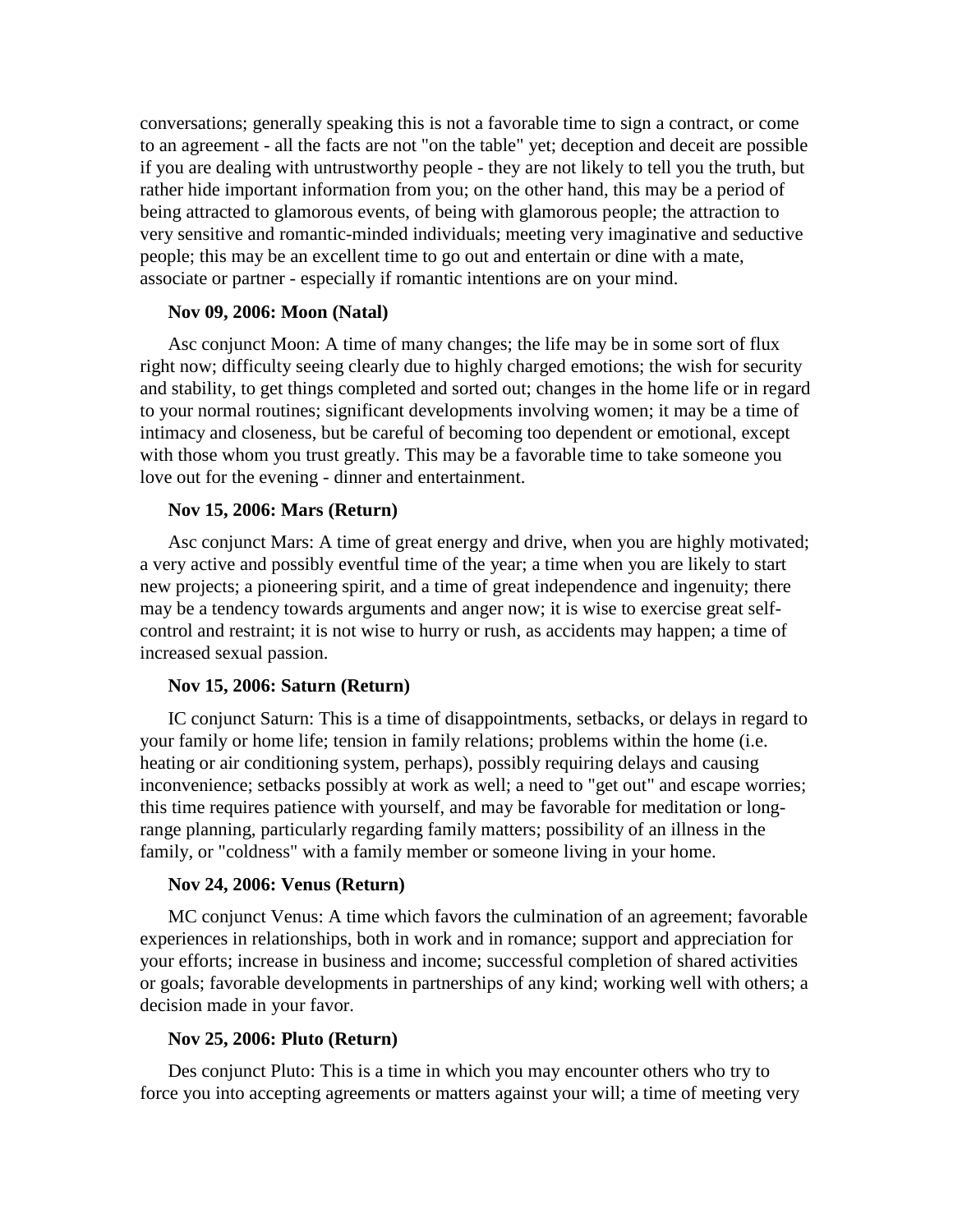intense and forceful people; it is a period in which agreements and relationships may be terminated, or at least threatened with termination; conflicts over money or power with others; rejections from others is possible now; in all dealings with others, it is best to proceed slowly, and with the attitude of trying to find areas of compromise that benefit both parties - things can change for the better so long as itdoes not evolve into a contest over who has the power; positively, this may bring you in touch with very deep and profound people, or those who have done incredible research and who wish to share this with you.

# **Nov 29, 2006: Neptune (Return)**

MC conjunct Neptune: This is a time that is apt to be confusing in regard to your work or reputation; misunderstandings over your role - or the role of others - may cause feelings to be hurt; deception or even betrayal may be experienced at work or with others whom you trusted; your reputation may be vulnerable to attack; others may look up to you, but perhaps they are putting you on a pedestal that has set them up for disappointment in you, i.e. they had false expectations of you, or you of them; an undermining of your goals by another is possible, who may even intentionally present you in an incorrect and inaccurate light; dealings with "weasels"; this may be an excellent time for advertising or marketing projects, as your imagination regarding work tasks is very stimulated; an experience with a "goddess;" a spiritual experience, and the feeling of great love or compassion for another; the possibility of being victimized by another, or truly helping or being helped by another (you may need to ask yourself "what is their motive?", for they may appear to offer help, but actually set you up for betrayal).

# **Dec 05, 2006: Jupiter (Natal)**

Des conjunct Jupiter: A time of optimism regarding contracts, agreements, and activities involving others; receiving offers from others that are generous; the opportunity to enter into a partnership, or association with another; great popularity with others, and demand for your time and presence; this may also be a time when others promise great things, but can they deliver on these promises? You would be wise to put these promises into a formal contract, and not rely heavily upon trust of what others say right now. In any event, contact with others seem veryencouraging, and a source of excitement and happiness at this time. It is also favorable for any dealings with attorneys or agents - they may have something better than even you conceived prior to meeting with them; this is a period of working well with others and coming to an agreement or understanding that is mutually beneficial.

# **Dec 22, 2006: Uranus (Return)**

MC conjunct Uranus: This is a time when you are likely to experience sudden and unexpected events in regard to your profession; sudden changes at work or in your responsibilities; the opportunity to start something new, or to end something suddenly (i.e. your job?); you tend not to get the response you expected, and as a result, you may be forced to make quick adjustments in your plans, especially regarding work; a time of a sudden realization, which may be favorable in terms of understanding your calling in life, but may be unfavorable if you fail to take it as a "sign"; the breaking of relations at work;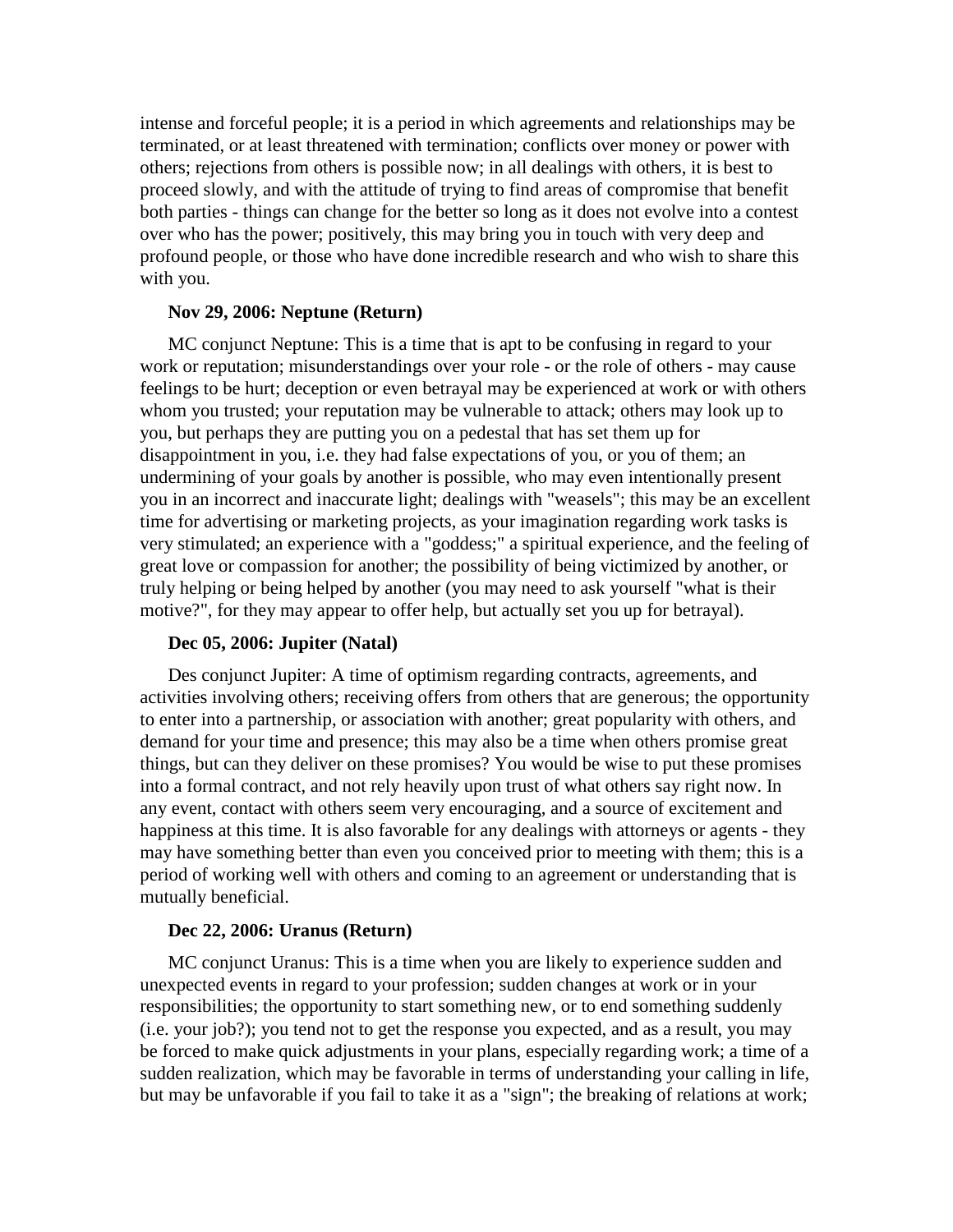the meeting of new people connected to work; being inspired with new ideas concerning your work or calling in life; an incredible, enlivening experience, or a sharp disruption and interruption in one's plans, or both; a strong "sense of the future", and perhaps a psychic insight into something that will soon happen (i.e. prophetic thoughts).

# **Dec 24, 2006: Mercury (Return)**

MC conjunct Mercury: A time in which your business matters may be highly emphasized; making deals; discussing ideas with business colleagues; speaking engagements - as a speaker or attendee; a learning opportunity that might benefit you professionally; a chance to work, to be of service at work; travel related to work, or communication with someone at a distance; purchasing communication devices to be used in work, i.e. computers, fax machine, telephone, etc.

# **Jan 04, 2007: Sun (Natal)**

MC conjunct Sun: A time of great success and recognition in your work; growth in your vocation; increase of status; a good appearance in the public; confidence in your work; a time of impressing others with your efforts; favorable relations with men in the workplace; other looking to you as a leader in the field, or community.

#### **Jan 09, 2007: Pluto (Natal)**

IC conjunct Pluto: This is a time in which you may encounter a very intense situation in the home or family; be cautious of threats, or making threats to those close to you as feelings could get very hurt; threat of damage to property; threat of illness in the family; the need for repair and healing in the home or family; the possibility of being undermined from someone close to you; positively, this period favors research and deep study; a time of insight and discovery, particularly of yourself; a time of great psychological or spiritual understanding; an experience of personal power and/or strength.

#### **Jan 16, 2007: Saturn (Return)**

Asc conjunct Saturn: This is a time in which you may feel "under the weather", stressed-out, pressured, and generally intense or serious; you may have a lot on your mind, with a tendency towards worry; disappointments in either yourself or others may be present; it may be wise to have a task to do that does not have any time pressures attached with it; a favorable time for reading or studying, so long as there is no "test" associated with it; it is advisable to clear your schedule at this time, for things may arise which prevent you from fulfilling obligations satisfactorily; benefits may come from being disciplined and controlled; a time to accomplish something so long as you avoid distractions and stick to the schedule; lack of discipline results in frustrations and falling behind in one's tasks.

# **Jan 24, 2007: Mercury (Natal)**

MC conjunct Mercury: A time in which your business matters may be highly emphasized; making deals; discussing ideas with business colleagues; speaking engagements - as a speaker or attendee; a learning opportunity that might benefit you professionally; a chance to work, to be of service at work; travel related to work, or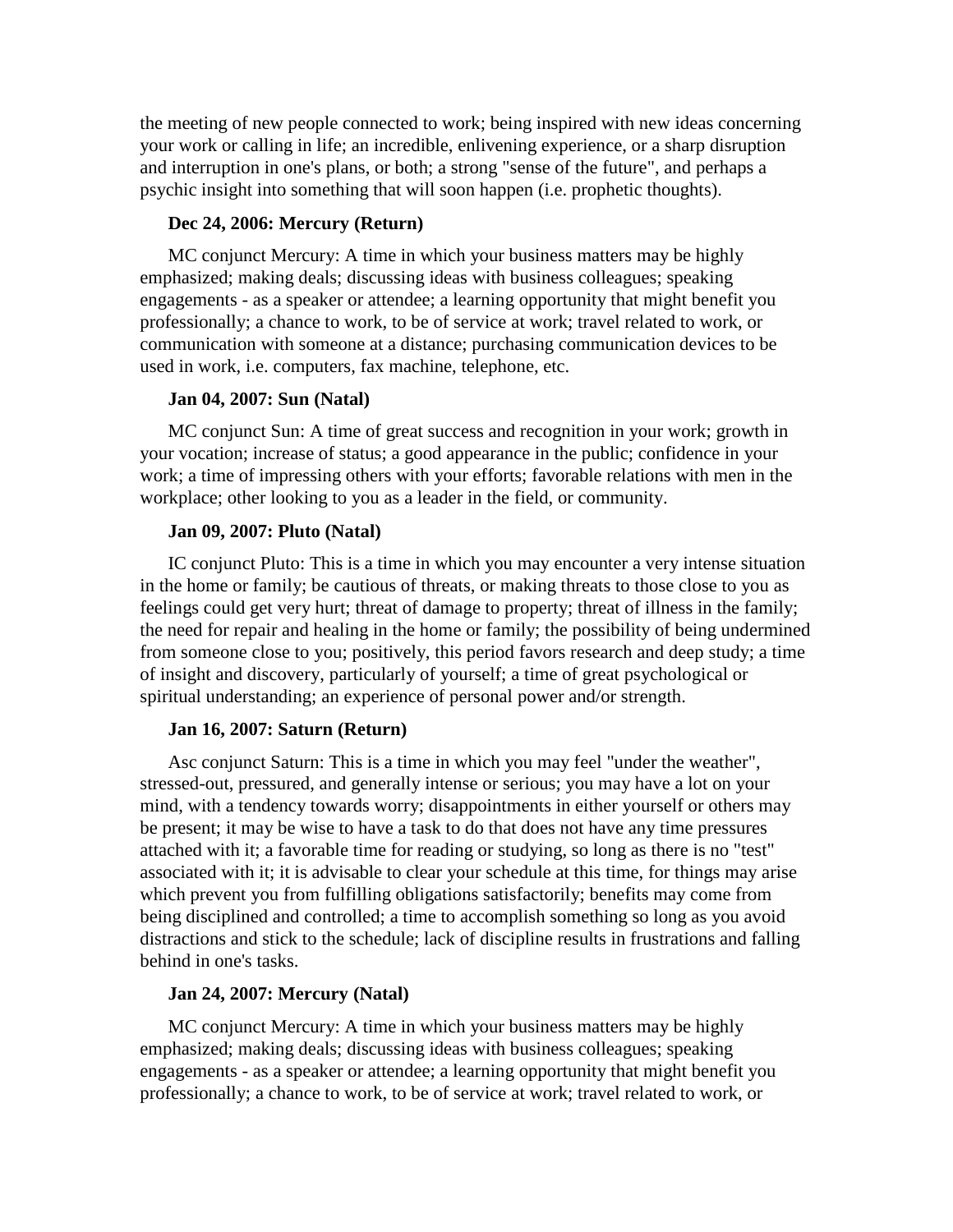communication with someone at a distance; purchasing communication devices to be used in work, i.e. computers, fax machine, telephone, etc.

# **Jan 25, 2007: Uranus (Natal)**

IC conjunct Uranus: This is a time when you may experience a sudden jolt in your home or family life as unexpected events arise; the possibility of electrical or computer failures in your home, or the possibility of purchasing a new computer or electronic device in the home; a change in the home, for better or worse; it is favorable, perhaps, for trying to do something "modern" in the home (i.e. renovation); the advent of new people (strangers) entering the home, which if invited, could be highly stimulating; a sudden realization in one's spiritual path, an enlightening inner experience; a very creative and inventive time, one filled with much intuition and "sense of the future;" there is the potential of accidents and sudden interruptions in the home life, and possibly work life as well.

# **Jan 29, 2007: Venus (Return)**

Des conjunct Venus: A timewhen you are attracted to others; the entrance into the life of someone interesting; making agreements; socializing and meeting people; giving and receiving support from others; a favorable time to be with others; happiness and success in partnerships or/marriage.

# **Feb 06, 2007: Neptune (Return)**

Des conjunct Neptune: This is a time in which you may be very vulnerable to impressions of others; others may not be what they appear, or do not represent what they claim, so you are advised to proceed with caution in any negotiations and/or conversations; generally speaking this is not a favorable time to sign a contract, or come to an agreement - all the facts are not "on the table" yet; deception and deceit are possible if you are dealing with untrustworthy people - they are not likely to tell you the truth, but rather hide important information from you; on the other hand, this may be a period of being attracted to glamorous events, of being with glamorous people; the attraction to very sensitive and romantic-minded individuals; meeting very imaginative and seductive people; this may be an excellent time to go out and entertain or dine with a mate, associate or partner - especially if romantic intentions are on your mind.

# **Feb 22, 2007: Venus (Natal)**

MC conjunct Venus: A timewhich favors the culmination of an agreement; favorable experiences in relationships, both in work and in romance; support and appreciation for your efforts; increase in business and income; successful completion of shared activities or goals; favorable developments in partnerships of any kind; working well with others; a decision made in your favor.

# **Feb 25, 2007: Jupiter (Return)**

IC conjunct Jupiter: A time of great happiness and celebration in your home or with your family; success in real estate ventures - buying and/or selling a home or property, or finding a place that you like; perhaps an announcement of a birth, or marriage, or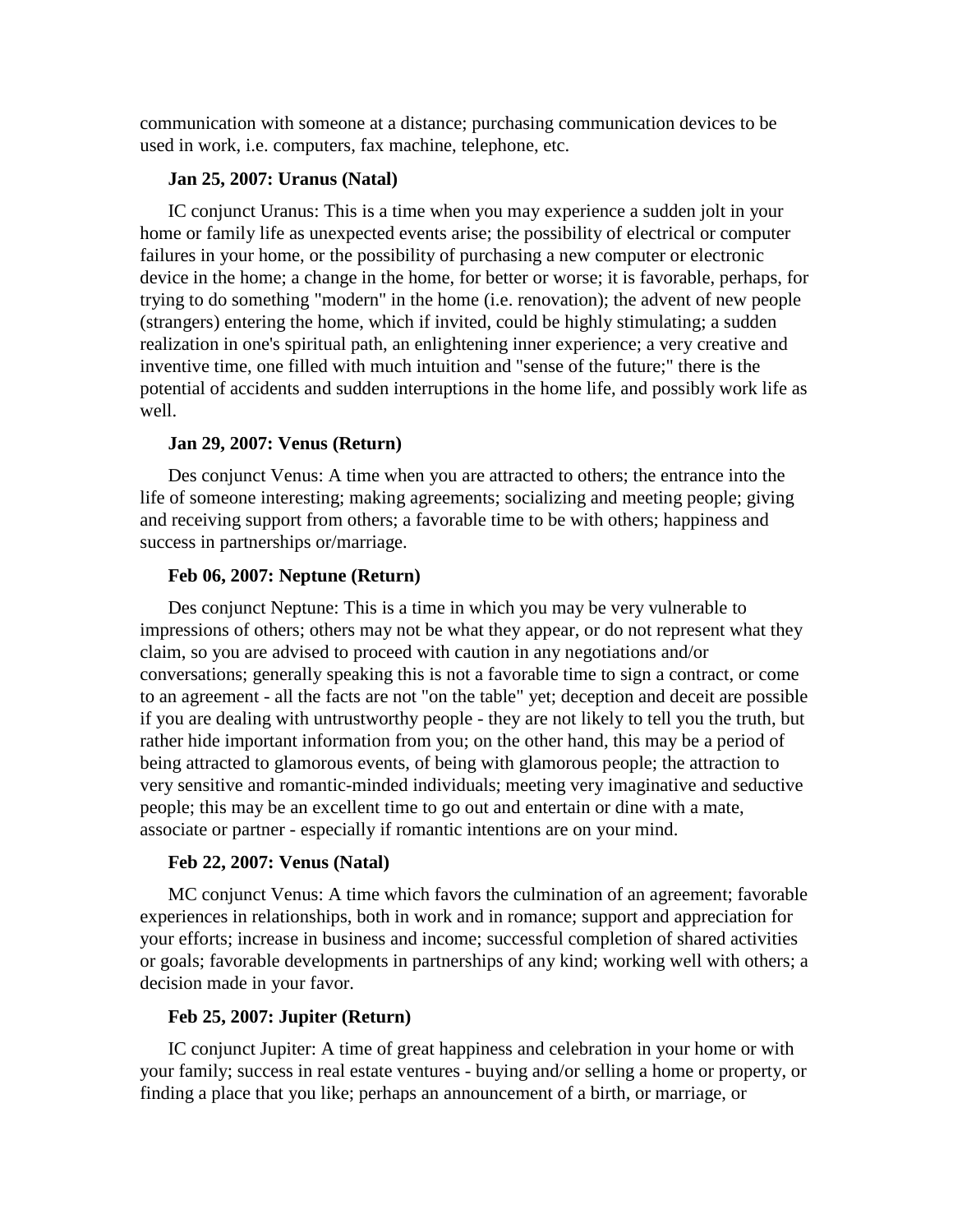anniversary in the family; a favorable time to host a gathering or party in your home amongst friends; a time of growth if you are engaged in any spiritual practice; an awakening that brings forth much inner joy.

# **Mar 04, 2007: Mars (Natal)**

MC conjunct Mars: A time of much activity and motivation in work; accomplishments through hard work; strategizing and making long-range plans; quarrels and arguments at work; upset caused by new conditions related to work; possibility of errors or mistakes; eager to attempt new things in regards to work or one's vocation; blazing a new trail and initiating new developments and/or products; highly motivated and busy period; a time of being upset with someone, probably in work.

# **Mar 10, 2007: Saturn (Natal)**

MC conjunct Saturn: This is a time when you may experience disappointment, setbacks, or delays in attaining goals you have set for yourself; there may some disappointing news in regard to work; a time of rejections, denials, withholding of support that you desired; professional growth may be slowed; however it may be favorable for re-writing or re-stating or re-thinking your goals more clearly now; the opportunity to organize your thoughts and goals regarding work; the potential of difficulties with your parents or employers; tension or stress in your work; you may be best advised to take more time to work things out more properly; not a favorable time to ask for favors or support at work; denial of your requests.

# **Mar 13, 2007: Uranus (Return)**

Des conjunct Uranus: This is a time when you may meet strange and unusual people; others may act very erratically, especially partners or mates; an unusual and unexpected experience with another person; agreements with others may be broken, and yet new agreements may be forged; difficulties with the mate or partner, or with an associate due to a possible misunderstanding, or intentional violation of an understanding; trying something new with a partner that is exciting; meeting new people with whom you may have little in common, yet you are attracted to them, and they to you.

#### **Mar 13, 2007: Moon (Return)**

IC conjunct Moon: A time for closeness and intimacy in the home; an opportunity to relax with the family, or in quiet; real estate transactions may transpire; news from the family, or important developments affecting the family; attention is drawn to women in your family - the wife or mother; the possibility of nurturing a special bond with someone you love, someone with whom there is a deep, mutual affection.

#### **Mar 14, 2007: Neptune (Natal)**

IC conjunct Neptune: This is a time that may coincide with either very pleasant and beautiful experiences in the home, or great confusion; negatively there could be a tendency to be very absent-minded, forgetful of promises made to family members, intimate relations, or people in your home; you may encounter deception or lies in the home, which can hurt; problems with the plumbing, roof, or water system are possible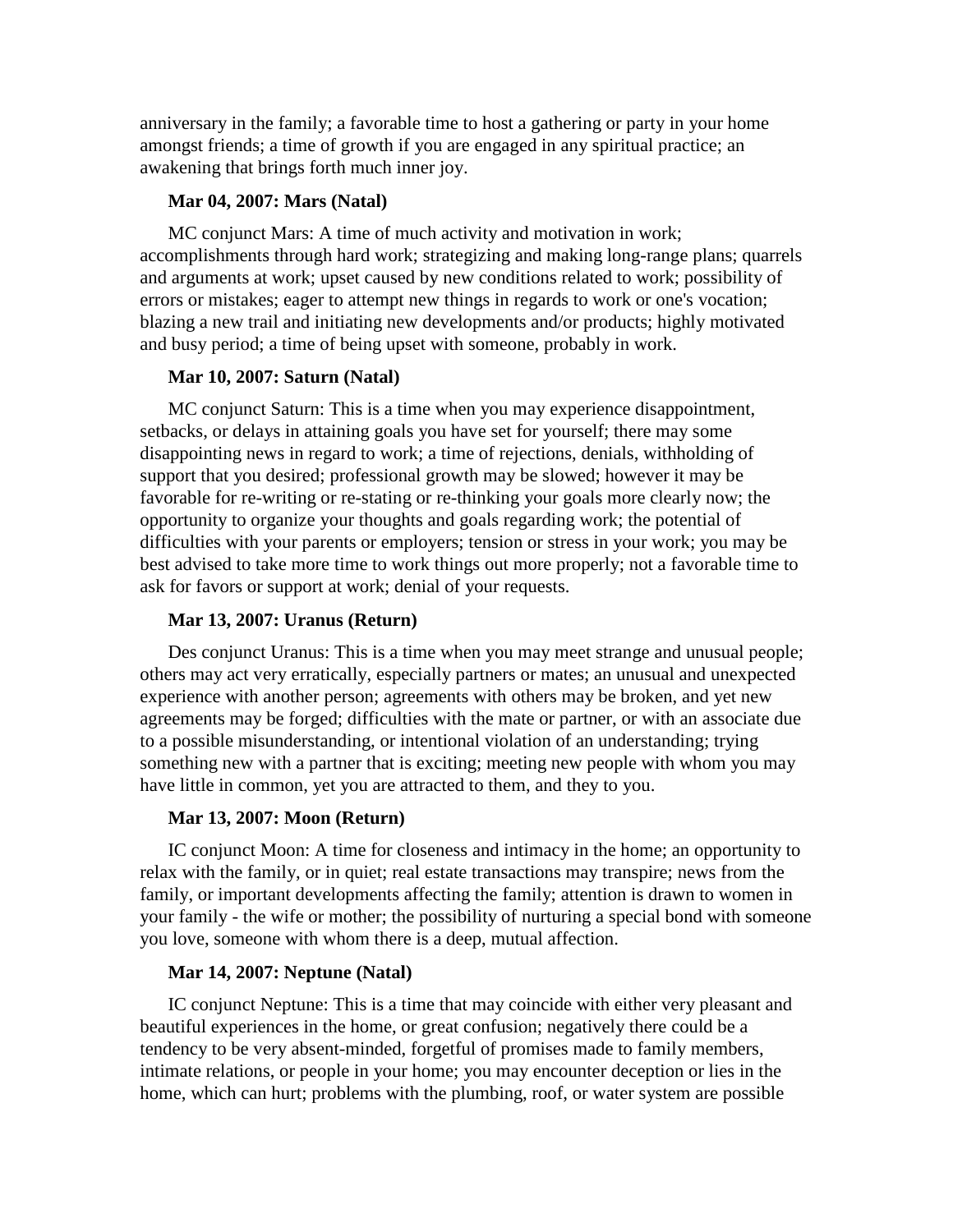now - perhaps leaks caused from rains; positively this may be time of wonderful inner and spiritual experiences; it favors meditation; dreams may be very active as well; you may have an opportunity to truly help someone close to you, perhaps a family member, who is depressed, distraught, or confused; a sense of great compassion within you is possible now.

#### **Keeping a Diary of Your Solar Return Experience**

Astrology is a language of symbols. It is also a study of time. At any given point in time, astrological symbolism is present which assists in the understanding of that time.

Throughout our life, people come in and situations arise. On the surface, these people are indeed people, and these situations are indeed specific, identifiable conditions. However, these people and these situations are also symbolic of lessons in life which each one of us is working on. Our experiences with these people and these conditions afford us an opportunity to understand ourself more fully, to get a grasp on our patterns, and possibly to make a conscious effort to break those patterns if we so wish.

In the course of your solar return day, you will come into contact with people and situations, You will experience certain conditions that arise in your life. And you will react as well as interact with these people and circumstances. You will have impressions and make judgments concerning these events and interactions. In some cases, you will react favorably, and judge them as positive experiences. In other cases, you may react more critically, and judge them less favorably.

The moments of these experiences and these interactions with others during the solar return day can be progressed into the future of this year. Basically the premise is this: whatever you experience during the solar return day will symbolically represent the nature of your experiences during the solar return year. Furthermore, the time of these experiences - whether external or internal - will relate to a specific period in the year when that "symbolism" will likely repeat. The formula is the same as used in the calculation of the solar return Moon. That is, every two hours of time from your solar return represents one month of time from the date of your solar return. In the same token, approximately every four minutes of time is the equivalent of one day in the solar return year.<br>Therefore it can be very enlightening to carry paper and pen with you on the day of

your solar return. Mark down the time in which things happen during this day. In fact, you may want to keep a very detailed daily record of what happened as itgoes along. It is also a good idea to plan things during the day which you know will be favorable and enjoyable, as that will set the tone of a favorable and enjoyable activity later on this year.

To briefly illustrate, let us assume your solar return occurs at 6:00 PM. At 8:00 PM, the circumstances that you experience (in the external world, or your interior world) will be symbolic of what is going on in your life about one month after your birthday. If you went out and had a wonderful dinner with someone you love, then perhaps one month later you will find your life very wonderful, almost like being out for a wonderful dining experience.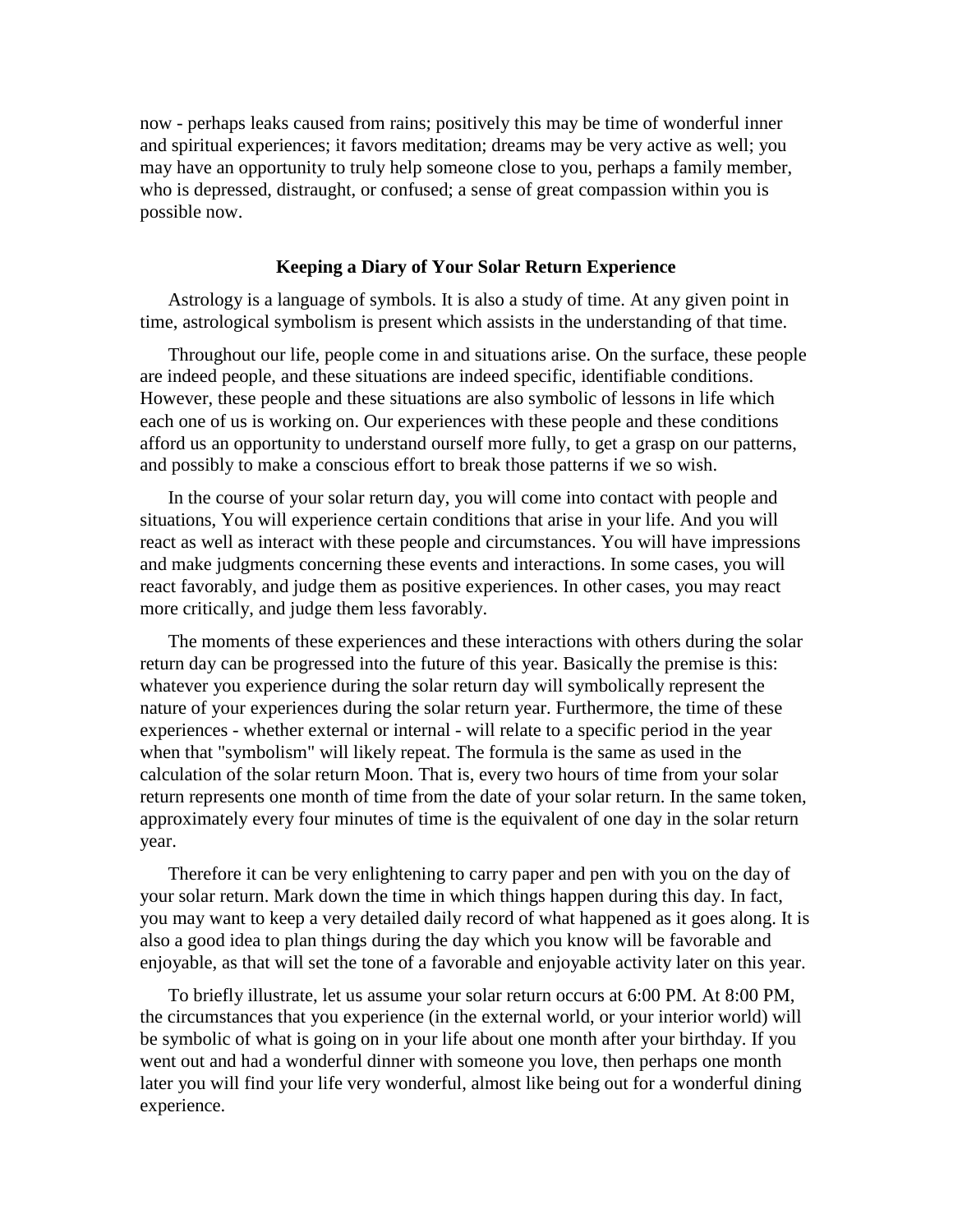The daily record should begin six hours before your solar return, and continue 30 hours afterwards. The six hours before are symbolic of the three months leading up to your birthday. Even these events and circumstances are symbolic of what you have already gone through, and seeing the symbolism helps put the recent past into perspective. The six hours following the 24 hours of the birthday are also important. They refer to the momentum of this year carrying into the next solar return, and your ability to make the successful transition from one year's issues to the next.

# **Choosing One's Solar Return**

One of the most exciting facts about solar returns is that you may actually choose your own horoscope wheel for the year! Your choice is limited, as might be expected, by both certain mundane as well as astrological factors. From an astrological point, your choice is limited to the angles and house placement of planets as well as rulerships, which covers quite a bit of territory. Your choice does not consist of what relationship (aspects) the planets will have to each other or to your other natal planets -- only their relationship to your solar return angles and houses. From a mundane point of view, your choice is limited to your means and willingness to be mobile at the time of your solar return. The angles and houses are directly related to your location at the moment of your solar return; hence, your freedom and willingness to travel to specific location will influence just how much choice you have in creating your own chosen horoscope for the year. And another limitation, of course, is your knowledge and ability to work with solar returns, for without this knowledge you have absolutely no choice in the matter whatsoever.

What you can determine, then, are the axes of the Earth -- the horizon and meridian of the solar return chart. The actual moment of the solar return will not change -- cannot be changed; but the local mean time (LMT) and consequently the True Sidereal Time of the solar return can be chosen; hence, the angles and houses -- the "structure of the experience" in the forthcoming year -- can also be chosen.

In choosing your solar return chart for any given year, there are two basic questions you might ask: first, "What area of life do I want to highlight (in a positive manner) this year?," and secondly, "What are my boundaries, or limitations, in traveling at the time of my solar return?" Obviously if the most astrologically desirable place to celebrate your solar return is somewhere in China, a combination of financial, governmental, and time factors may make that choice an impossibility. So you must work within the boundaries of your means, or those means placed upon you by "outside" forces.

In answering the first question, you should remember some of the basic rules presented earlier. For instance, a balance of planets in the different house types is desirable; a majority of planets in angular houses - or at least three personal planets posited there -- will indicate a "significant" year; an overabundance of planets in cadent houses will tend to indicate the opposite -- a year of changes and/or preparation for future years.

Locating planets in harmonious aspect to an angle is most desirable, and so too is the positioning of benefics close to a house cusp -- especially in that house which pertains to your areas of interest for this year. Another desirable placement is a harmonious aspect